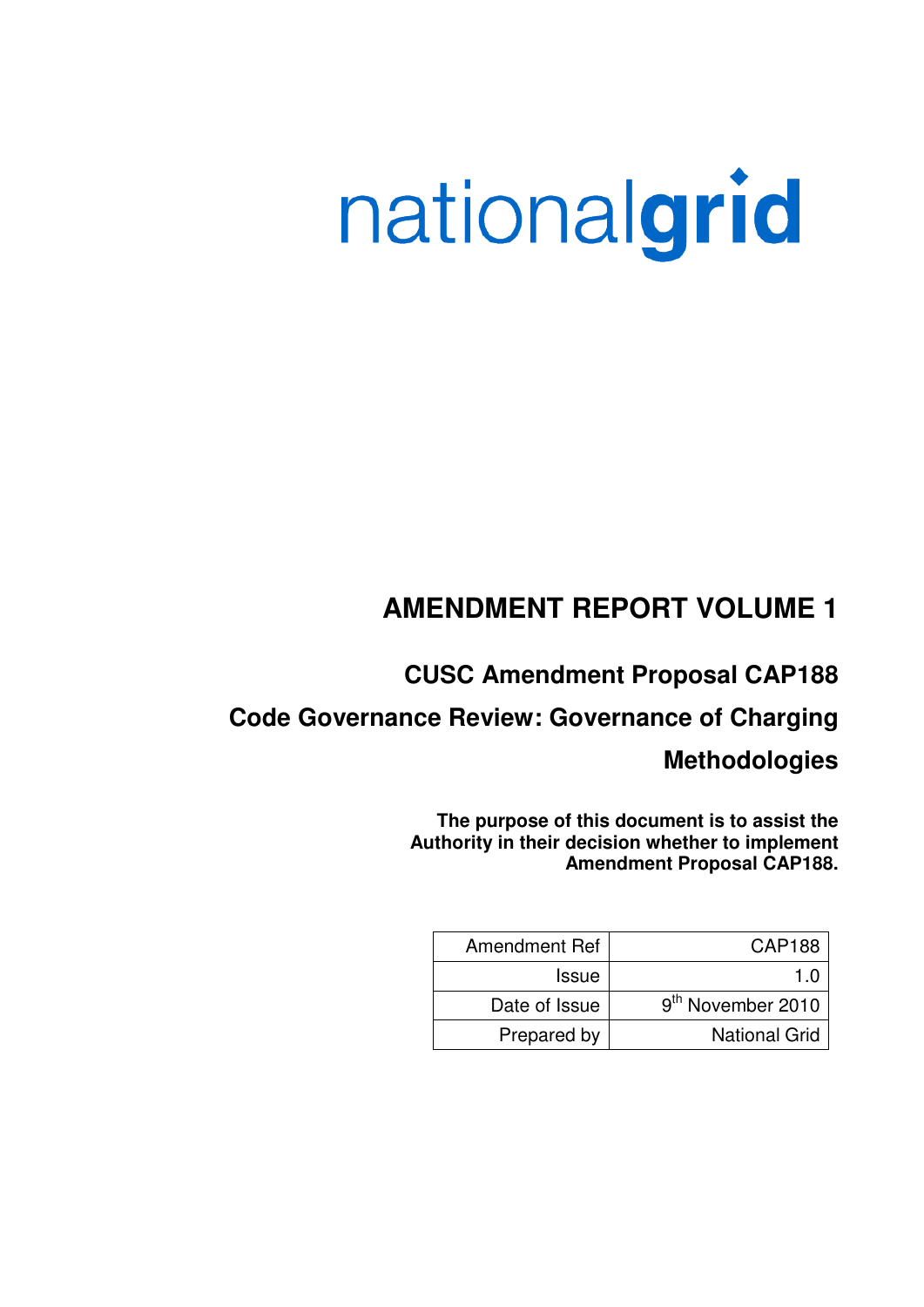# **I DOCUMENT CONTROL**

## **a National Grid Document Control**

| <b>Version</b>   | <b>Date</b> | <b>Author</b>        | <b>Change Reference</b>                                  |
|------------------|-------------|----------------------|----------------------------------------------------------|
| 0.1              | 14/10/10    | <b>National Grid</b> | Draft for industry comment                               |
| 0.2 <sub>0</sub> | 22/10/10    | <b>National Grid</b> | <b>Draft for Panel Recommendation</b><br>Vote            |
| 0.3              | 01/11/10    | <b>National Grid</b> | Draft for Panel comment following<br>recommendation vote |
| 1.0              | 09/11/10    | <b>National Grid</b> | Formal version for submission to<br>the Authority        |

## **b Distribution**

| <b>Name</b>                                | Organisation |
|--------------------------------------------|--------------|
| The Gas and Electricity Markets Authority  | Ofgem        |
| <b>CUSC Parties</b>                        | Various      |
| <b>Panel Members</b>                       | Various      |
| National Grid Industry Information Website |              |

| L            |                                                      |  |
|--------------|------------------------------------------------------|--|
| $\mathbf{I}$ |                                                      |  |
| 1.0          |                                                      |  |
| 2.0          |                                                      |  |
| 3.0          |                                                      |  |
| 4.0          |                                                      |  |
| 5.0          |                                                      |  |
| 6.0          | ASSESSMENT AGAINST APPLICABLE CUSC OBJECTIVES 17     |  |
| 7.0          |                                                      |  |
| 8.0          |                                                      |  |
| 9.0          |                                                      |  |
|              |                                                      |  |
|              |                                                      |  |
|              |                                                      |  |
|              |                                                      |  |
|              |                                                      |  |
|              | ANNEX 1 - PROPOSED LEGAL TEXT TO MODIFY THE CUSC  33 |  |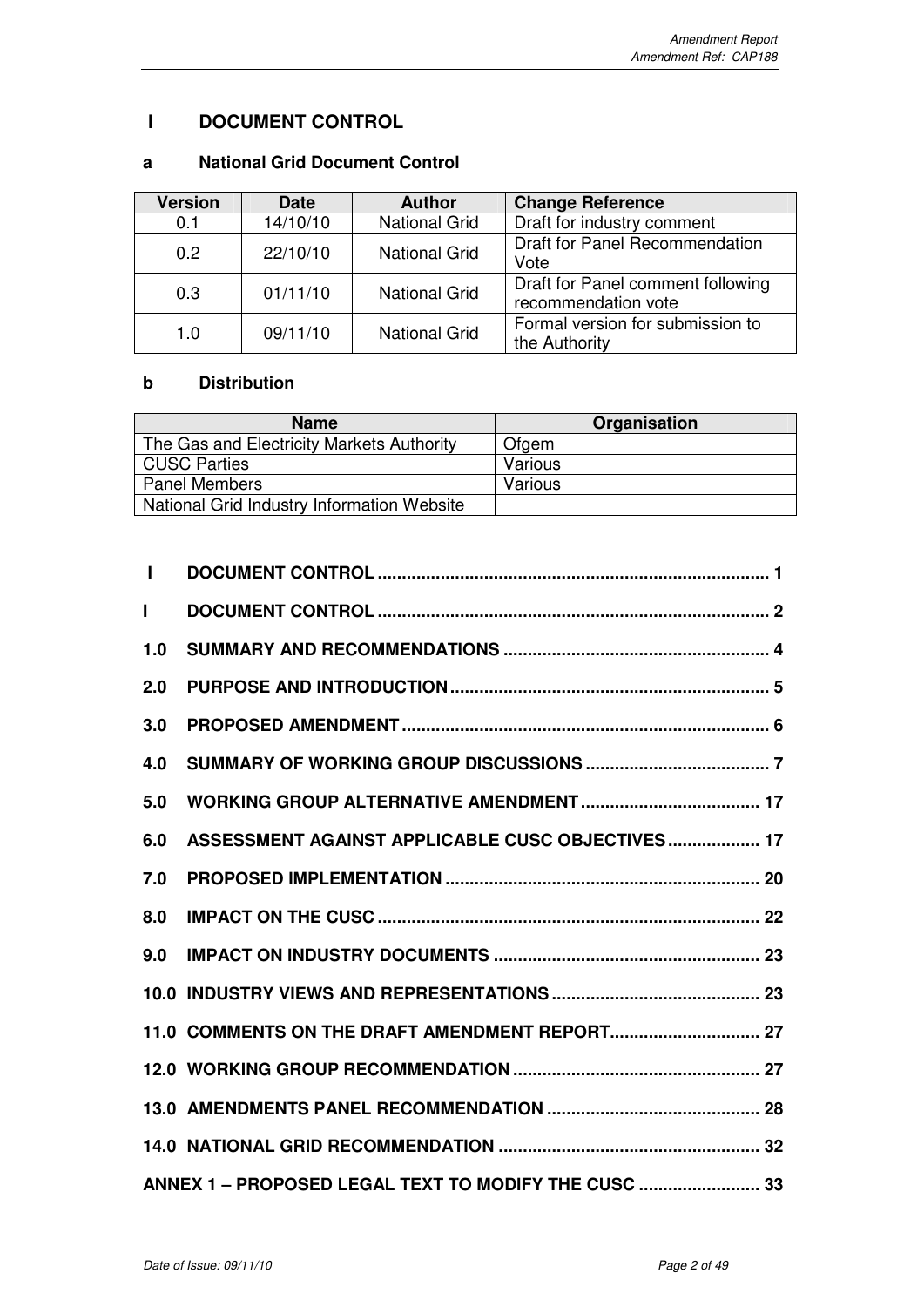| <b>ANNEX 2 - WORKING GROUP TERMS OF REFERENCE AND MEMBERSHIP. 34</b> |  |
|----------------------------------------------------------------------|--|
|                                                                      |  |
| ANNEX 4: TRANSMISSION CHARGING METHODOLOGIES FORUM TERMS OF          |  |
|                                                                      |  |
|                                                                      |  |
|                                                                      |  |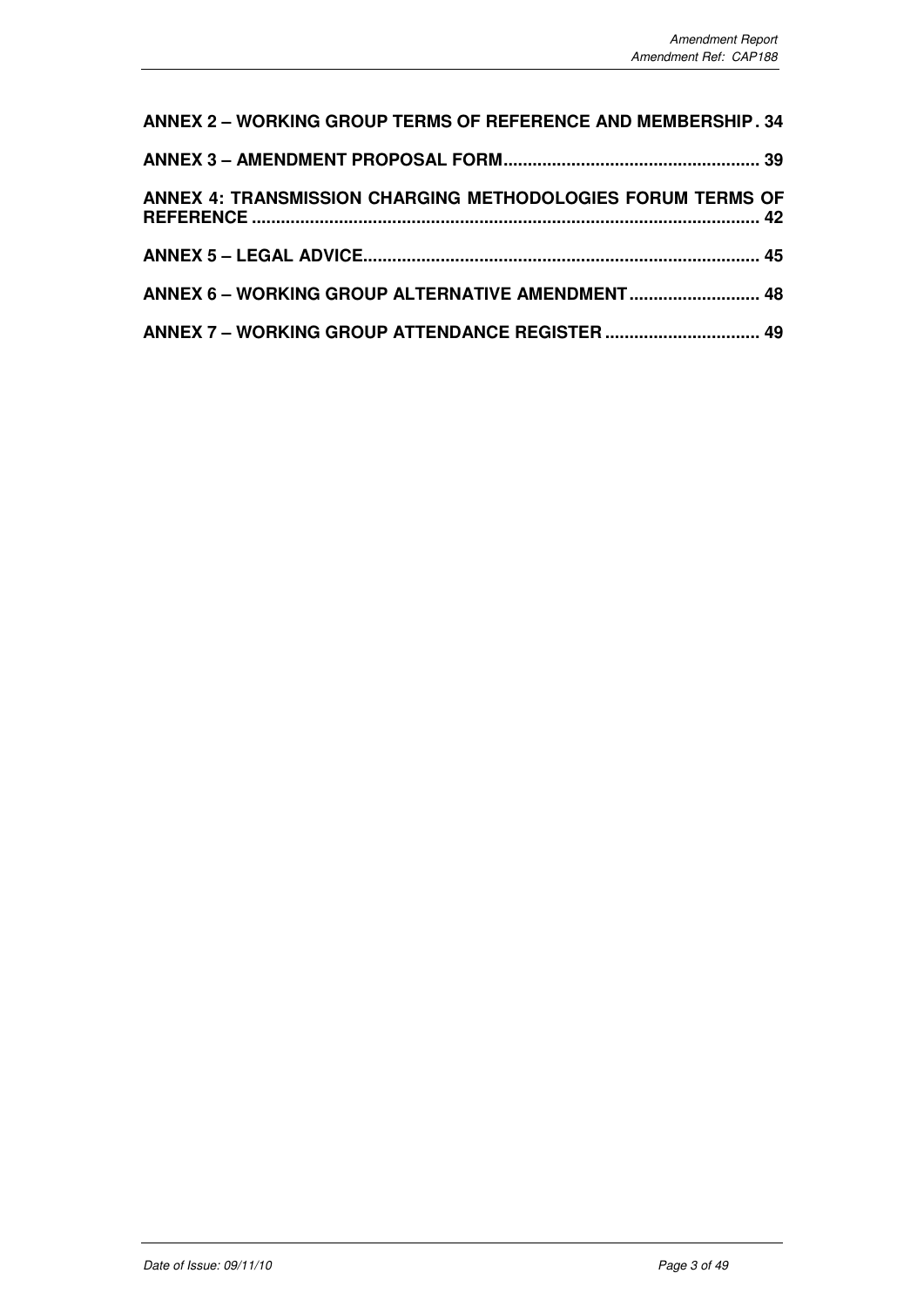## **1.0 SUMMARY AND RECOMMENDATIONS**

## **Executive Summary**

- 1.1 CAP188 "Code Governance Review: Governance of Charging Methodologies" was raised by National Grid Electricity Transmission plc and submitted to a special meeting of the Amendments Panel on  $9<sup>th</sup>$  July 2010. CAP188 is part of a series of proposals which seek to implement the final proposals of Ofgem's Code Governance Review which were published on  $31<sup>st</sup>$  March 2010 and which were implemented via a series of modifications to the Transmission and Distribution Licences from  $5<sup>th</sup>$  July 2010.
- 1.2 CAP188 seeks to amend the CUSC to create a new Section in which to include the existing Use of System and Connection Charging Methodologies. The methodologies, once they become part of the CUSC, would be subject to the CUSC governance arrangements, and thus be subject to change via the amendment process. In addition, CAP188 seeks to create a new category of "materially affected party" which would be permitted to raise changes to the two Charging Methodologies, in line with the new Licence requirements. Finally, CAP188 would amend the CUSC to reflect the existence of the Transmission Charging Methodologies Forum (TCMF) and to allow the Amendments Panel to take ownership of its terms of reference. This Amendment Proposal is described in more detail in section 3 of this report.
- 1.3 A joint Working Group for CAPs 183, 184, 185 and 188 was established and the first meeting held on  $14<sup>th</sup>$  July 2010. Following discussions at that meeting the Working Group held a second meeting on 21<sup>st</sup> July 2010 before proceeding to Working Group Consultation. A third Working Group meeting was held on  $27<sup>th</sup>$  August 2010 to discuss the responses, agree any Working Group Alternative Amendments (WGAA) and hold the Working Group vote. A fourth meeting was held by teleconference on  $15<sup>th</sup>$  September 2010 to discuss the revised draft illustrative legal text, provided by National Grid on 8<sup>th</sup> September 2010.
- 1.4 A WGAA was raised by National Grid Electricity Transmission plc at the meeting on 27<sup>th</sup> August 2010. National Grid raised the WGAA to reflect its preferences following the Working Group agreeing the final solution for the CAP188 Amendment Proposal at that meeting. The full detail of the finalised CAP188 original Amendment Proposal solution and the WGAA can be found in Annex 6 to this report.

## **Working Group Recommendation**

1.5 The Working Group recommended, by majority, that CAP188 original proposal should be implemented. The Working Group voting is summarised below. There were a maximum of six Working Group votes available, with one vote made by a Working Group member acting as an alternate for an absent Working Group member. Full details of the Working Group's vote, its reasons for such voting and an explanation of the Chairman's ability to progress the WGAA is contained within sections 6 and 10 of this report.

| <b>View</b><br>against<br>Applicable<br><b>CUSC</b><br><b>Objectives</b> | <b>Better than</b><br>baseline | <b>Not Better</b><br>than<br>baseline | <b>Better</b><br>than<br>original | <b>Better</b><br>than<br><b>WGAA</b> | <b>Best</b> |
|--------------------------------------------------------------------------|--------------------------------|---------------------------------------|-----------------------------------|--------------------------------------|-------------|
|--------------------------------------------------------------------------|--------------------------------|---------------------------------------|-----------------------------------|--------------------------------------|-------------|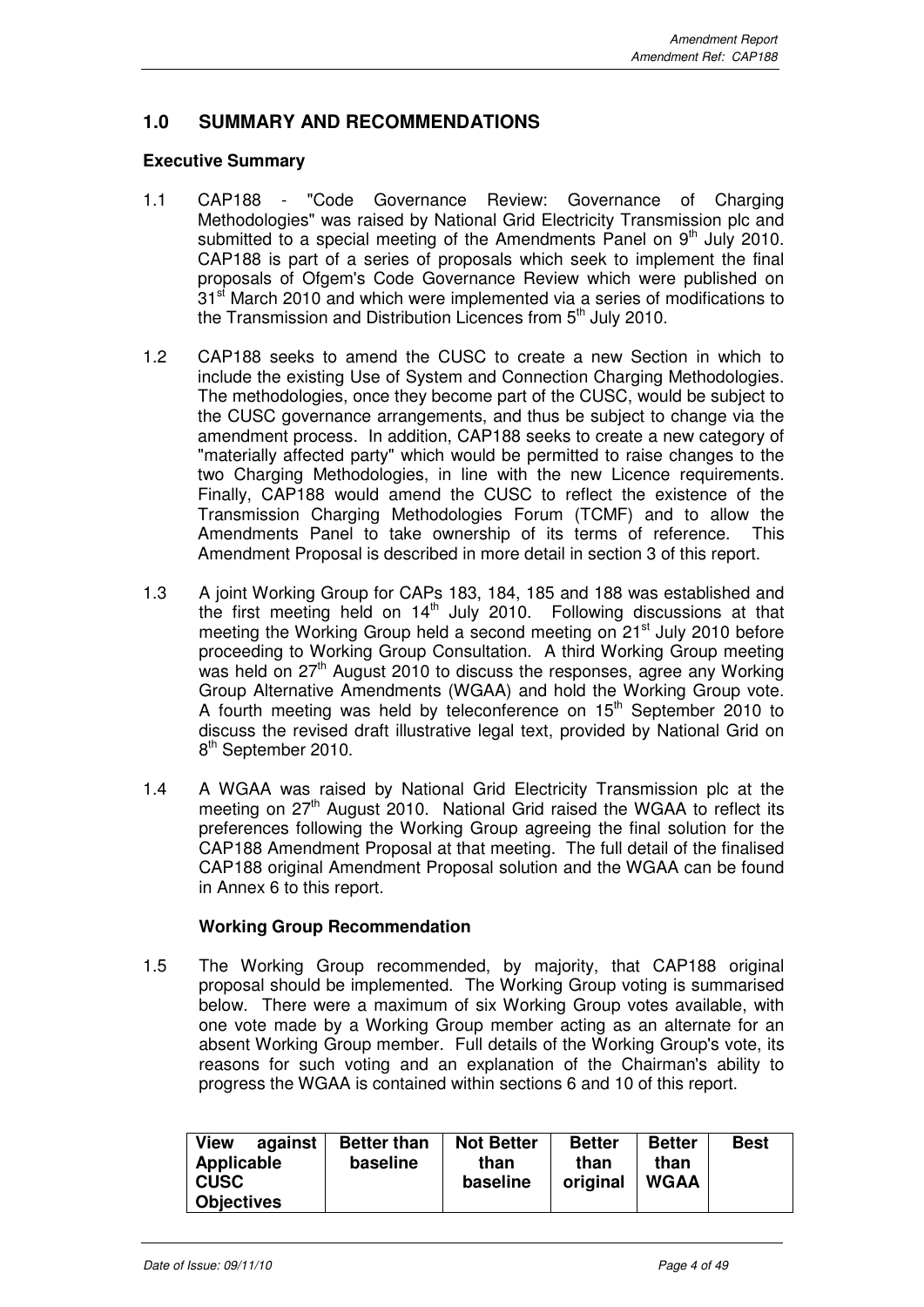| Original        |  | $\sim$ |  |
|-----------------|--|--------|--|
| <b>WGAA</b>     |  |        |  |
| <b>Baseline</b> |  |        |  |

## **Summary of Working Group Consultation Reponses**

1.7 Seven responses were received to the Working Group Consultation, six of which supported CAP188 (one was silent), with no requests for a Working Group Consultation Alternative. Further detail is provided in section 10 of this report.

## **Amendments Panel Recommendation**

1.8 At the Amendments Panel meeting on  $29<sup>th</sup>$  October 2010, eight Panel Members voted unanimously that both CAP188 original Amendment Proposal and the WGAA better facilitate the Applicable CUSC Objectives than the CUSC baseline. The Panel voted by a majority of 7 votes to 1 that the CAP188 original Amendment Proposal best facilitates the Applicable CUSC Objectives overall. Full details of the Panel's voting are provided in section 11 of this report.

## **National Grid Recommendation**

1.9 National Grid, as Proposer of both CAP188 and the WGAA, believes that both proposals better facilitate Applicable CUSC Objective (a) as they provide for a more efficient modification process for the Charging Methodologies. Both proposals also implement National Grid's licence obligations. National Grid also believes there could be benefits to competition under Applicable CUSC Objective (b). However, National Grid's overall recommendation is that the WGAA better facilitates Applicable CUSC Objective (a) than the "original" CAP188 solution and that the WGAA be implemented. National Grid's justification is set out in more detail in section 12 of this document.

## **2.0 PURPOSE AND INTRODUCTION**

- 2.1 This Amendment Report has been prepared and issued by National Grid under the rules and procedures specified in the Connection and Use of System Code (CUSC) as designated by the Secretary of State.
- 2.2 Further to the submission of Amendment Proposal CAP188, the Working Group consultation and the subsequent wider industry consultation that was undertaken by National Grid, this document is addressed and furnished to the Gas and Electricity Markets Authority ("the Authority") in order to assist them in their decision whether to implement Amendment Proposal CAP188 or the Working Group Alternative Amendment.
- 2.3 CAP188 was proposed by National Grid Electricity Transmission plc and submitted to the Amendments Panel for their consideration on  $9<sup>th</sup>$  July 2010. The Amendments Panel determined that the proposal should be considered by a Working Group and that the Group should report back to an additional Amendments Panel meeting in September 2010 following a three week period of Working Group Consultation. The CAP188 Working Group report was submitted to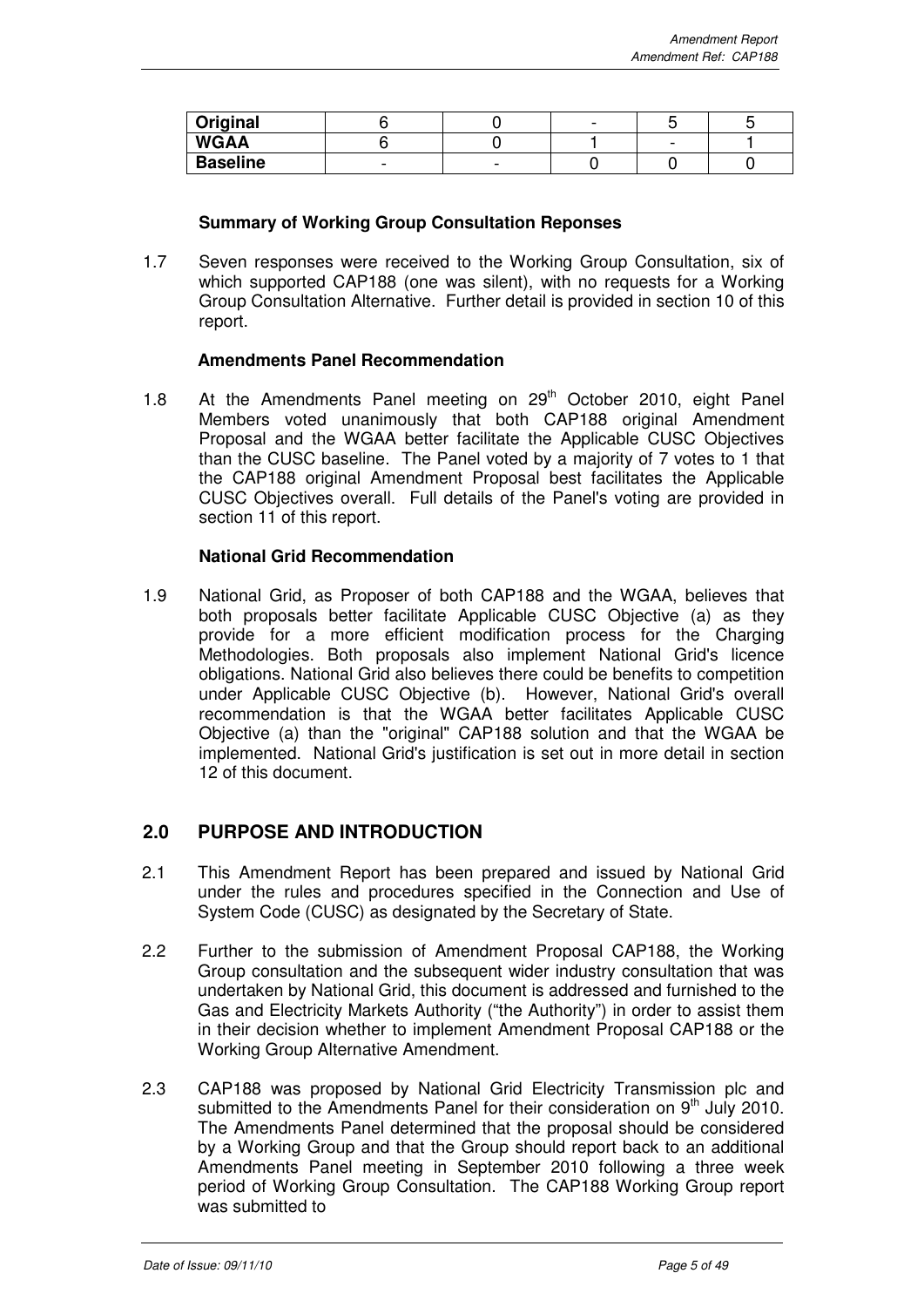- 2.4 This document outlines the discussions held by the Working Group, the responses to the Working Group Consultation and the Company consultation, and the nature of the CUSC changes that are proposed. It incorporates National Grid's recommendations to the Authority concerning the Amendment Proposal and the Working Group Alternative Amendment. Copies of all representations received in response to the Working Group Consultation and the Company consultation have been also been included and a 'summary' of the representations received is also provided. Copies of each of the responses to the consultations are included as Volume 2 to this document.
- 2.5 This Amendment Report has been prepared in accordance with the terms of the CUSC. An electronic copy can be found on the National Grid Website at www.nationalgrid.com/uk/Electricity/Codes/ along with the Company Consultation document, Working Group Report and the Amendment Proposal Form for CAP188.

## **3.0 PROPOSED AMENDMENT**

- 3.1 CAP188 seeks to implement the Code Governance Review final proposals and meet the new requirements under the modified electricity Transmission Licence. The first part of the proposal is to amend the CUSC to create a new section in which to include the existing Use of System and Connection Charging Methodologies. These two separate methodologies currently exist within two documents published by National Grid: "The Statement of the Connection Charging Methodology" and "The Statement of the Use of System Charging Methodology". The methodologies themselves will not be amended prior to their inclusion within the CUSC. However, the existing Charging Methodology Statements contain introductory sections which would not make sense once these documents are included within the CUSC. National Grid provided an illustrative version of the two methodologies as they might appear within the CUSC just prior to the second Working Group meeting on 21<sup>st</sup> July 2010 and there was not enough time to review them in detail at the meeting.
- 3.2 Once the two methodologies are included within the CUSC, they would be subject to the CUSC governance arrangements in force, as amended from time to time. This means that both methodologies would be subject to change via the CUSC Amendment process.
- 3.3 CAP188 also seeks to create a new category of "materially affected party" within the CUSC to reflect the final proposals and the new Licence obligations. A "materially affected party" would need to be designated as such by the Authority; in order to achieve this designation, they would need to prove that they are materially affected by either or both of the Charging Methodologies and that they wish to raise a change to them. Ofgem has indicated during industry discussions on the governance of the Charging Methodologies that such designation could either be enduring or time limited and that each request for designation (as a "materially affected party") would be dealt with on a case by case basis.
- 3.4 The final element of CAP188 is to amend the CUSC to reflect the existence of the Transmission Charging Methodologies Forum (TCMF). This is another Licence requirement which has been implemented in order to ensure that the TCMF (both in electricity and gas, transmission and distribution) continues to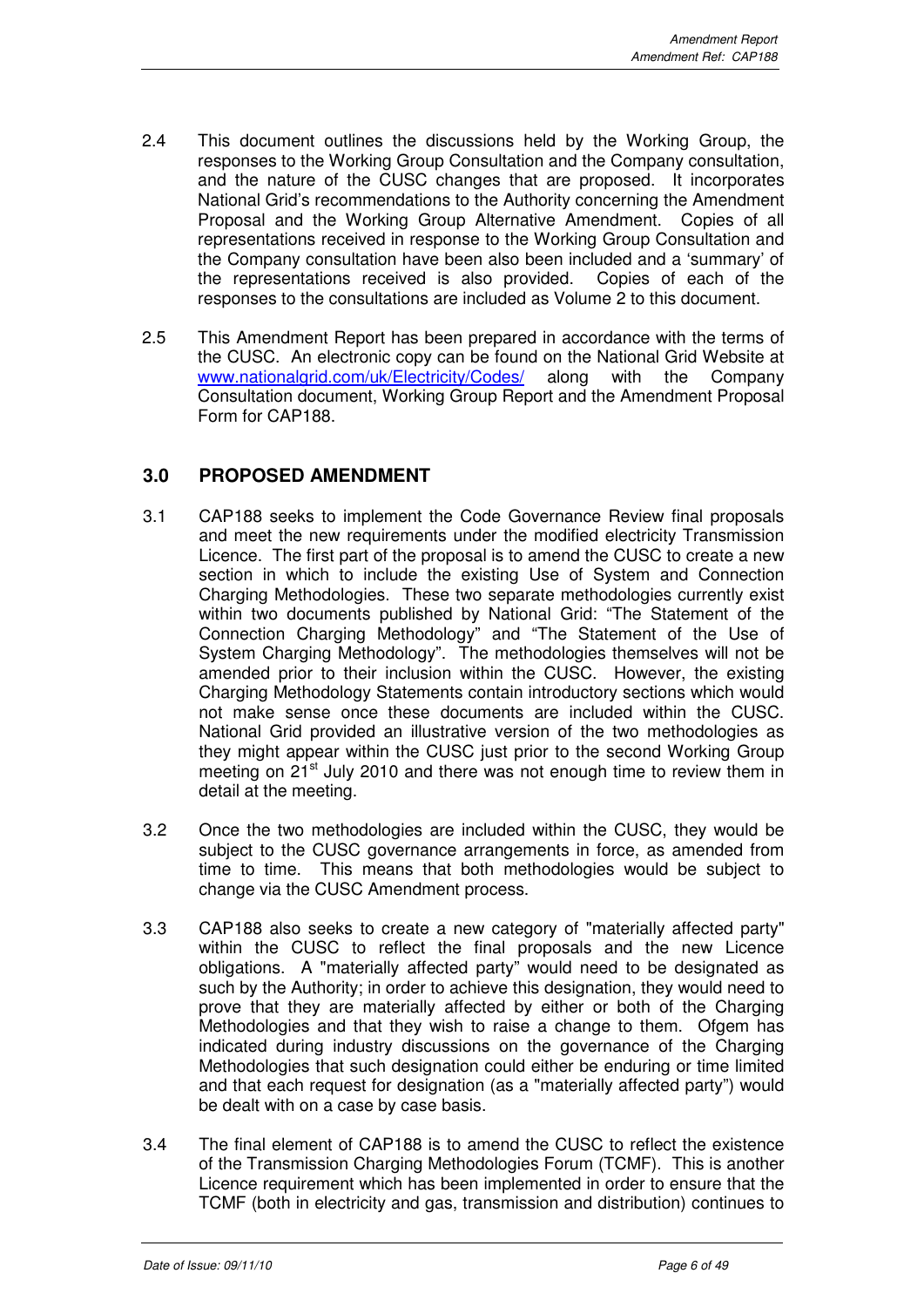provide the benefit that the industry receives from this body. CAP188 seeks to allow the Amendments Panel to take ownership of the TCMF's Terms of Reference, although the TCMF will continue to be chaired and administered by National Grid. CAP188 makes a distinction between the role of the TCMF, which is to continue as an informal discussion forum, and the potential role for a Charging Standing Group, which could be established under CUSC governance and could fulfil a more formal role; the latter would require members to be nominated and approved in line with the established CUSC processes.

## **4.0 SUMMARY OF WORKING GROUP DISCUSSIONS**

## **Presentation of Amendment Proposal**

- 4.1 The first Working Group meeting was held on  $14<sup>th</sup>$  July 2010. The National Grid representative, as Proposer of CAP188, gave a presentation of the Amendment Proposal, as described above.She highlighted that the concept of "charging windows", as consulted on by Ofgem as part of its Code Governance Review Initial Proposals, is not included as part of the CUSC Amendment Proposal. "Charging windows" were initially proposed by Ofgem as a period of time during any given year during which proposals to change the Charging Methodologies could be raised, although did not form part of the final licence proposals. Ofgem considered that they could be used as a mitigation measure against the potentially high volume of Charging Methodology change proposals that the industry could be faced with when the open governance arrangements are implemented.
- 4.2 The National Grid representative explained that CAP188 does not include "charging windows" as National Grid considers that restricting the period in which Amendment Proposals can be raised would not be beneficial; instead it would be better to manage the volume of change through the existing Panel prioritisation process. She also noted that careful planning of implementation timescales should assist change Proposers and the industry in general in planning for changes to the two Charging Methodologies.
- 4.3 The National Grid representative considered that CAP188 better facilitates Applicable CUSC Objective (a), the efficient discharge by the licensee of the obligations imposed upon it under the Act and by this licence, specifically by amending the CUSC to fulfil the new licence or revised obligations placed on National Grid under standard conditions C5, C6 and C10 of its electricity Transmission Licence.

## **Working Group Terms of Reference**

- 4.4 The Working Group agreed the Terms of Reference for CAP188 and did not suggest any additional items for inclusion. The Working Group then proceeded to complete the actions assigned to it under the Terms of Reference, as follows:
	- Clarify whether a proposal to change the Charging Methodologies has to be stand-alone or whether it can form part of a wider proposal to amend the CUSC;
	- Consider "charging windows" (restriction to period for raising chargingrelated Amendment Proposals);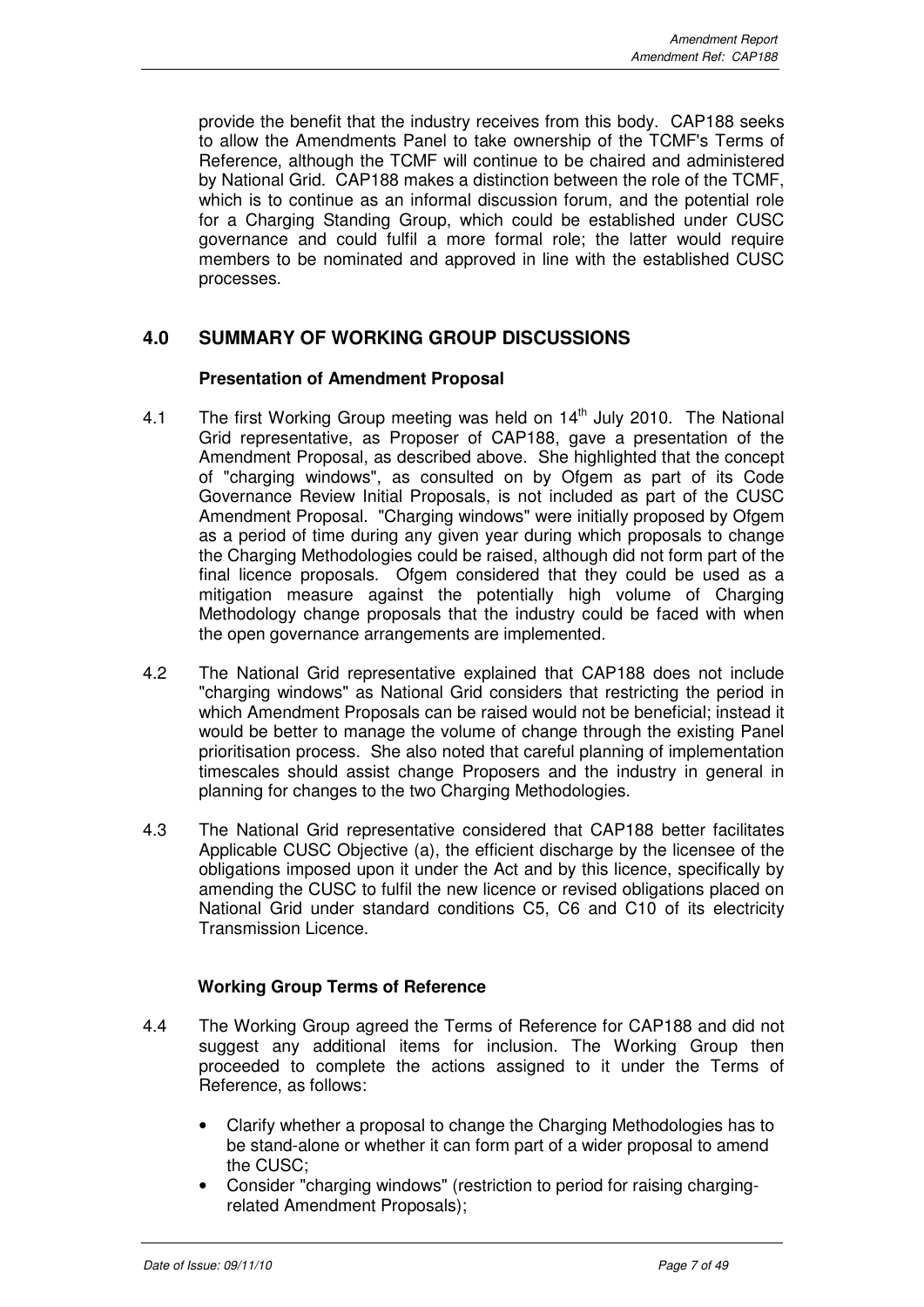- National Grid to provide a change marked version of the existing Charging Methodologies for inclusion in the CUSC for review by the Working Group;
- Review the illustrative legal drafting provided by National Grid for suitability.

## **Charging Methodology Amendment Proposals**

- 4.5 The National Grid representative provided background to this issue, explaining that during the  $9<sup>th</sup>$  July 2010 Amendments Panel meeting and the June/July Code Governance Review workshops, differing views were expressed regarding raising a Charging Methodology Amendment Proposal once the two Charging Methodologies are included within the CUSC. There are two general schools of thought, as set out below.
- 4.6 The first approach is a holistic one which would allow parties to raise one single Amendment Proposal to the CUSC which could cover both the existing Sections of the CUSC and the two Charging Methodologies (which would be in a new Section of the CUSC). Hence, one CUSC Amendment Proposal could incorporate changes to, for example, the provisions around 'Use of System' in Section 3 of the CUSC, in addition to a change to the 'Use of System Charging Methodology' in the new Section to the CUSC. This approach was considered to have a number of benefits:
	- Transparency: allowing the industry and Panel Members to see the potential full impacts of related changes in one place;
	- Efficiency: enabling one Working Group to consider all the issues together, instead of adopting a piecemeal approach to the different elements, could reduce the number of meetings and resources required and speed up the change process.
- 4.7 The second approach splits out the Charging Methodologies from the rest of the CUSC with regard to raising Amendments Proposals. For the avoidance of doubt, they still reside in a new Section of the CUSC. Using the example above, this would mean that two separate Amendment Proposals would need to be raised: one Amendment Proposal to the 'Use of System' provisions in Section 3 of the CUSC and a second Amendment Proposal to the 'Use of System Charging Methodology'.
- 4.8 The rationale for this approach stems from a number of Licence obligations relating to Charging Methodologies. The first is the new obligation (to be brought into effect with this CAP188 proposal) to allow Charging Methodology change proposals to be raised by "materially affected parties". Given that CUSC Parties, BSC Parties and the National Consumer Council would have the right to raise Amendment Proposals to the Charging Methodologies, a materially affected party would be someone not covered by those categories and has to be designated by the Authority. In order to gain such designation, the party would have to prove to the Authority that it is materially affected by the charging methodologies and that it wishes to raise a change proposal. The reason this could not be covered by the holistic (first) approach above is that the designation described in the Licence is restricted to Amendment Proposals to the Charging Methodologies only. Thus, in the example above, CUSC Parties, BSC Parties and the National Consumer Council could raise changes to both the 'Use of System' provisions in Section 3 of the CUSC and the 'Use of System Charging Methodology'. However, a "materially affected party" could only raise a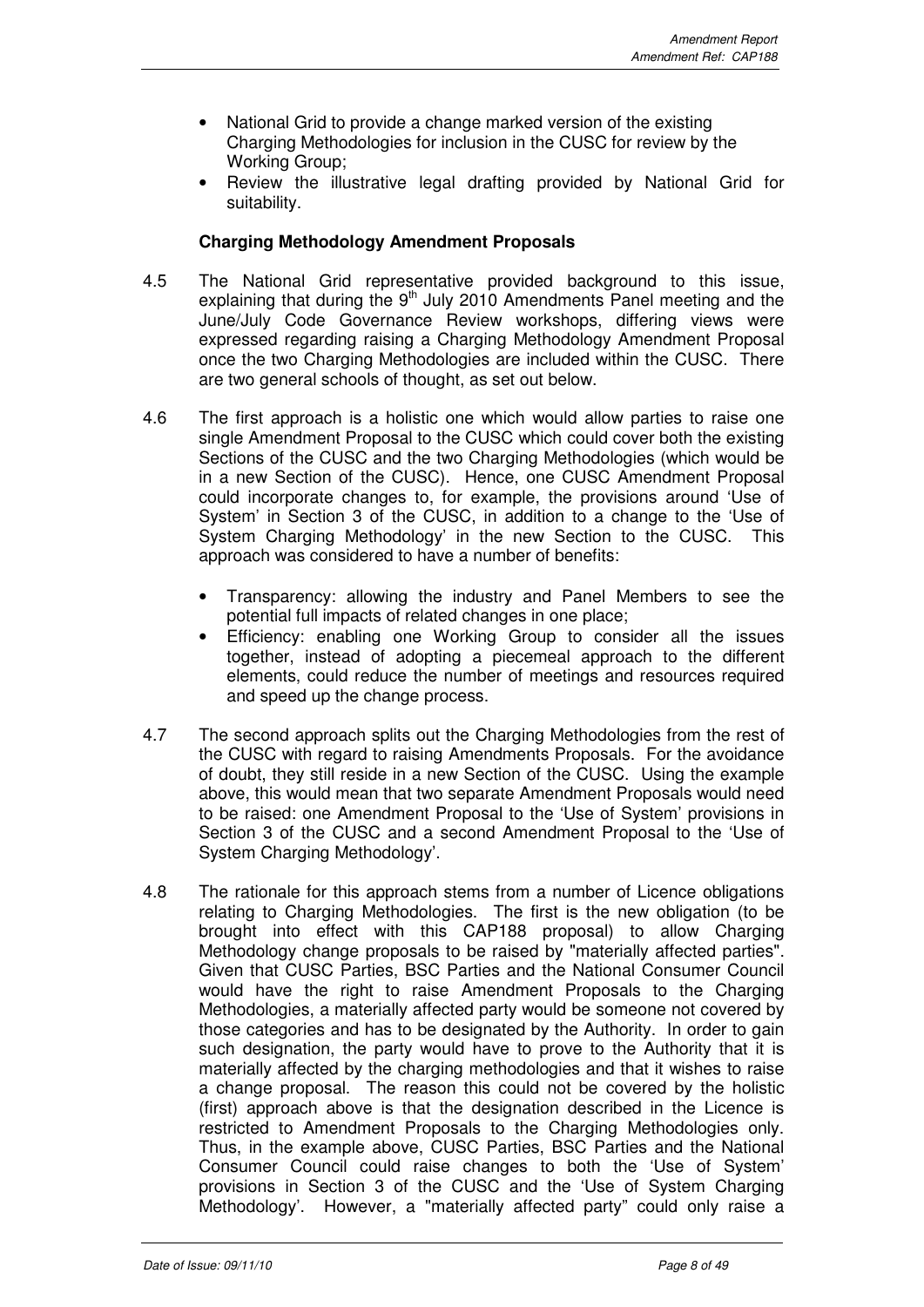change to the 'Use of System Charging Methodology'. They could not propose a change to the 'Use of System' provisions in Section 3 of the CUSC. Having a different approach between Amendment Proposals from the CUSC Parties, BSC Parties and the National Consumer Council and those from a "materially affected party" (with – in the first approach - one group being able to raise a single Amendment Proposal covering both the 'Use of System' provisions in Section 3 of the CUSC and the 'Use of System Charging Methodology', and the other group limited to just raising an Amendment Proposal to the 'Use of System Charging Methodology') might be considered unduly discriminatory.

4.9 The other element of the Licence which parties considered supports the second approach is the differing "relevant applicable objectives" within the Transmission Licence. When the Amendments Panel makes its recommendation to the Authority with regard to implementation of an Amendment Proposal, it does so by providing its views as to whether the Amendment Proposal better facilitates the Applicable CUSC Objectives than the baseline version of the CUSC. Prior to implementation of the Code Governance Review, the Transmission Licence set out three different sets of Applicable Objectives; one set each for the CUSC ("Applicable CUSC Objectives"), the Use of System Charging Methodology and the Connection Charging Methodology ("relevant objectives"). Thus there are two Applicable CUSC Objectives, three relevant objectives for the Use of System Charging Methodology and four relevant objectives for the Connection Charging Methodology. Whilst similar in nature, there are differences between these nine different objectives. The Licence modifications related to open governance of the Charging Methodologies, which were made in July 2010, brought the three sets of objectives together under one definition in the Licence, as follows:

"applicable CUSC objectives" means:

a. in relation to a proposed modification of the modification procedures only, the requirements of paragraph 6 (to the extent that they do not conflict with the objectives set out in paragraph 1);

aa. in relation to a proposed modification of the charging methodologies only, the objectives (as applicable) set out at:

> (i) paragraph 5 of standard condition C5 in relation to the use of system charging methodology; and

(ii) paragraph 11 of standard condition C6 in relation to the connection charging methodology, and

b. in relation to any other proposed modification, the objectives set out in paragraph 1.

The supporters of the second approach believed that the Licence references above, to different objectives for proposed modifications to different elements of the CUSC, meant that the Panel would need to consider each of those elements in isolation; this meant, in the example used above, that two separate (but related) Amendment Proposals would be required; one addressing the 'Use of System' provisions in Section 3 the other the 'Use of System Charging Methodology'. It was noted that this was very similar to the approach adopted by the CUSC Amendments Panel for the suite of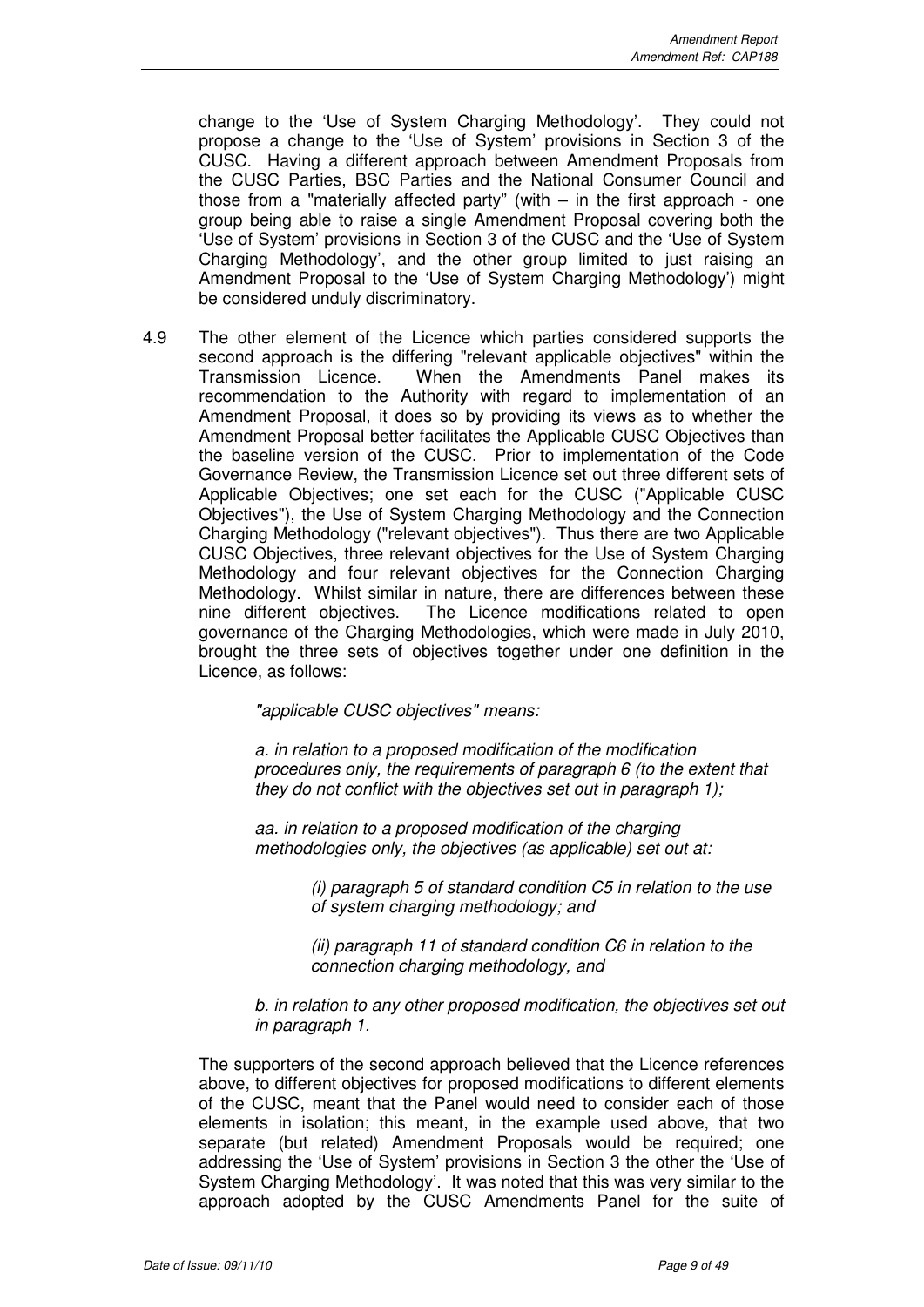'Transmission Access Review' (TAR) changes developed in 2008-9, where separate Working Groups considered the CUSC and the (related) Charging Methodology changes, with a number of members sitting on both groups.

4.10 The Working Group debated the merits of the two approaches but did not reach agreement as to which the "right" approach should be. One Working Group member requested that National Grid should seek legal advice, on behalf of the Working Group, as to which of the two approaches was the most legally robust, given the potential confusion caused by the revised Licence drafting above. The Working Group member explained the importance of implementing the correct process from the outset, noting that future Charging Methodology Amendment Proposals could have the potential to result in significant financial wins or losses to individual organisations. Should an organisation face significant losses, the Working Group member considered that such organisations may seek to challenge the outcome of the change and that the logical place to start would be any weaknesses in the underlying processes set out in the CUSC. The Working Group member explained that if, for example, it was decided that the first approach, as described in paragraph 4.6, was the one to be adopted for the CUSC (as the CAP188 'solution') and, after a successful legal challenge, it was determined that it should actually have been the second approach, as described in paragraph 4.7, (or vice versa) then not only would the change that had been the subject of the legal challenge be called into question, but so too could any CUSC Amendment Proposals taken forward up to that time using the new approach. In this scenario there could potentially be significant ramifications for the industry, the Licensee and the Authority. The Working Group agreed to ask for the industry's views on their preferred approach:

## **Charging Windows**

- 4.11 "Charging windows" were discussed at the second Working Group meeting on 21<sup>st</sup> July 2010. The National Grid representative summarised the background of "charging windows", explaining that Ofgem had included the concept within its Code Governance Review Initial Proposals consultation in 2009, as described in paragraph 4.1 above. She reiterated that National Grid had not included them within CAP188 as it could not see a benefit in restricting the period during which Charging Methodology Amendment Proposals could be raised. If a large volume of changes were raised from the outset of open governance, National Grid, as Code Administrator, and the Amendments Panel would need to manage the CUSC Amendments process, but National Grid considers this can be done without imposing time restrictions.
- 4.12 The National Grid representative did recognise, however, that the industry would have concerns over any uncertainty regarding the timescales for implementation of Charging Methodology Amendment Proposals. She noted that CAP188 did not seek to make any changes to the CUSC with regard to the implementation of Charging Methodology Amendment Proposals, as National Grid considered that certainty could be provided through careful construction of implementation dates. For example, when considering an Amendment Proposal to the Charging Methodologies, the Working Group, National Grid and the Panel could continually review the timetable and implementation timescales, to provide certainty over the charging year (from 1<sup>st</sup> April in a given year to the following 31<sup>st</sup> March) in which a proposal would be able to be implemented.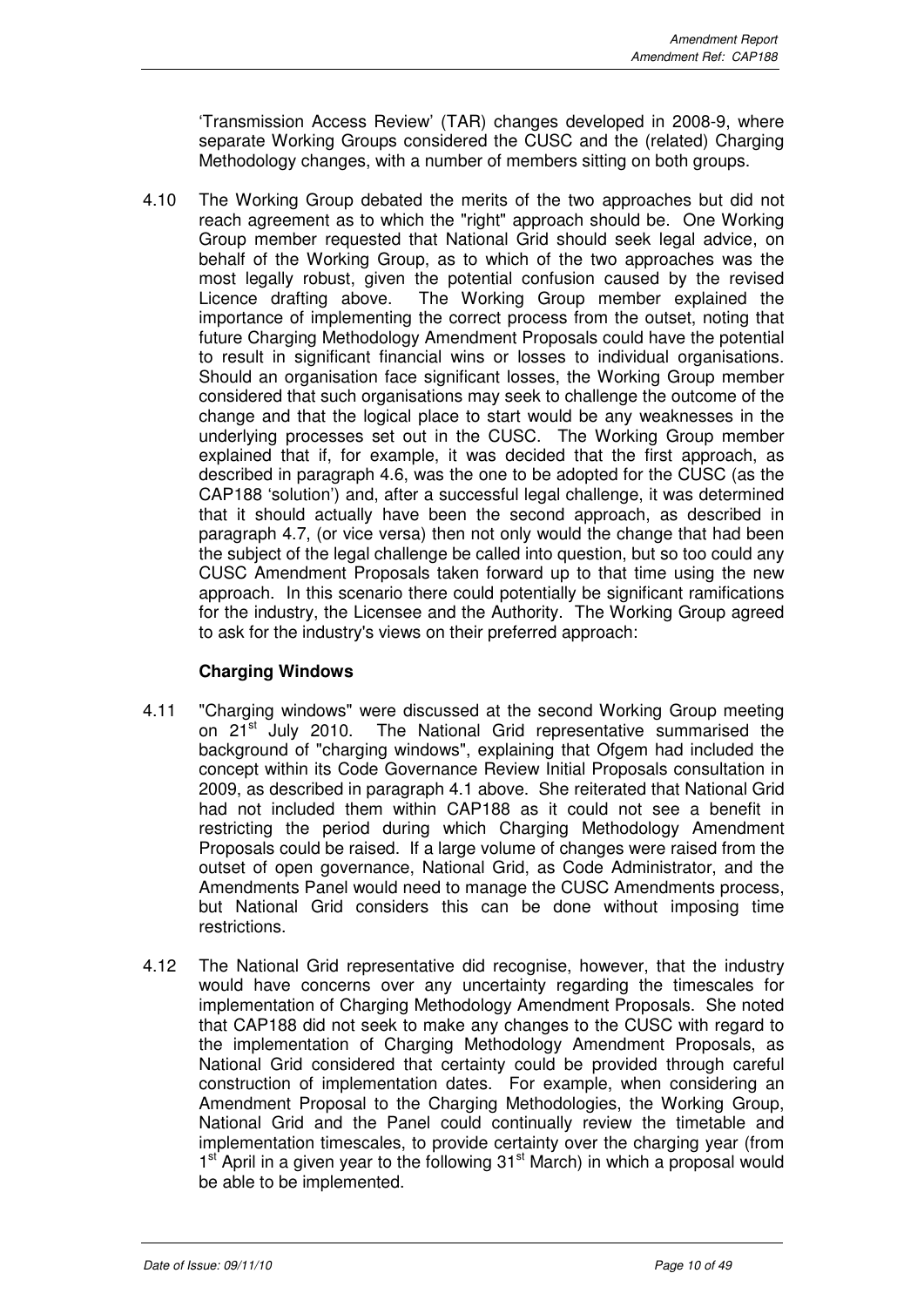- 4.13 Two Working Group members agreed that a window for raising Charging Methodology Amendment Proposals was unnecessary, but considered that the processes surrounding implementation of Charging Methodology Amendment Proposals should be clarified within the CUSC to provide certainty to the industry. One Working Group member noted that certainty is important as electricity generators and suppliers both have concerns over mid-year charging changes, due to operational concerns or contractual issues. The Working Group member suggested that to provide such certainty, a fixed cut-off date could be specified in the CUSC for Amendment Proposals which a party wishes to see implemented in the next charging year. In other words if the Charging Methodology Amendment Proposal had not reached a pre-designated stage in the CUSC change process by a predetermined date each year then it would not be possible to implement that change for the next charging year starting on 1<sup>st</sup> April.
- 4.14 The Working Group discussed how a fixed cut-off date should be set. It was agreed that a standard implementation date of  $1<sup>st</sup>$  April each year for charging changes would be preferable and that any cut-off date would need to work back from this date. The Working Group discussed the existing timescales for charging:
	- The charging year runs from  $1<sup>st</sup>$  April to  $31<sup>st</sup>$  March each vear;
	- Final Transmission Network Use of System (TNUoS) tariffs are published, by National Grid, at the end of January each year in order to give two months' notice to parties, as required under the CUSC, of the tariffs to apply from  $1<sup>st</sup>$  April;
	- Final connection charges are provided, by National Grid, to Users at the end of January, in order to give the two months' notice to Users, as required by the CUSC, of the tariffs to apply from 1<sup>st</sup> April;
	- Both indicative TNUoS tariffs and connection charges are provided by National Grid earlier in the charging year (normally by the end of December).
- 4.15 The Working Group then considered the likely timescales surrounding an Authority decision, noting the Authority's current Licence requirement (see paragraph 7.1 below) to make Charging Methodology change decisions within 28 days of receipt of the documentation from National Grid. The Working Group noted that the Authority had indicated on numerous occasions that its Code Governance Review was designed to improve on the existing arrangements. Given this, the Working Group believed that as anything less than 28 days (for the Authority to opine on a Charging Methodology change) would not be an improvement on the situation today, that they could realistically include this as the benchmark in their consideration of the timescales. The Working Group also recognised the potential for the Authority to undertake a Regulatory Impact Assessment, which could delay the process by up to three months, thereby missing implementation of a proposal for the start of the next charging year.
- 4.16 Factoring in all the timescales above, the Working Group suggested that the cut-off date for a Charging Methodology Amendment Proposal to have progressed completely through the Amendments process would be the September Amendments Panel meeting for implementation the following 1<sup>st</sup> April at the earliest. In other words, the onus would be on the Proposer raising their Charging Methodology Amendment Proposal in sufficient time for it to have progressed (depending upon the complexity etc., of the change) through a Working Group, industry consultation etc., in accordance with the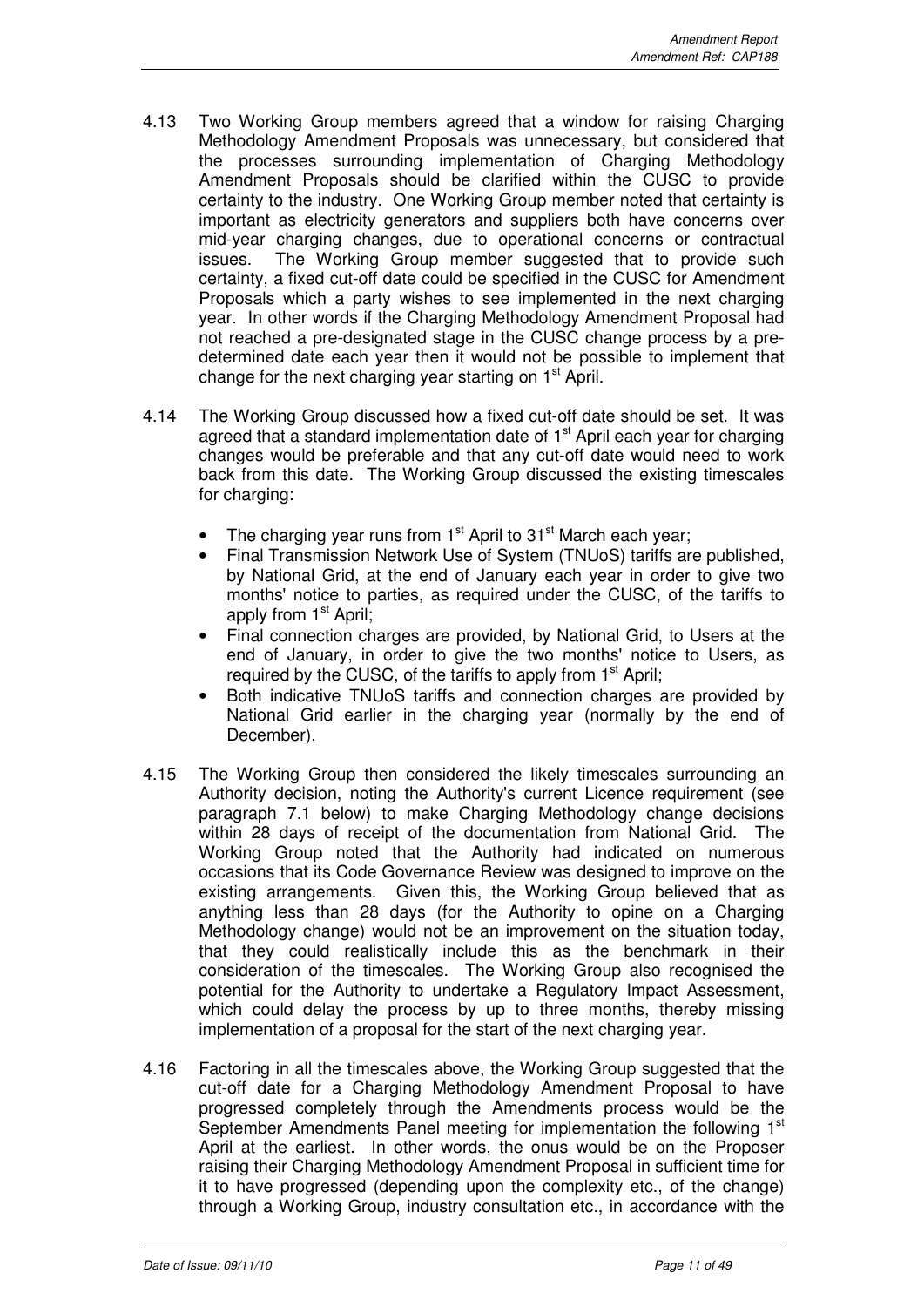change process set out in Section 8 of the CUSC, such that it was able to be presented, at the very latest, to the September Panel meeting for a recommendation vote. The Working Group noted that National Grid, as Code Administrator, could act as a 'critical friend' to the Proposer and advise on the potential timescales for taking their particular change through the CUSC change process, so that the Proposer could still meet the September Panel deadline. The timeline developed by the Working Group, including any assumptions, is described below:

- Last week in September: Panel recommendation vote at Panel meeting;
- First week in October: National Grid completes Amendment Report with Panel discussions / recommendation etc., and circulates to the Panel for comment;
- Second week in October: National Grid sends Amendment Report to Authority for decision;
- Second week in November: Authority decision due, in line with the 28 day current Licence requirement;
- NB. There is no industry control over when the Authority will make its decision; if the Authority chooses to undertake a RIA, this will add up to 3 months to the process;
- Mid-November onwards: National Grid calculates indicative TNUoS tariffs and connection charges based on the new methodology approved by the Authority, to be implemented from the following  $1<sup>st</sup>$  April;
- Mid-December: National Grid publishes indicative connection charges;
- End January: National Grid publishes final TNUoS tariffs;
- End January: National Grid sends final connection charges to connectees.
- 4.17 The Working Group agreed that it should seek industry views on both (i) setting a charging window and (ii) setting a cut-off date for implementation of a Charging Methodology change from the following 1<sup>st</sup> April.
- 4.18 Subsequent to the Working Group meeting, the National Grid representative sought advice from National Grid's Transmission charging experts regarding the proposed timeline set out above. The charging experts noted that a cutoff date could provide additional certainty to the industry; however, in respect of the proposed timescales, they provided a number of caveats:
	- Implementation timescales for a Charging Methodology proposal will vary depending on the complexity and significance of the change proposed. Some changes are relatively straight forward and therefore a September cut-off date may be earlier than necessary, whilst others would require a cut-off date earlier than September;
	- A September cut-off date may leave insufficient time to implement a significant Use of System Charging Methodology change that required significant changes to National Grid's systems, such as the transport or tariff models;
	- A September cut-off date may impact National Grid's ability to provide indicative TNUoS tariffs or connection charges<sup>1</sup> prior to publishing the actual charges. For example there may be insufficient time to collate data (e.g. precise maintenance data at every substation) and/or change

 $\overline{a}$ 

<sup>1</sup> National Grid is not obliged to provide indicative charges, but does so on a voluntary basis, where possible, by the end of December each year.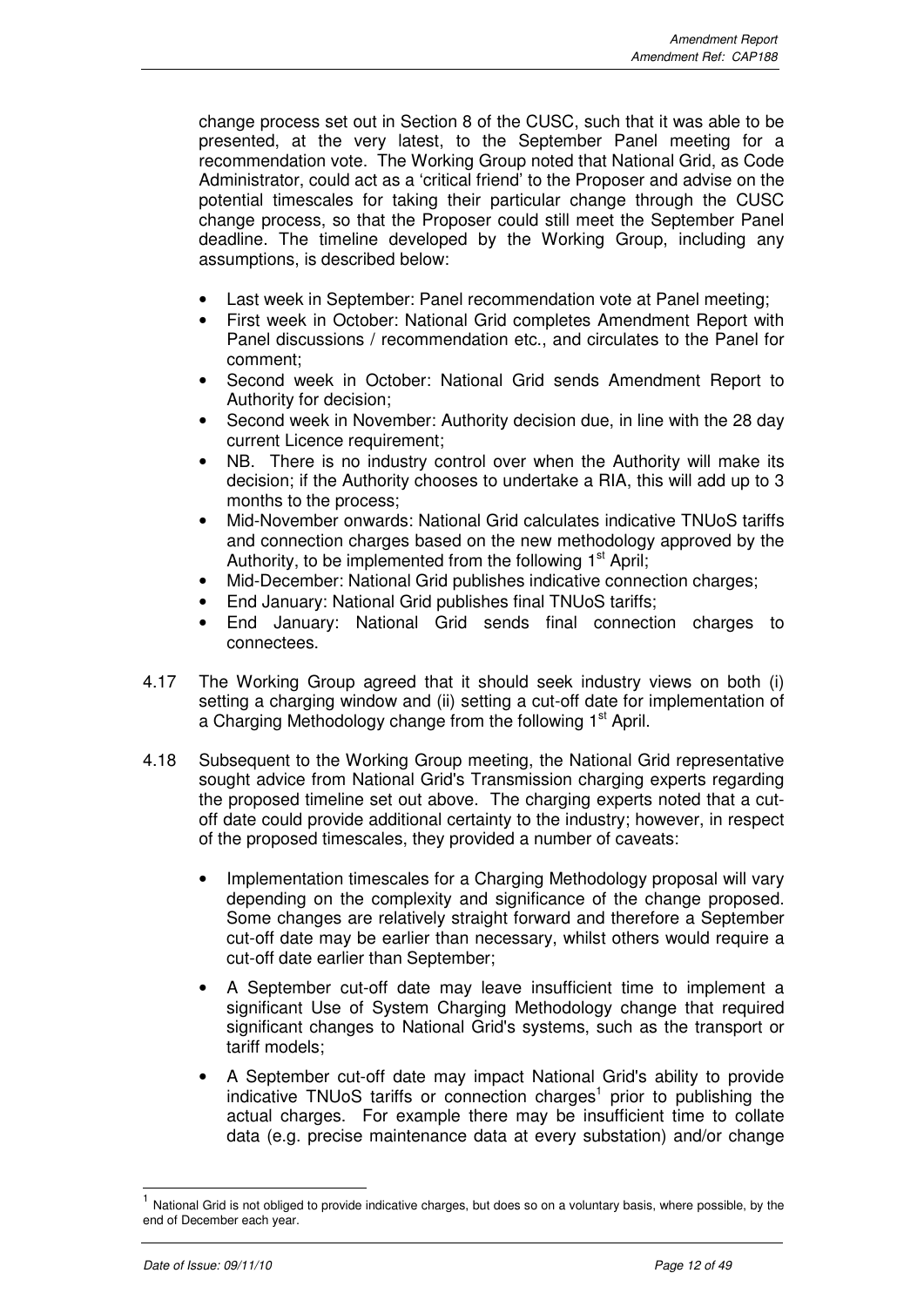National Grid's calculation processes to accommodate proposed changes.

4.19 The Working Group agreed that it should consult the industry on charging windows and cut-off dates for implementation through a number of questions.

## **Review of Illustrative drafting**

4.20 At the Working Group meeting on 21<sup>st</sup> August 2010, the Working Group reviewed the illustrative legal text of Sections 8 and 11 of the CUSC provided by National Grid (please see separate volume 2 which includes the illustrative text). With regard to Section 8, questions were raised over references in paragraph 1.26.4 to the role of the Charging Methodology Forum in discussing and developing Amendment Proposals; the requirement to notify each Materially Affected Party in paragraph 1.28.2 and a reference to a notification requirement in paragraph 1.28.3. National Grid agreed that the text in these paragraphs should be reviewed. A number of minor typographical comments were made regarding Section 11 of the CUSC, which National Grid noted. In addition, as noted in paragraph 3.1 above, National Grid provided an illustrative version of the two methodologies as they might appear within the CUSC just prior to the second Working Group meeting on 21<sup>st</sup> July 2010 and there was not enough time to review them in detail at the meeting. Some of the definitions in Section 11 related to the illustrative version of the two methodologies.

## **Post Working Group Consultation discussions**

4.21 The Working Group held a third meeting on  $27<sup>th</sup>$  August 2010 to discuss responses to the Working Group Consultations, finalise the original CAP188 Amendment Proposal solution and agree any Working Group Alternative Amendments. The National Grid representative summarised the seven responses received to the Working Group Consultation (see section 12 of this report for full summary). Six of the seven respondents stated they supported CAP188; one respondent was silent.

## **Approach to Charging Methodology Amendment Proposals**

- 4.22 In response to the first question, "Which approach to the Charging Methodology proposals do you prefer?" (paras 4.5 to 4.10 refer), four respondents preferred the second approach of raising separate Amendment Proposals to each of the Charging Methodologies and the rest of the CUSC, whereas two respondents preferred the first approach of raising one single proposal to change all elements of the CUSC. One respondent suggested that any approach adopted should be sufficiently flexible to make smaller changes closer to the charging change date.
- 4.23 National Grid noted that the Working Group had requested that it seek legal advice on this issue. The National Grid representative summarised the legal advice it had received, contained within Annex 5 of this report, which considers that a holistic approach (the 'first approach' – see paragraph 4.6) to raising one Amendment Proposal which covered both the CUSC and the Charging Methodologies was not prevented by the licence modifications and may make the process easier. However, the advice noted that:

"It does not seem possible at this stage to decide generally whether it is better to pursue the holistic Amendment Proposal approach or the separate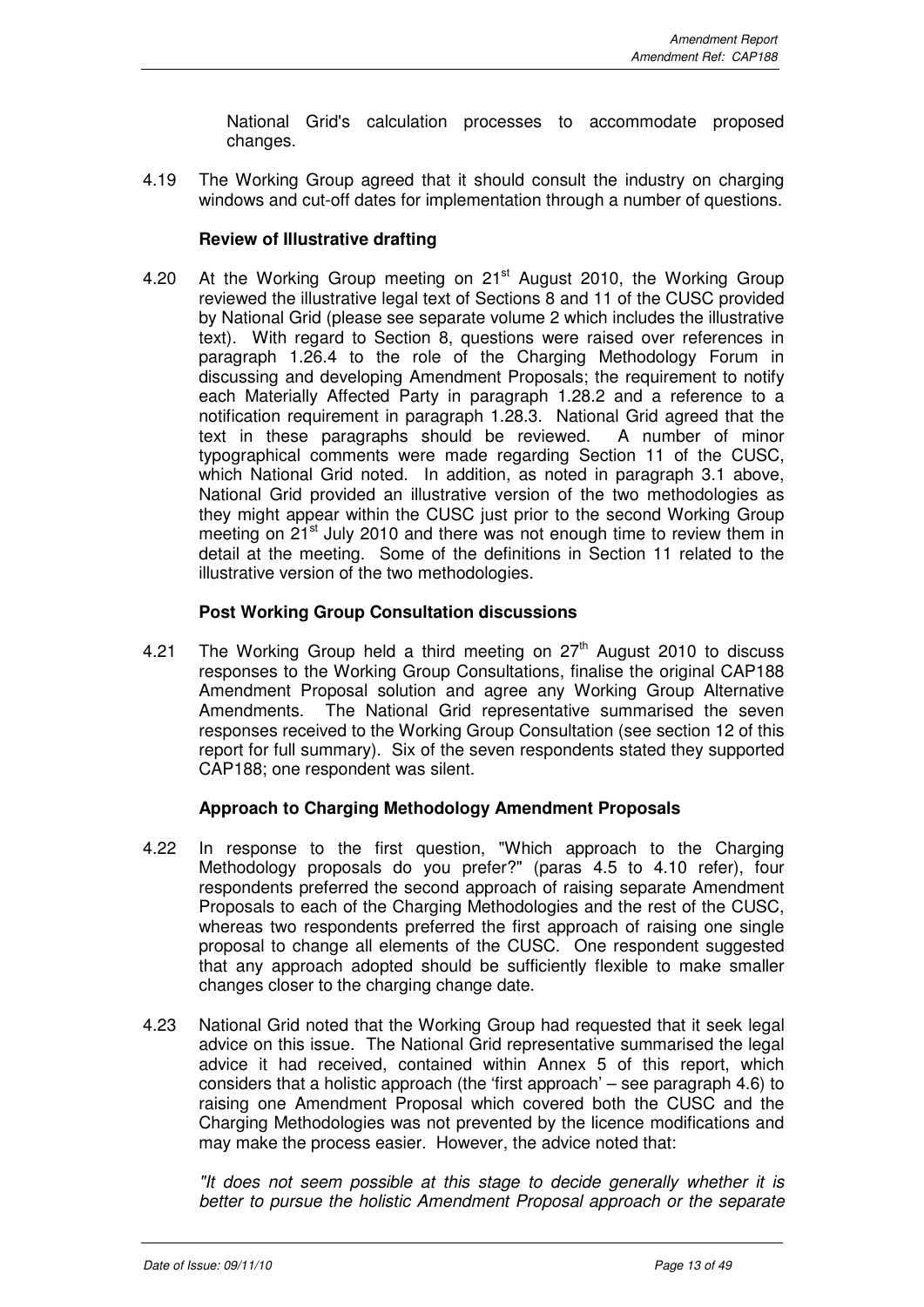Amendment Proposal approach. This should therefore be reviewed when and if it becomes an issue."

The Working Group considered that the advice was not conclusive on the issue. After further discussion, the Working Group concluded that a separate Amendment Proposals approach (the 'second approach' – see paragraphs 4.7 – 4.9) was the most appropriate, for a number of reasons. Firstly, such an approach addresses the issue that "Materially Affected Parties" are only allowed to raise Amendment Proposals to the Charging Methodologies and not to the rest of the CUSC. Secondly, this approach would not prevent multiple proposals from being flagged as "linked" by the Proposer(s); this could also be highlighted by the Code Administrator in the Initial Written Assessment for such Amendment Proposals; in addition, the Panel has the ability, as set out in paragraph 8.16.5(a) of the CUSC, to amalgamate such Amendment Proposals. Thirdly, the separate approach was more widely supported by Working Group Consultation respondents. The Ofgem representative expressed a concern that drafting the CUSC legal text such that single, holistic, Amendment Proposals were not able to be raised could result in an overly prescriptive approach.

## **Charging Windows**

4.24 All seven respondents agreed with the Working Group that a window for raising Charging Methodology modification proposals is unnecessary and that there should be no restrictions in this area. The Working Group agreed that charging windows should not form part of the CAP188 proposal and that no alternatives should be raised in this area.

## **Fixed cut-off dates for implementation in following Charging Year**

4.25 Five out of seven respondents agreed with the Working Group that a fixed cut-off date for an Amendment Proposal to reach the Panel Recommendation stage in order to achieve implementation by the start of the following Charging Year  $(1<sup>st</sup>$  April) would be a good idea. One further respondent supported an indicative timescale being included within the CUSC, but was concerned that a firm cut-off date may restrict Ofgem's decision making process. The final respondent did not support a fixed approach as it wanted the ability for smaller changes to be made closer to the date of charging changes, which could be prevented by a fixed cut-off approach. However, a Working Group member noted that there must, at some point, be a cut-off date, even if that was 31<sup>st</sup> March each year. Those respondents who supported a fixed cut-off date considered that such an approach would help provide clarity and predictability of future costs to the industry. One respondent suggested that, without an implementation cut-off date, parties would need to put a "risk factor" amount into their tariffs to take account of potential changes to charges at a later date, which would lead to higher prices for consumers.

## **Timing of a fixed cut-off date**

4.26 The five respondents who supported a fixed cut-off date all agreed with the Working Group's proposed timescale of that date being six months prior to 1<sup>st</sup> April (based on the timeline set out in paragraph 4.16 above) which means reaching the September Panel meeting for the Panel Recommendation Vote on the Amendment Proposal. The Working Group recognised that any fixed cut-off date would need to be reviewed after implementation to ensure it was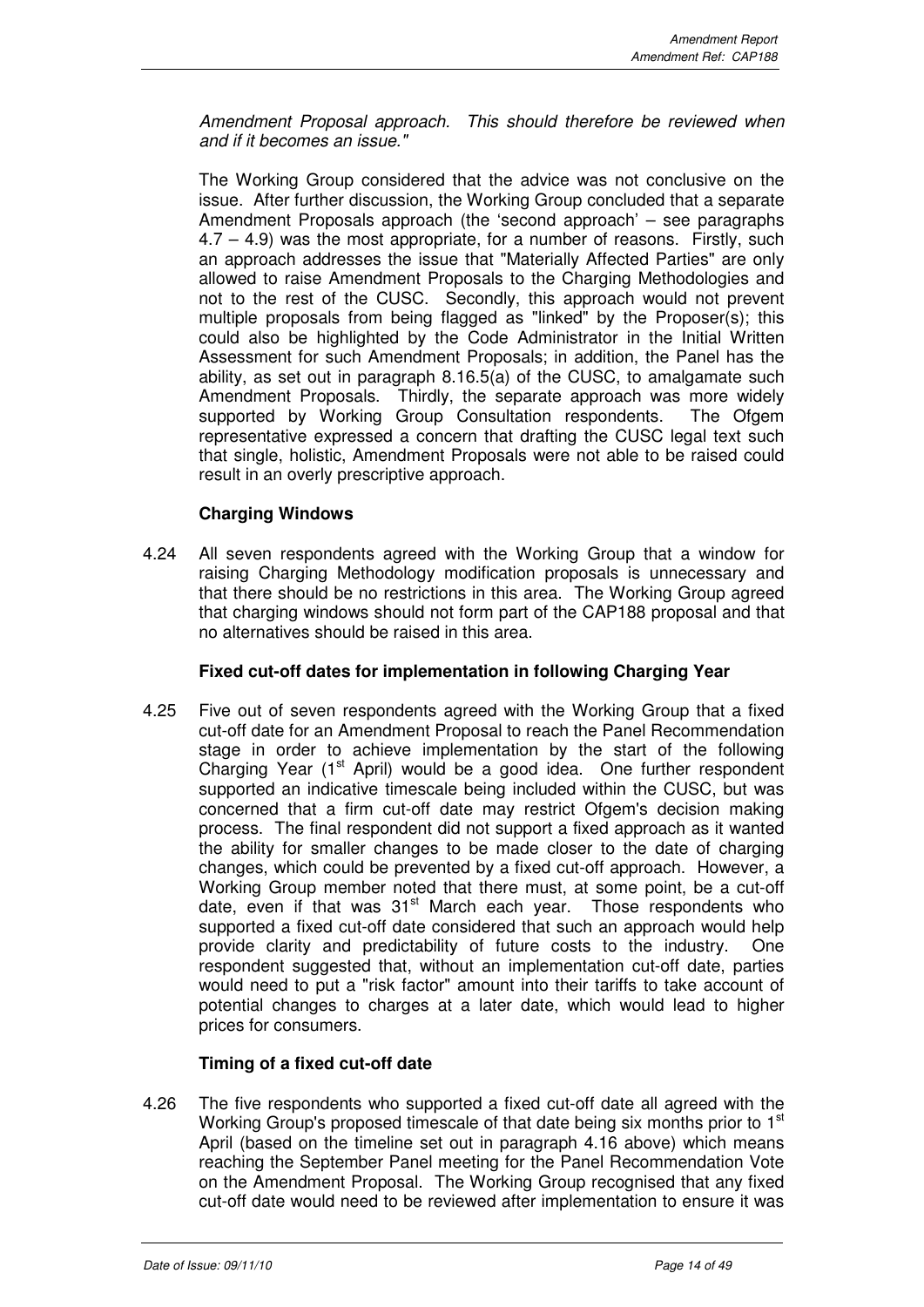fit for purpose, as the new charging governance regime is a significant change from the existing arrangements.

- 4.27 The National Grid Representative expressed a concern that the fixed cut-off date, if prescribed within the CUSC, would prevent minor changes being made closer to the following Charging Year. Her concerns arose following confirmation from the Working Group that the CUSC should make it clear that any Charging Methodology Amendment Proposal which did not reach the Panel Recommendation Vote stage at the September Panel meeting would require an Implementation Date to be recommended of the subsequent Charging Year, i.e. if the Proposer missed the September deadline, he would have to wait up to 18 months for the Amendment Proposal to be implemented, even if it later transpired that it would be possible for the change to be made sooner.
- 4.28 Having raised those concerns, the National Grid representative sought to raise a Working Group Alternative Amendment which removed the fixed cutoff date. She noted that National Grid would provide advice to the industry, any Working Group and the Amendments Panel when they discussed an appropriate Implementation timetable for any Charging Methodology Amendment Proposal. Such advice would include any restrictions in terms of likely systems changes that would impact on the implementation timescales. In discussing the detail of such a WGAA, the Working Group suggested that if there is no certainty of a cut-off date to the industry for achieving implementation of an Amendment Proposal (which related to charging) in the following Charging Year, the industry may seek to try and pressurise the Panel to progress Amendment Proposals in shorter timescales. The National Grid representative recognised the importance of providing clarity of future charges to the industry and therefore agreed that Charging Methodology changes should only be recommended for implementation from 1<sup>st</sup> April each year.
- 4.29 The Ofgem representative expressed a concern over making the CUSC overly prescriptive in this area. The Working Group discussed that the existing CUSC provisions which enable the Authority to set Implementation Dates in its Direction to the Company to implement an Amendment Proposal, taking into account the Panel's proposed Implementation Date. The Panel could provide reasons within its final report as to why the Authority should direct a mid-year Implementation Date, if one were required to take account of exceptional circumstances. The Report would also reflect wider industry views and consultation responses on such exceptional circumstances. The full detail of the WGAA is contained within Annex 6 of this report.

## **Summary of "original" CAP188 solution**

- 4.30 In summarising the Working Group's discussions of the Working Group Consultation responses, the Working Group chairman clarified the "original" CAP188 solution, as supported by the majority of Working Group members, as follows:
	- Amendment Proposals to the CUSC and to the Charging Methodologies will be required to be raised as separate Amendment Proposals, although they can be flagged as "linked" by the Proposer(s);
	- There will be no concept of a "charging window" in which to raise a Charging Methodology Amendment Proposal;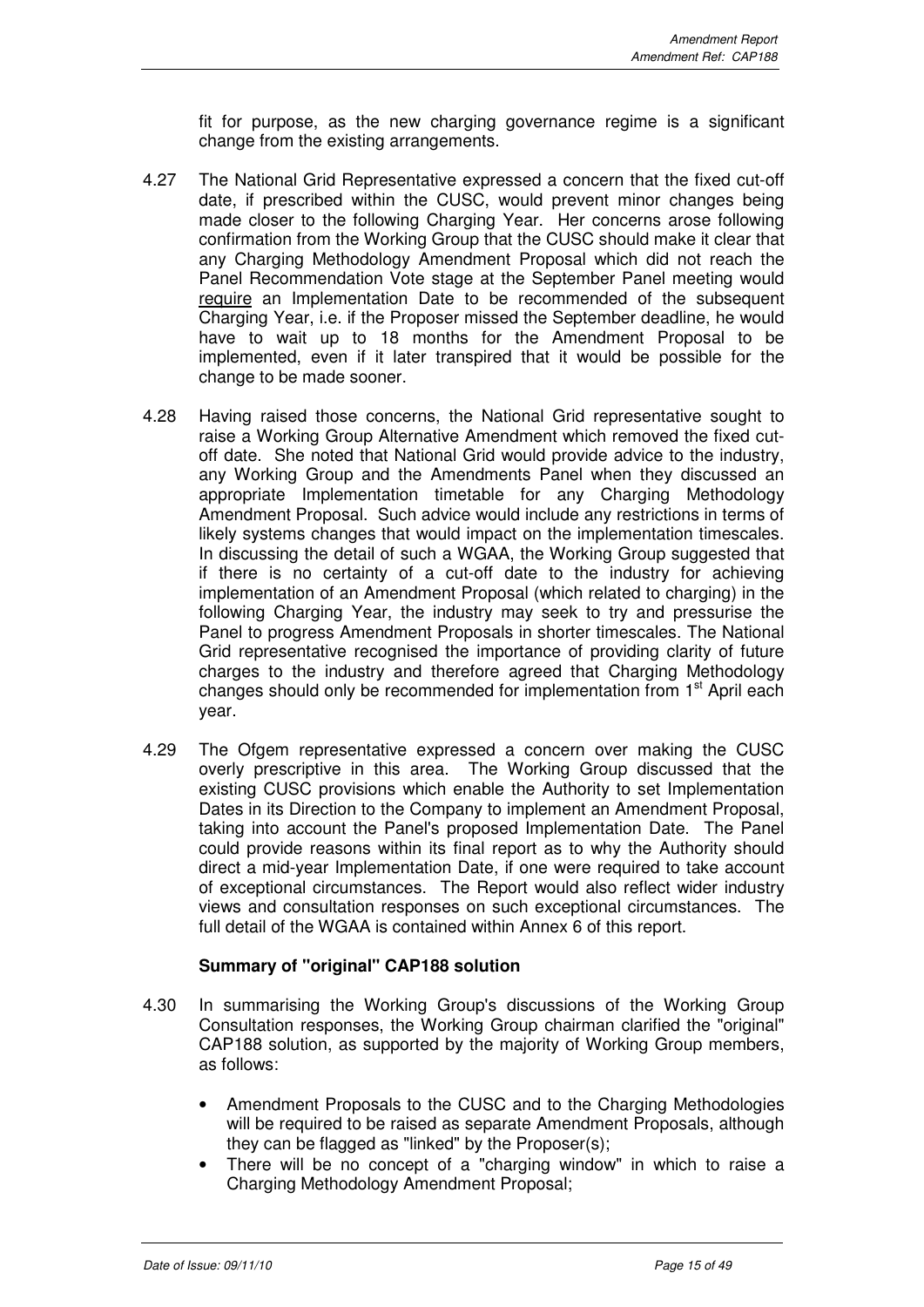- The CUSC should prescribe a fixed cut-off date for a Charging Methodology Amendment Proposal to complete the Amendments process in order for its proposed implementation at the beginning of the following Charging Year at the earliest.
- The requirement will be for the Panel to have made its Recommendation Vote on the Amendment Proposal by the last business day in September each year, at the latest, in order for that Amendment Proposal to be able to be proposed, by the Panel, for implementation from the following  $1<sup>st</sup>$ April (at the earliest);
- Implementation Dates for Charging Methodology Amendment Proposals should always be at the start of the charging year, namely  $1<sup>st</sup>$  April each year.

## **Review of revised Illustrative drafting**

- 4.31 Following the Working Group meeting on  $27<sup>th</sup>$  August to finalise the solutions for CAP188, National Grid revised the illustrative legal drafting and provided an updated version to Working Group members on  $8<sup>th</sup>$  September 2010. The Working Group reconvened by teleconference on 15<sup>th</sup> September to review the updated drafting. At that meeting, National Grid noted that it had not provided drafting for the Working Group Alternative Amendment as the baseline was yet to be finalised, but that the WGAA text would be provided with the final Working Group report and would be available to Working Group members for comment. The text is available in Annex 1 of this report.
- 4.32 Working Group members commented on the revised illustrative legal text (dated  $8<sup>th</sup>$  September) as follows:
	- Paragraph 8.16.1 should be reordered to make it clearer that a "Materially Affected Party" may only raise an Amendment Proposal to the charging Methodologies and not to the rest of the CUSC;
	- National Grid noted that it would propose some additional wording in paragraph 8.16.3 to reflect that individual Amendment Proposals could be flagged as being linked, by adding in the text: "When making a **CUSC Modification Proposal** in respect of the **Charging Methodologies**, the **Proposer** may make specific reference to any link with another **CUSC Modification Proposal**." No comments were made on the proposed addition;
	- National Grid highlighted that additional text would be required in paragraph 8.22.4 (b) to reflect the new provisions relating to the cut-off date for implementation of charging methodology proposals. National Grid noted that the new text had been drafted but an error had been spotted in the specification of the cut-off date, so it would be rectified then circulated with the final draft text;
	- One Working Group member asked that references to the "Charging Methodology Forum" be amended to the "Transmission Charging Methodology Forum" to reflect the continuation of the existing group. National Grid responded that the draft text reflected the licence wording, but accepted that this could cause confusion among the industry as to whether it referred to a new forum and agreed to review it with the legal team;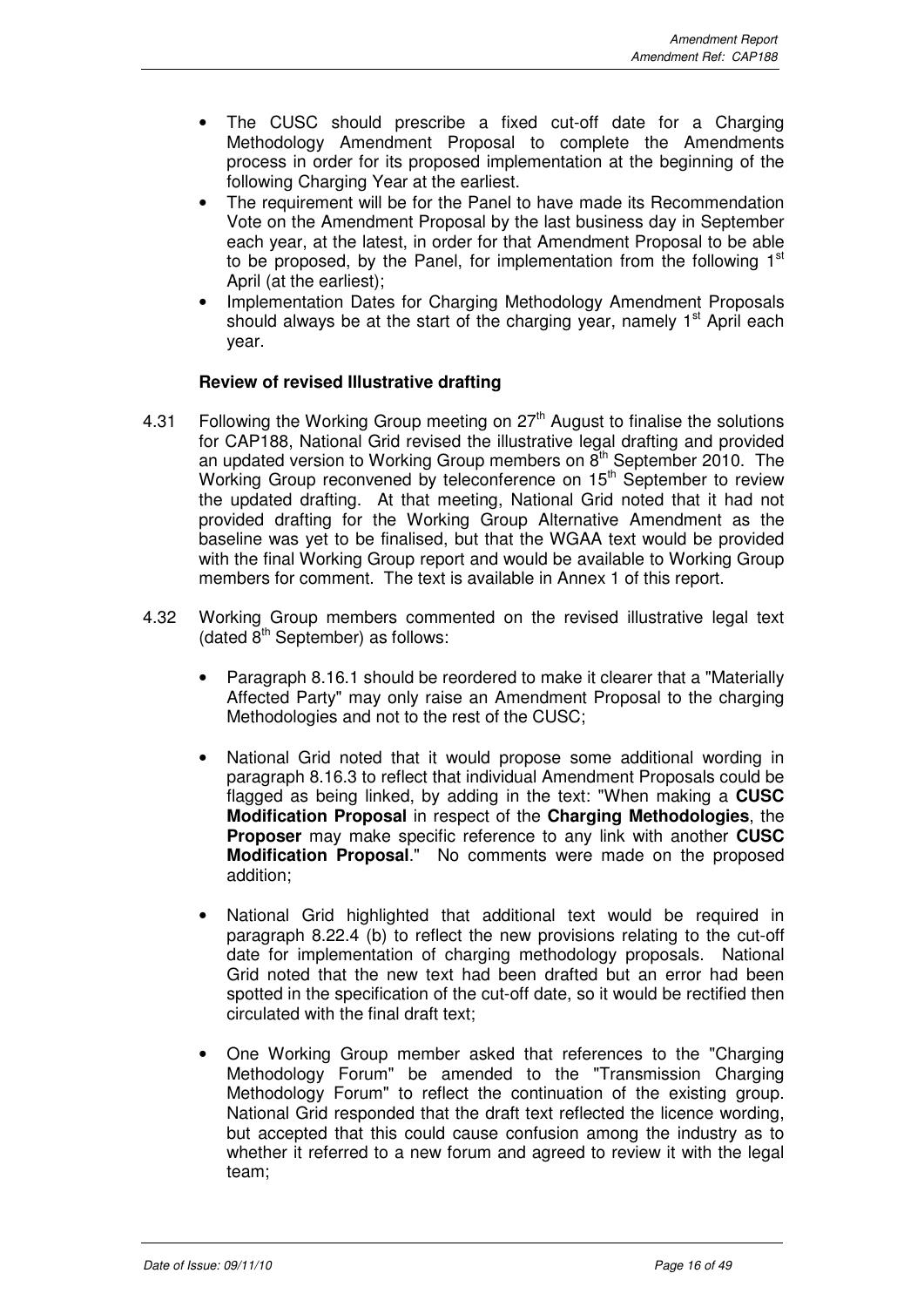- In line with an earlier Working Group request paragraph 8.26.4, which described the different forums a proposal to change the Charging Methodologies could be referred to, was deleted as it was considered to be slightly confusing;
- National Grid highlighted that paragraph 8.28.3 also needs to be updated to reflect the proposed  $1<sup>st</sup>$  April standard implementation date for proposals to change the Charging Methodologies.

## **5.0 WORKING GROUP ALTERNATIVE AMENDMENT**

5.1 At the meeting on 27<sup>th</sup> August 2010, National Grid Electricity Transmission plc raised a Working Group Alternative Amendment, following finalisation of the original CAP188 solution by the Working Group. National Grid raised the WGAA as it did not agree with the majority of the Working Group that a cutoff date for implementation of an Amendment Proposal to the charging methodologies for the following charging year (from next  $1<sup>st</sup>$  April) should be as restrictive. In every other respect the WGAA is identical to the original CAP188 Amendment Proposal. National Grid did agree, however, that to provide certainty to the industry, an implementation date of  $1<sup>st</sup>$  April should always be recommended for an Amendment Proposal to the charging methodologies. Full details of the WGAA are contained within Annex 6 to this report.

## **6.0 ASSESSMENT AGAINST APPLICABLE CUSC OBJECTIVES**

- 6.1 At the Working Group meeting on  $27<sup>th</sup>$  August 2010, the Working Group chairman undertook the Working Group vote on an assessment of the original CAP188 Amendment Proposal and the WGAA against the CUSC baseline and the Applicable CUSC Objectives. For ease of reference, the Applicable CUSC Objectives are reproduced below, with a summary of the three votes as set out in paragraph 15 of the standard CUSC Working Group Terms of Reference.
- 6.2 The Applicable CUSC Objectives are:

(a) the efficient discharge by the licensee of the obligations imposed upon it under the Act and by this licence; and

(b) facilitating effective competition in the generation and supply of electricity, and (so far as consistent therewith) facilitating such competition in the sale, distribution and purchase of electricity.

- 6.3 The three rounds of voting for a Working Group are:
	- Vote 1: whether each proposal better facilitates the Applicable CUSC Objectives;
	- Vote 2: where one or more WGAAs exist, whether each WGAA better facilitates the Applicable CUSC Objectives than the original Amendment Proposal;
	- Vote 3: which option is considered to BEST facilitate achievement of the Applicable CUSC Objectives. For the avoidance of doubt, this vote should include the existing CUSC baseline as an option.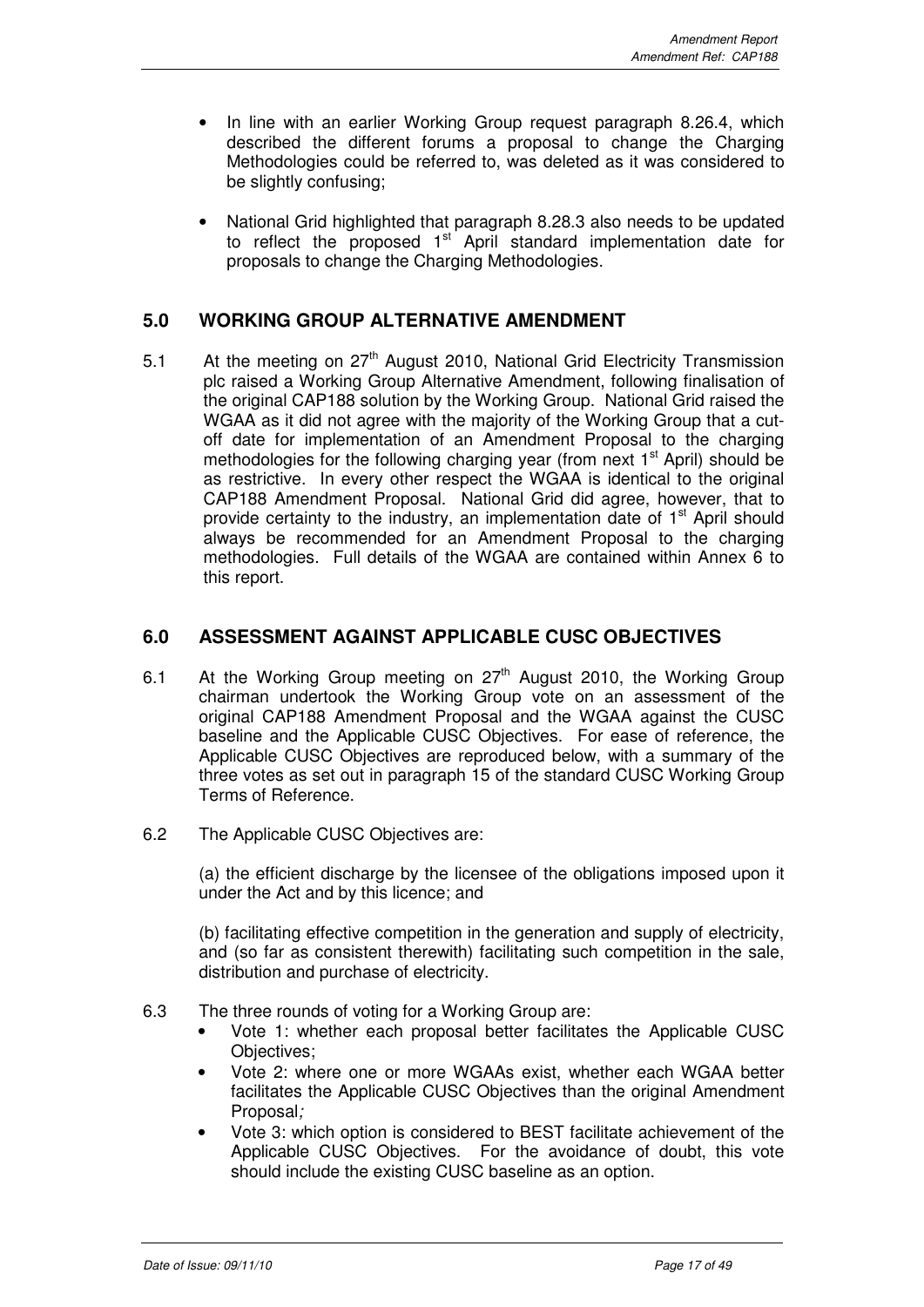- 6.4 The following tables summarise the results of the Working Group's voting, with details of each member's assessment against the Applicable CUSC Objectives. There were a maximum of six Working Group votes available at the meeting, with 5 voting Working Group members present and one Working Group member having been appointed as an alternate to an absent Working Group member. During the meeting, one voting Working Group member who was attending via teleconference suffered a telephone failure and therefore submitted her vote in writing by email to all Working Group members after the meeting. For clarity, the Working Group chairman and the Authority representative do not have a vote.
- 6.5 Summary table of the Working Group's votes.

| <b>View against</b><br><b>Applicable</b><br><b>CUSC</b><br><b>Objectives</b> | Better than<br>baseline | <b>Not Better</b><br>than<br>baseline | <b>Better</b><br>than<br>original | <b>Better</b><br>than<br><b>WGAA</b> | <b>Best</b> |
|------------------------------------------------------------------------------|-------------------------|---------------------------------------|-----------------------------------|--------------------------------------|-------------|
| <b>Original</b>                                                              | 6                       |                                       |                                   | 5                                    | 5           |
| <b>WGAA</b>                                                                  | 6                       |                                       |                                   |                                      |             |
| <b>Baseline</b>                                                              |                         |                                       |                                   |                                      |             |

6.6 **Vote 1(a): Does CAP188 original Amendment Proposal better facilitate the Applicable CUSC Objectives than the CUSC baseline?**

| <b>Objective</b>       | (a)                              | (b)            |
|------------------------|----------------------------------|----------------|
| Garth Graham           | Yes, it demonstrably meets the   | <b>Neutral</b> |
|                        | licence requirements.            |                |
| Garth Graham on behalf | Yes, it demonstrably meets the   | <b>Neutral</b> |
| of Fiona Navesey       | licence requirements.            |                |
| Steven Eyre            | Yes, agree with justification as | No comment     |
|                        | set out in CAP188 proposal form  |                |
| <b>Stuart Cotten</b>   | Yes, agree with justification as | No comment     |
|                        | set out in CAP188 proposal form  |                |
| Alex Thomason          | Yes, CAP188 seeks to             | No comment     |
| (National Grid)        | implement our new licence        |                |
|                        | obligations.                     |                |
| <b>Esther Sutton</b>   | Yes, it demonstrably meets the   | Neutral.       |
|                        | licence requirements.            |                |

## **Vote 1(b): Does the WGAA better facilitate the Applicable CUSC Objectives than the CUSC baseline?**

| <b>Objective</b>       | a)                               | (b)            |
|------------------------|----------------------------------|----------------|
| Garth Graham           | Yes, it demonstrably meets the   | Neutral        |
|                        | licence requirements.            |                |
| Garth Graham on behalf | Yes, it demonstrably meets the   | <b>Neutral</b> |
| of Fiona Navesey       | licence requirements.            |                |
| <b>Steven Eyre</b>     | Yes, agree with justification as | No comment     |
|                        | set out in CAP188 proposal form  |                |
| <b>Stuart Cotten</b>   | Yes, agree with justification as | No comment     |
|                        | set out in CAP188 proposal form  |                |
| Alex Thomason          | Yes, CAP188 seeks to             | No comment     |
| (National Grid)        | implement our new licence        |                |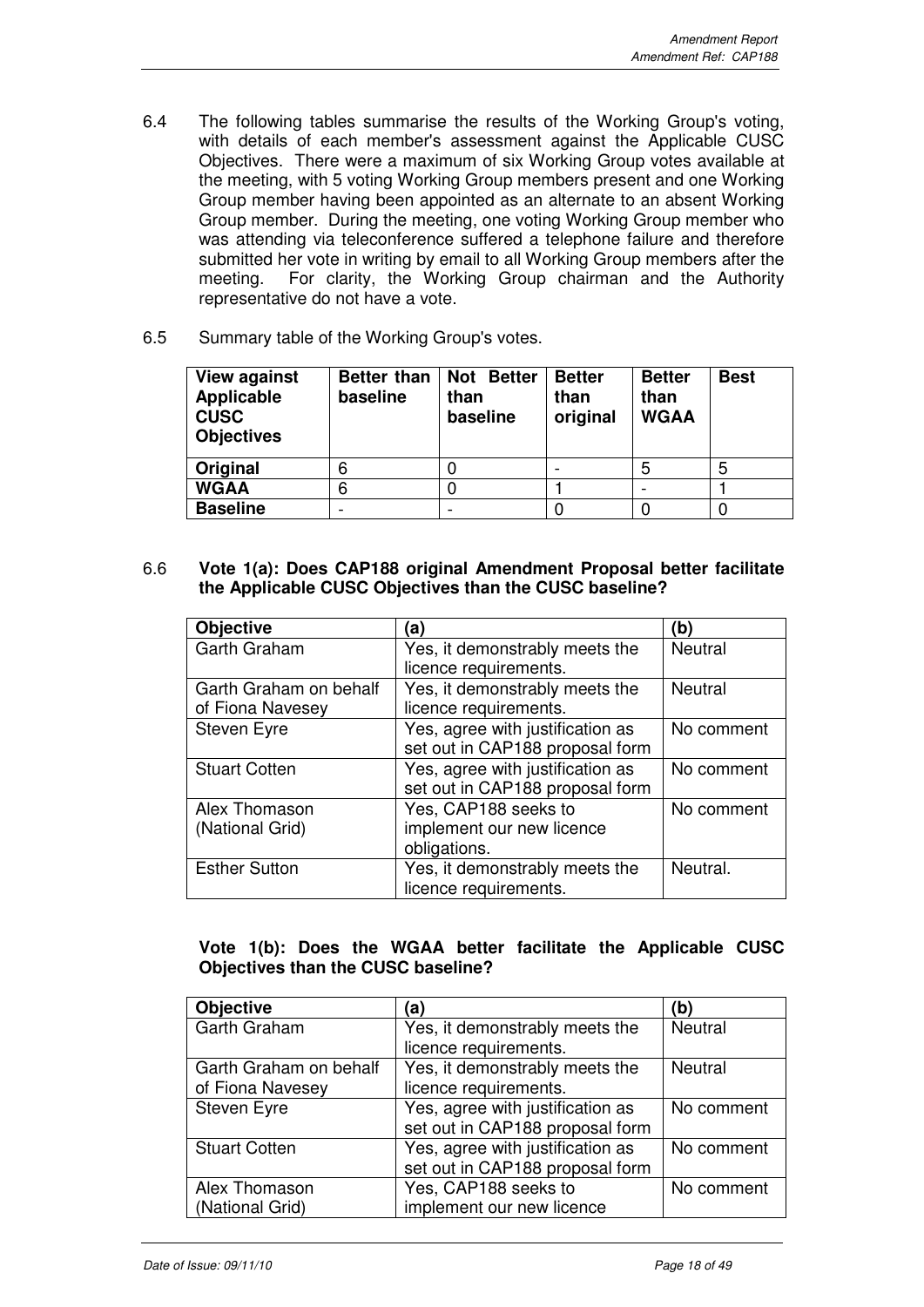| <b>Objective</b>     | (a)                                                     | (b)      |
|----------------------|---------------------------------------------------------|----------|
|                      | obligations.                                            |          |
| <b>Esther Sutton</b> | Yes, it demonstrably meets the<br>licence requirements. | Neutral. |

## 6.7 **Vote 2: Does the WGAA better facilitate Applicable CUSC Objectives than CAP188 original?**

| <b>Objective</b>                                     | (a)                                                                                                                                                                    | (b)                                                                                                                                                                                                                                                                                                                                                                                                                                                                                                                                                                                                                                                                                                                                                            |
|------------------------------------------------------|------------------------------------------------------------------------------------------------------------------------------------------------------------------------|----------------------------------------------------------------------------------------------------------------------------------------------------------------------------------------------------------------------------------------------------------------------------------------------------------------------------------------------------------------------------------------------------------------------------------------------------------------------------------------------------------------------------------------------------------------------------------------------------------------------------------------------------------------------------------------------------------------------------------------------------------------|
| Garth Graham                                         | Neutral                                                                                                                                                                | No. Generators and suppliers<br>need certainty of charges. Lack<br>of certainty does not facilitate<br>competition.                                                                                                                                                                                                                                                                                                                                                                                                                                                                                                                                                                                                                                            |
| Garth Graham<br>on behalf of<br><b>Fiona Navesey</b> | <b>Neutral</b>                                                                                                                                                         | No. Generators and suppliers<br>need certainty of charges. Lack<br>of certainty does not facilitate<br>competition.                                                                                                                                                                                                                                                                                                                                                                                                                                                                                                                                                                                                                                            |
| Steven Eyre                                          | <b>Neutral</b>                                                                                                                                                         | No. Generators and suppliers<br>need certainty of charges. Lack<br>of certainty does not facilitate<br>competition.                                                                                                                                                                                                                                                                                                                                                                                                                                                                                                                                                                                                                                            |
| <b>Stuart Cotten</b>                                 | <b>Neutral</b>                                                                                                                                                         | No. Generators and suppliers<br>need certainty of charges. Lack<br>of certainty does not facilitate<br>competition.                                                                                                                                                                                                                                                                                                                                                                                                                                                                                                                                                                                                                                            |
| Alex Thomason<br>(National Grid)                     | Yes. WGAA provides<br>certainty of 1 <sup>st</sup> April date,<br>but leaves flexibility to<br>allow the Panel to set<br>appropriate dates on a<br>case by case basis. | <b>Neutral</b>                                                                                                                                                                                                                                                                                                                                                                                                                                                                                                                                                                                                                                                                                                                                                 |
| <b>Esther Sutton</b>                                 | <b>Neutral</b>                                                                                                                                                         | No. If proposed changes are<br>relatively minor it may seem<br>overly restrictive to stipulate that<br>a proposal not reaching the Sept<br>Panel, in theory that could be<br>recommended in Oct and<br>approved in Nov and in<br>indicative charges in Dec could<br>not be implemented until April of<br>y+2. Greater flexibility in<br>suggesting modifications is<br>generally desirable; but not at<br>the expense of certainty. While<br>implementation may remain on<br>the 01/04 and provision of Final<br>TNUoS tariffs at the end of Jan<br>be unaffected, the WGAA will<br>increase uncertainty with<br>potentially negative impact on<br>competition if Parties find<br>themselves faced with multiple<br>scenarios of indicative charges<br>in Dec. |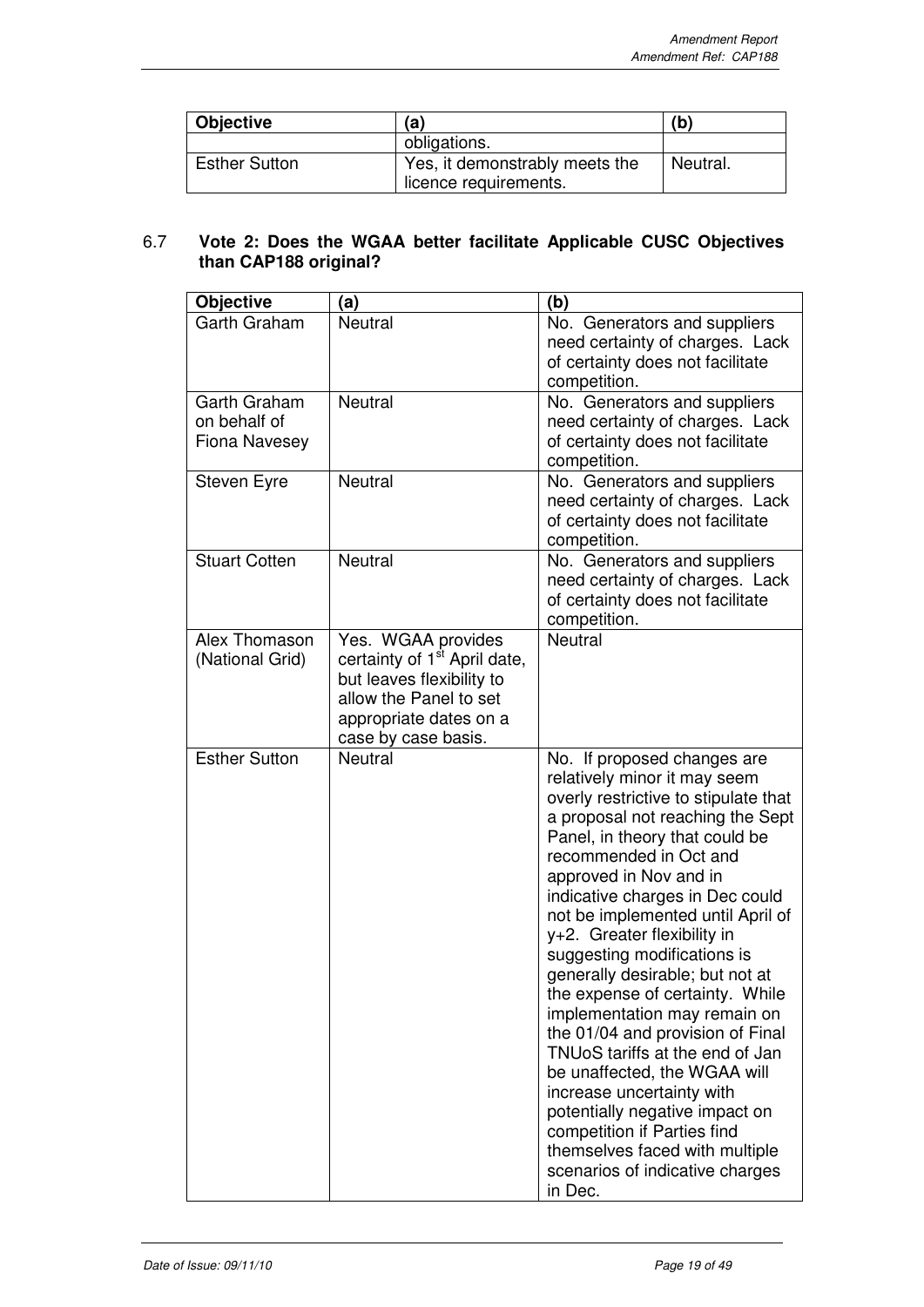In light of the Working Group minority support for the WGAA Proposal, the Working Group chairman used his powers under the CUSC to progress the WGAA, on the grounds that in his opinion it better facilitates the Applicable CUSC Objectives than the CUSC baseline and due to concerns over the potentially arbitrary cut-off date set out in the CAP188 "original", such that it could be considered by the Amendments Panel.

## 6.8 **Vote 3: Which option BEST facilitates achievement of the Applicable CUSC Objectives? (CAP188 original, WGAA or CUSC baseline)**

| <b>WG Member</b>                              | Best                                                                                                                                                                                                                                                                                                                                                                                                                                                           |
|-----------------------------------------------|----------------------------------------------------------------------------------------------------------------------------------------------------------------------------------------------------------------------------------------------------------------------------------------------------------------------------------------------------------------------------------------------------------------------------------------------------------------|
| Garth Graham                                  | Original, for the reasons set out above against<br>applicable objective (a)                                                                                                                                                                                                                                                                                                                                                                                    |
| Garth Graham on<br>behalf of Fiona<br>Navesey | Original, for the reasons set out above against<br>applicable objective (a)                                                                                                                                                                                                                                                                                                                                                                                    |
| Steven Eyre                                   | Original, for the reasons set out above against<br>applicable objective (a)                                                                                                                                                                                                                                                                                                                                                                                    |
| <b>Stuart Cotten</b>                          | Original, for the reasons set out above against<br>applicable objective (a)                                                                                                                                                                                                                                                                                                                                                                                    |
| Alex Thomason<br>(National Grid)              | WGAA, against applicable objective (a)                                                                                                                                                                                                                                                                                                                                                                                                                         |
| <b>Esther Sutton</b>                          | There is some merit in giving parties more freedom<br>around raising proposals bearing in mind the likely<br>timescales required for the change in question hence I<br>am not unhappy that the WGAA goes forward to the<br>Panel at the behest of the Chair. However overall I<br>think the Original best facilitates the CUSC Objectives:<br>while both facilitate (a) the Original giving greater<br>certainty seems preferable under (b), as set out above. |

The Working Group voted, by majority, that the original CAP188 Amendment Proposal was BEST.

## **7.0 PROPOSED IMPLEMENTATION**

- 7.1 The proposed implementation approach for CAP188 and the Working Group Alternative Amendment is set out below. In terms of the textual changes to the CUSC, the Working Group and National Grid propose that they should be implemented ten (10) Business Days after an Authority decision. Those Working Group Consultation respondents which commented on the proposed Implementation Date agreed that it seemed reasonable.
- 7.2 In addition to the textual changes, National Grid proposes three areas of transitional implementation which are set out in detail below and can be summarised as follows:
	- Authority approval mechanisms for Charging Methodology changes pre and post 31<sup>st</sup> December 2010;
	- Applicability of CAP188 to existing Amendment Proposals;
	- Implementation of existing Charging Methodologies as part of CAP188.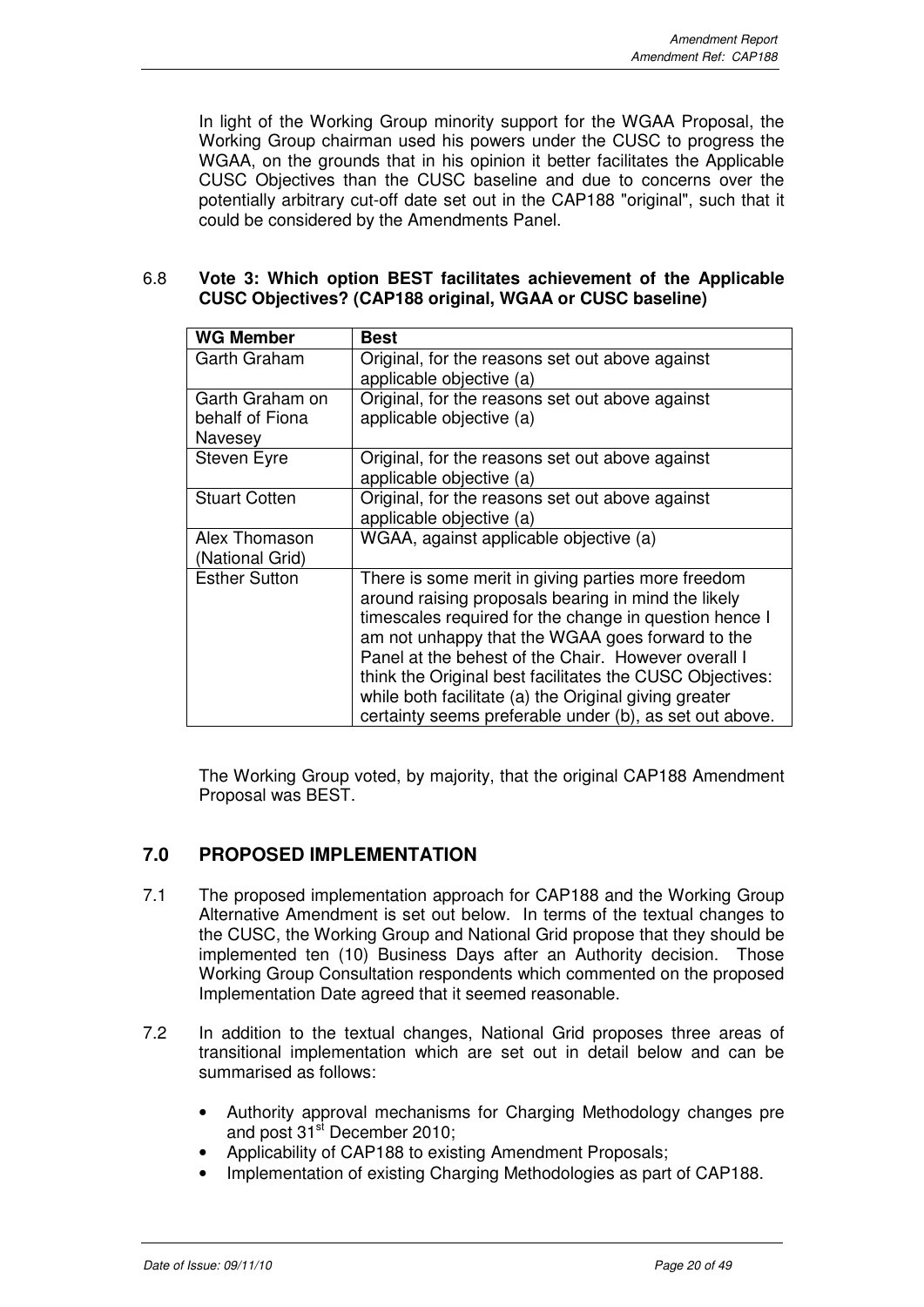## **Authority approval mechanisms for Charging Methodology changes**

- 7.3 The first element of transition reflects the modifications made to National Grid's Transmission Licence in July 2010. The transitional arrangements facilitate the change from the Authority's existing right of veto for Charging Methodology change proposals to a decision mechanism. Under the existing Licence arrangements, the Authority has 28 calendar days in which to veto a change proposed by National Grid Electricity Transmission plc in respect of the Charging Methodologies. Should the Authority not veto the change within this timeframe, it will be implemented. The new arrangements (brought about by the CAP188 Amendment Proposal) will be the existing process for Authority decisions on CUSC Amendment Proposals, whereby the Authority must provide a decision to implement or reject an Amendment Proposal, but is not limited in the time it has to make its decision. It should be noted, however, that the Authority aims to make 70% of decisions across all code modification proposals within 25 working days.
- 7.4 The transitional implementation arrangements proposed for CAP188 are that any change proposal which is sent to the Authority before  $30<sup>th</sup>$  December 2010 will follow the existing "non-veto" decision making process. Any Amendment Proposal for the charging methodologies made on or after 31<sup>st</sup> December 2010 will follow the CUSC Amendment Proposal decision making process and will require an Authority decision. The Working Group did not suggest any alternative transitional arrangements for implementing CAP188 and no alternatives were suggested by respondents to the Working Group Consultation.

## **Applicability of CAP188**

- 7.5 In addition to the licence related transitional arrangements described above, National Grid proposes that a further transitional arrangement should apply, as discussed at the Working Group meeting on 15<sup>th</sup> September 2010. National Grid proposes to replicate the existing legal text contained within paragraph 8.23.6 which contains the transitional arrangements used for CAP160, the most recent significant Governance related CUSC Amendment Proposal implemented. The approach for CAP160 established a precedent that there would be a cut-off for new Amendment Proposals to make it clear which governance arrangements would apply to any given Amendment Proposal.
- 7.6 The transitional arrangements proposed for CAPs 183, 184, 185 and 188 are that any Amendment Proposal which has been raised and considered by the Amendments Panel at its first meeting to consider such proposal, prior to the implementation of CAPs 183, 184, 185 and 188, will follow the existing governance arrangements in force at the time they were raised. Any Amendment Proposal which is raised and first considered by the Amendments Panel after implementation of CAPs 183, 184, 185 and 188 (whichever is the latest to be implemented), will follow the revised governance arrangements introduced by that package of Amendment Proposals.
- 7.7 This approach will give clarity to any industry participant of the amendments process that will apply to any new Amendment Proposal raised during the period when CAPs 183,184, 185 and 188 are being considered by the Authority and subsequently implemented (or rejected).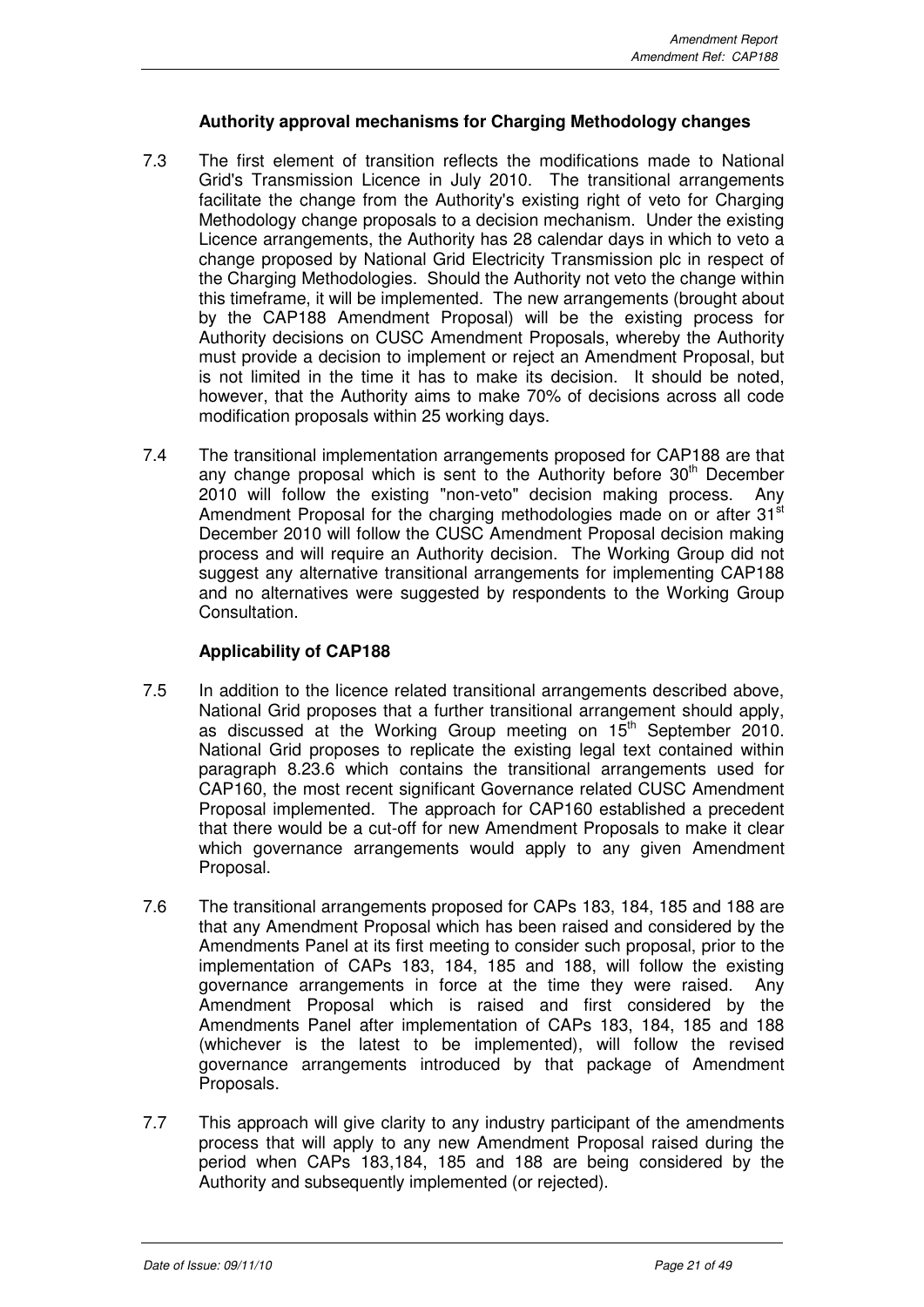## **Implementation of existing Charging Methodologies within the CUSC**

7.8 As noted above, it is proposed that the textual changes to the CUSC are implemented 10 Business Days after an Authority Decision. The textual changes are set out in Volume 2 of this Consultation document and include revisions to Sections 8 and 11, in addition to a new Section 14 of the CUSC which will house the Charging Methodologies. In order to take account of any changes to the Charging Methodologies which may be approved between 27<sup>th</sup> September 2010 (date of publication of this consultation document) and the end of December 2010 (31<sup>st</sup> December 2010 is the latest implementation date to meet the licence obligation), National Grid proposes that the prevailing Charging Methodologies in force on the date and time of the Authority's approval would be implemented in the CUSC.

## **Industry responses to Proposed Implementation approach**

- 7.9 As part of the Company Consultation, views were invited on the implementation approach set out above, both in terms of implementation of the textual changes and the proposed transitional arrangements. Three of the four industry responses stated that they supported the proposed approach of implementing the textual changes 10 business days after an Authority decision; one respondent was silent. With regard to the wider transitional arrangements, two respondents explicitly supported the proposed arrangements; the other two responses were silent.
- 7.10 As set out in paragraph 10.4 below, National Grid also received comments from Ofgem, in which they set out concerns that the legal text which sought to implement the transitional arrangements for Charging Methodologies within the CUSC was flawed. Ofgem's comments are included in Volume 2 of this Amendment Report. Ofgem suggested some revised legal text which it considered would address its concerns. National Grid acknowledged Ofgem's concerns and proposed revisions and will review it as part of the post-implementation review, as set out in paragraph 10.4 below.

## **8.0 IMPACT ON THE CUSC**

- 8.1 CAP188 requires amendments to Section 8 of the CUSC to introduce the concept of a "Materially Affected Party" and the "Charging Methodologies Forum", as required by the Transmission Licence modifications. It also requires amendments to Section 11 of the CUSC to introduce the terms defined in the Charging Methodologies glossaries into the CUSC. Finally, a new Section 14 of the CUSC will be created to house the two existing Charging Methodologies.
- 8.2 National Grid provided illustrative consolidated legal text to the Working Group for its review, including a change marked version of CUSC Sections 8 and 11 and an illustrative draft of the new Section 14, change marked to show amendments to the existing Statements of the Use of System and Connection Charging Methodologies. During the course of the Working Group, National Grid updated the illustrative text to take account of comments from Working Group members and the Working Group reviewed a further draft of the text at its meeting on  $15<sup>th</sup>$  September 2010. Comments provided by the Working Group were addressed by National Grid and the final legal text was provided in Volume 2 of the Consultation document, published on 27<sup>th</sup> September 2010.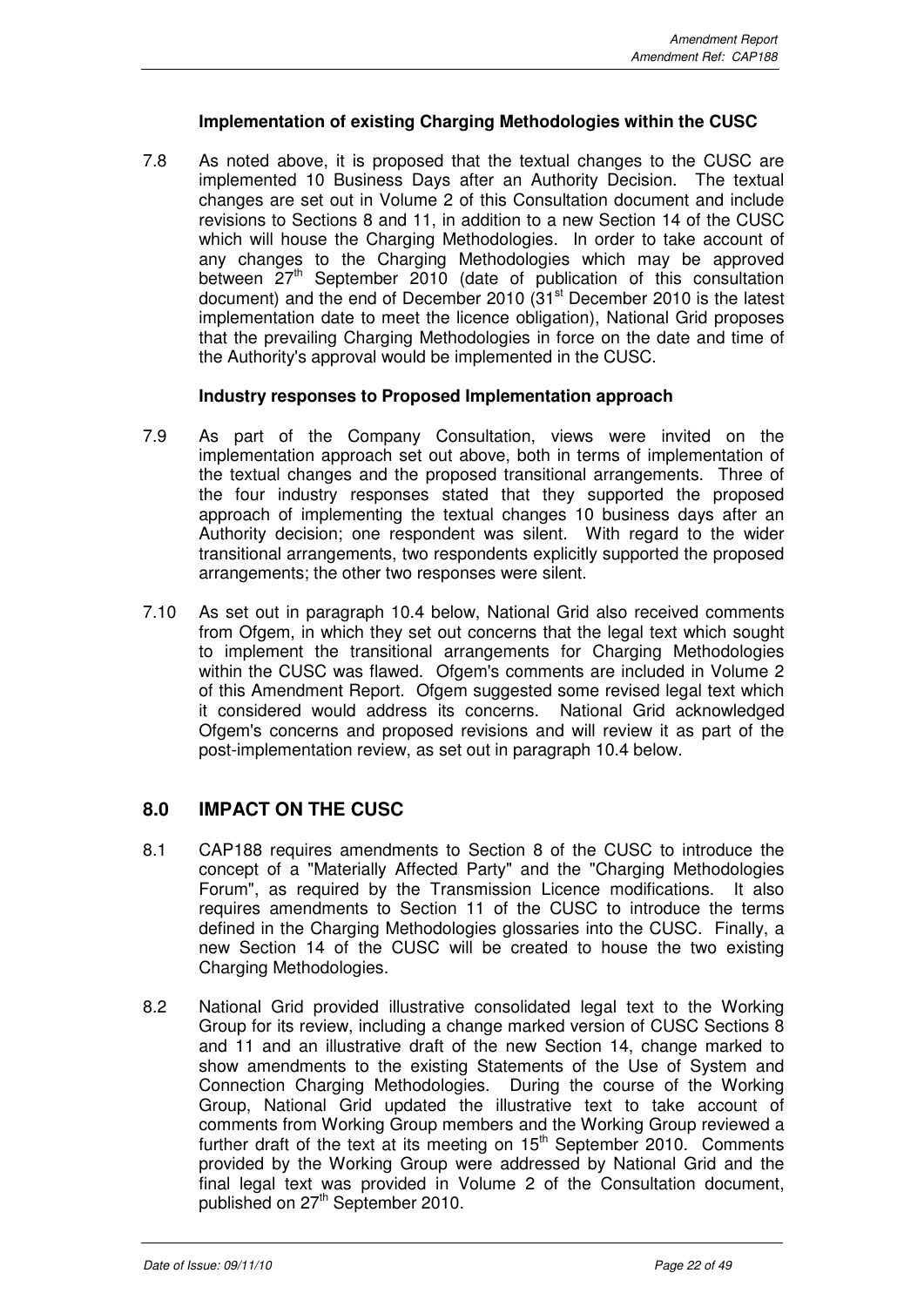## **9.0 IMPACT ON INDUSTRY DOCUMENTS**

## **Impact on Core Industry Documents**

9.1 Neither the Proposer, the Working Group or Working Group Consultation respondents identified any impacts on Core Industry Documents.

## **Impact on other Industry Documents**

9.2 Neither the Proposer, the Working Group or Working Group Consultation Respondents identified any impacts on other Industry Documents, although the Proposer noted that a similar modification proposal would be raised to the Uniform Network Code in due course to meet the new requirements under the modified Transmission Licences.

## **10.0 INDUSTRY VIEWS AND REPRESENTATIONS**

## **Responses to the Working Group Consultation**

10.1 The following table provides an overview of the representations received. Copies of the representations are contained in Volume 2 of this Working Group report.

| Reference         | Company  | <b>Supportive</b> | <b>Comments</b>                                                                                                                                                                                                                                                                                                                                                                                                                                                                                                                                                                                                                                                                                                                                                                                                                                                                                                                                                                                                                                                                                                             |
|-------------------|----------|-------------------|-----------------------------------------------------------------------------------------------------------------------------------------------------------------------------------------------------------------------------------------------------------------------------------------------------------------------------------------------------------------------------------------------------------------------------------------------------------------------------------------------------------------------------------------------------------------------------------------------------------------------------------------------------------------------------------------------------------------------------------------------------------------------------------------------------------------------------------------------------------------------------------------------------------------------------------------------------------------------------------------------------------------------------------------------------------------------------------------------------------------------------|
| CAP188-<br>WGC-01 | Centrica | N/A               | Supports single proposal approach, but<br>notes risk of package of proposals being<br>rejected due to one element;<br>Agrees that charging windows are<br>unnecessary;<br>Supports fixed cut-off date for<br>implementation;<br>Agrees that cut-off date 6 months prior to<br>1 <sup>st</sup> April is appropriate;<br>Depending on number of charging<br>methodology change proposals raised at<br>implementation of CAP188, a transitional<br>period with an interim process may be<br>required to manage the volume of change<br>proposals;<br>Supports the overall minimal approach of<br>bringing the CUSC in line with the new<br>licence obligations;<br>Would welcome clarity from Ofgem as to<br>the criteria it intends to use when<br>designating a party as "materially affected";<br>If TCMF is used as CUSC workgroup, it will<br>be important to ensure same checks and<br>balances are implemented in respect of<br>TCMF members as of workgroup<br>members;<br>Notes that having a firm cut-off date for<br>implementation would appear to help<br>National Grid in providing indicative TNUoS<br>tariffs: |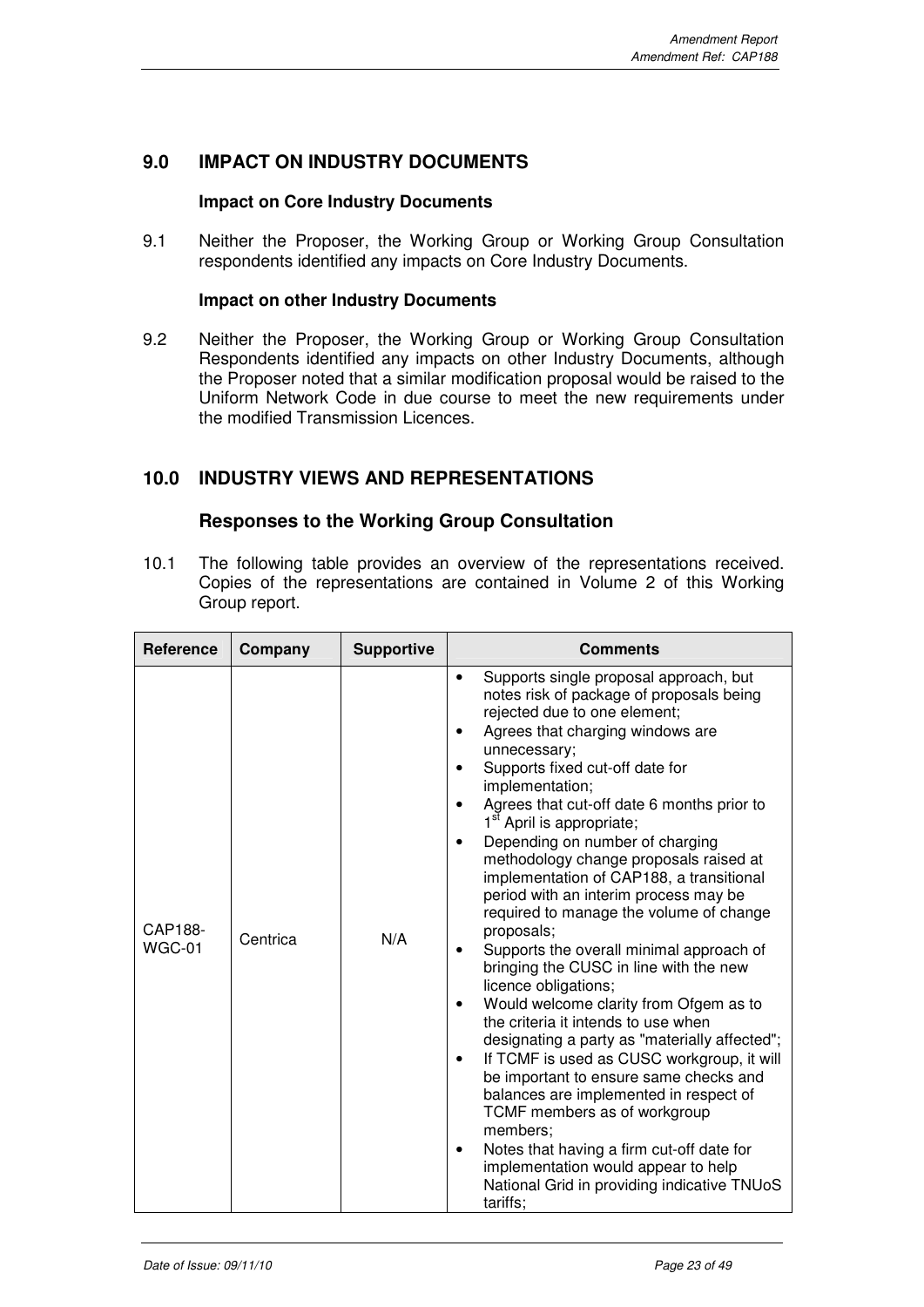| <b>Reference</b>         | Company           | <b>Supportive</b> | <b>Comments</b>                                                                                                                                                                                                                                                                                                                                                                                                                                                                                                                                                                                                                                                                                                                                                                                                |
|--------------------------|-------------------|-------------------|----------------------------------------------------------------------------------------------------------------------------------------------------------------------------------------------------------------------------------------------------------------------------------------------------------------------------------------------------------------------------------------------------------------------------------------------------------------------------------------------------------------------------------------------------------------------------------------------------------------------------------------------------------------------------------------------------------------------------------------------------------------------------------------------------------------|
| CAP188-<br>WGC-02        | Drax Power<br>Ltd | Yes               | Supports multiple proposal approach, this<br>$\bullet$<br>would help avoid confusion over which set<br>of applicable objectives apply;<br>Agrees that charging windows are<br>٠<br>unnecessary;<br>Supports fixed cut-off date for<br>implementation;<br>Agrees that cut-off date 6 months prior to<br>$\bullet$<br>1 <sup>st</sup> April is appropriate;<br>Parties should be made aware that meeting<br>$\bullet$<br>the six month cut-off date does not<br>guarantee implementation in the following<br>charging year;<br>Drax is generally comfortable with National<br>$\bullet$<br>Grid's approach to implementing the new<br>licence obligations;<br>Agrees that CAP188 better facilitates<br>$\bullet$<br>Applicable CUSC Objective (a);<br>Supports proposed implementation<br>$\bullet$<br>approach; |
| CAP188-<br>WGC-03        | <b>EDF Energy</b> | Yes               | Supports improved approach to charging<br>$\bullet$<br>methodologies governance;<br>Supports multiple proposal approach,<br>$\bullet$<br>although notes that it would be less<br>transparent;<br>Where two modifications are required, it is<br>important that these are considered and<br>assessed in a holistic manner;<br>Agrees that charging windows are<br>٠<br>unnecessary;<br>Supports cut-off date for implementation,<br>but suggested this should be indicative<br>rather than fixed to avoid unduly restricting<br>Ofgem's regulatory decision making<br>process;<br>Agrees that cut-off date 6 months prior to<br>1st April is appropriate;<br>Supports Amendments Panel taking<br>ownership of the TCMF terms of reference;                                                                      |
| CAP188-<br>WGC-04        | E.ON UK           | Yes               | Agrees that CAP188 facilitates Applicable<br>$\bullet$<br>CUSC Objective (a);<br>Supports proposed implementation<br>$\bullet$<br>approach;<br>Dependent on legal advice, E.ON supports<br>$\bullet$<br>multiple proposal approach, noting that this<br>would not preclude separate amendments<br>being raised;<br>Agrees that charging windows are<br>unnecessary as they could result in<br>bottlenecks;<br>Supports fixed cut-off date for<br>implementation as it would give industry<br>certainty;<br>Agrees that cut-off date 6 months prior to<br>1 <sup>st</sup> April is appropriate, does not consider it<br>should have a negative impact on National<br>Grid's ability to provide indicative charges.                                                                                              |
| CAP188-<br><b>WGC-05</b> | <b>SSE</b>        | Yes               | SSE welcomes the inclusion of the<br>$\bullet$<br>charging methodologies within the CUSC                                                                                                                                                                                                                                                                                                                                                                                                                                                                                                                                                                                                                                                                                                                       |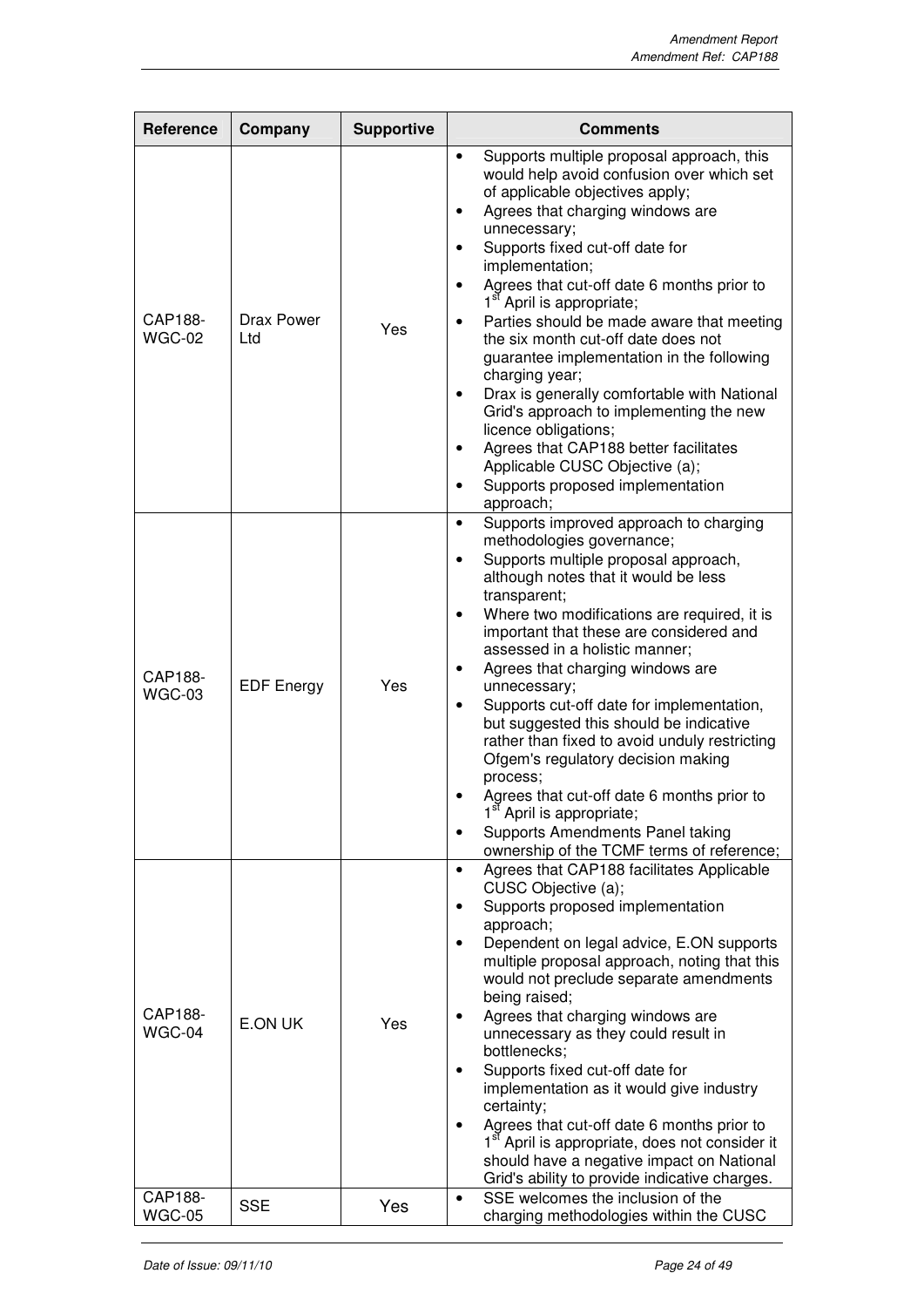| Reference         | Company           | <b>Supportive</b> | <b>Comments</b>                                                                                                                                                                                                                                                                                                                                                                                                                                                                                                                                                                                                                                                                                                                                                                                                                                                                                                                                                                                                                                                                                                   |
|-------------------|-------------------|-------------------|-------------------------------------------------------------------------------------------------------------------------------------------------------------------------------------------------------------------------------------------------------------------------------------------------------------------------------------------------------------------------------------------------------------------------------------------------------------------------------------------------------------------------------------------------------------------------------------------------------------------------------------------------------------------------------------------------------------------------------------------------------------------------------------------------------------------------------------------------------------------------------------------------------------------------------------------------------------------------------------------------------------------------------------------------------------------------------------------------------------------|
|                   |                   |                   | as a major improvement;<br>Notes "minimum" approach and suggests<br>$\bullet$<br>consideration may need to be given to<br>additional governance changes over the<br>longer term;<br>Supports "adoption" of TCMF terms of<br>reference by the Amendments Panel;<br>SSE believes CAP188 original better<br>$\bullet$<br>achieves Applicable CUSC Objective (a)<br>than the CUSC baseline;<br>Supports proposed implementation<br>$\bullet$<br>approach;<br>Supports multiple proposal approach due<br>$\bullet$<br>to concerns that the single proposal<br>approach is not legally robust;<br>Agrees that charging windows are<br>$\bullet$<br>unnecessary;<br>Supports fixed cut-off date for<br>$\bullet$<br>implementation to give parties certainty and<br>avoid parties putting a "risk factor" amount<br>into their tariffs or contracts:<br>Agrees that cut-off date 6 months prior to<br>$\bullet$<br>1 <sup>st</sup> April is appropriate, noting that parties<br>seeking to raise a change have a<br>responsibility of doing so with sufficient<br>time for that change to be practically<br>implemented; |
| CAP188-<br>WGC-06 | <b>Wyre Power</b> | Yes               | Believes that CAP188 better facilitates<br>$\bullet$<br>objective (a);<br>Preference for related CUSC and charging<br>$\bullet$<br>proposals to be considered in a<br>coordinated manner in minimum number of<br>meetings possible;<br>Notes that TAR process, with many<br>$\bullet$<br>meetings, made it hard for small<br>participants to get involved;<br>Agrees that charging windows are<br>unnecessary and could deter those who<br>are not clear on the window timings;<br>Does not support fixed cut-off date for<br>$\bullet$<br>implementation, preferring a more flexible<br>approach that could be adapted to support<br>a later decision date.                                                                                                                                                                                                                                                                                                                                                                                                                                                      |
| CAP188-<br>WGC-07 | ScottishPow<br>er | Yes               | ScottishPower supports CAP188;<br>$\bullet$<br>Supports multiple proposal approach as it<br>gives more flexibility;<br>Agrees that charging windows are<br>$\bullet$<br>unnecessary and notes that Panel is able<br>to prioritise and manage change;<br>Supports fixed cut-off date for<br>implementation as giving more certainty to<br>the industry;<br>Agrees that cut-off date 6 months prior to<br>1 <sup>st</sup> April was a good starting point for the<br>majority of changes;<br>Agrees that the proposed implementation<br>timescales are suitable.                                                                                                                                                                                                                                                                                                                                                                                                                                                                                                                                                    |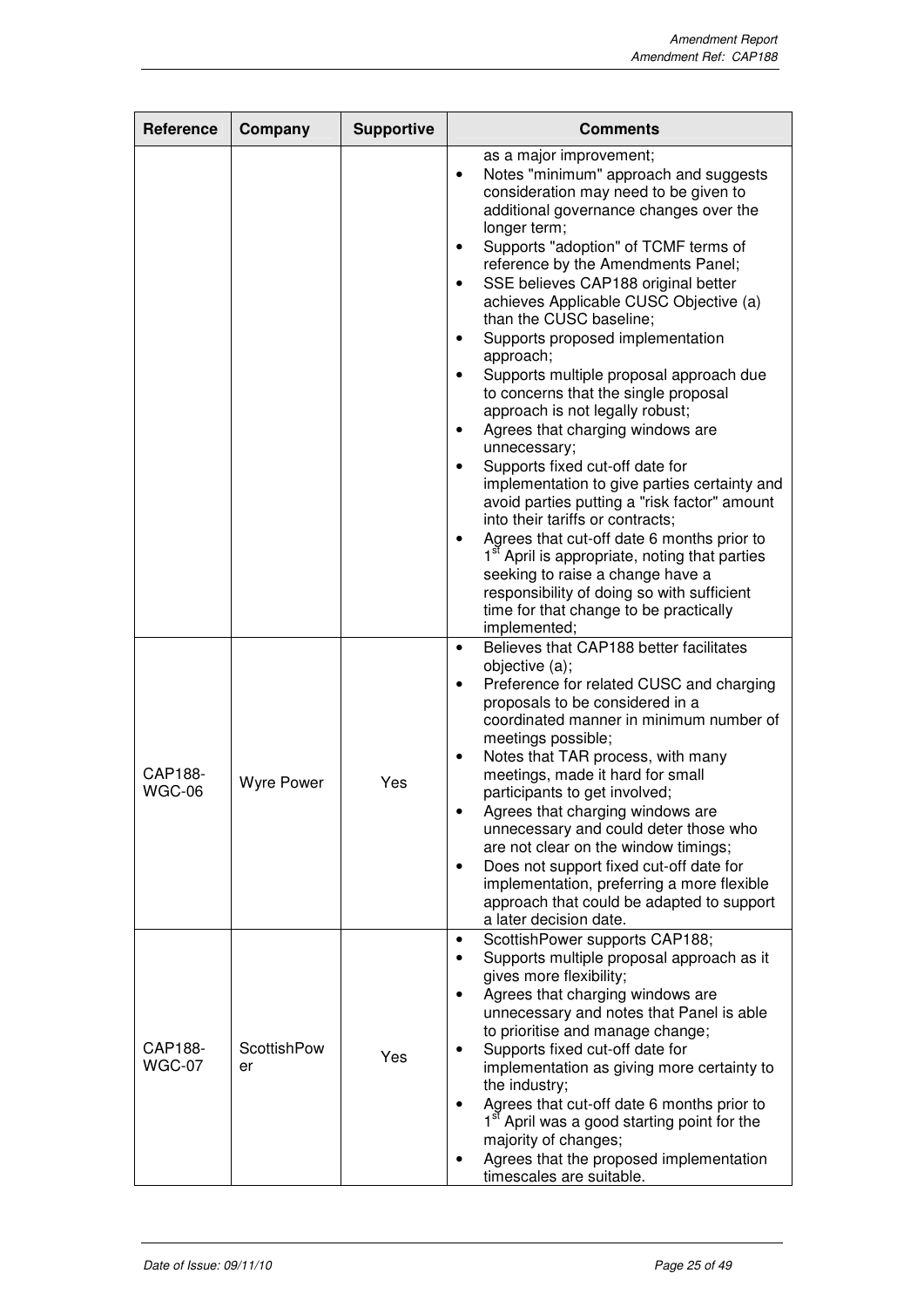10.2 No WG Consultation Alternative Requests were received.

## **Views of Panel Members**

10.3 No Panel Members responded to the Working Group Consultation in that capacity.

## **Views of Core Industry Document Owners**

10.4 No responses were received from Core Industry Document Owners.

## **Responses to Company Consultation**

10.5 The following table provides an overview of the representations received. Copies of the representations are contained in Volume 2 of this Amendment Report.

| Reference               | Company           | <b>Supportive</b>                        | <b>Comments</b>                                                                                                                                                                                                                                                                                                                                                                                                                                                                                                            |
|-------------------------|-------------------|------------------------------------------|----------------------------------------------------------------------------------------------------------------------------------------------------------------------------------------------------------------------------------------------------------------------------------------------------------------------------------------------------------------------------------------------------------------------------------------------------------------------------------------------------------------------------|
| CAP188-<br><b>CR-01</b> | <b>SSE</b>        | Yes: prefer<br><b>CAP188</b><br>original | Believes CAP188 better facilitates applicable<br>$\bullet$<br>CUSC objective (a) when compared with the<br>baseline.<br>Do not believe WGAA better achieves the<br>$\bullet$<br>Applicable Objective when compared with<br>the original but do believe it is better than the<br>baseline. Therefore the original is best.<br>Mindful that parties require certainty that<br>$\bullet$<br>from a known date, the charges for the<br>forthcoming year will be set.<br>Supports proposed implementation approach<br>$\bullet$ |
| CAP188-<br>CR-02        | <b>EDF</b>        | Yes: prefer<br><b>CAP188</b><br>original | Agree CAP188 better facilitates applicable<br>$\bullet$<br>CUSC objective (a)<br>Do not believe WGAA better facilitates the<br>$\bullet$<br>Applicable Objectives as compared to the<br>baseline<br>Agree with proposed transitional<br>$\bullet$<br>implementation arrangements.                                                                                                                                                                                                                                          |
| CAP188-<br>CR-03        | <b>EON</b>        | Yes: prefer<br><b>CAP188</b><br>original | Support implementation of the proposal.<br>$\bullet$<br>Would have preferred the single proposal<br>$\bullet$<br>approach but note that the legal advice on<br>the viability of this approach was not<br>conclusive.<br>Agree that the WGAA is better than the<br>$\bullet$<br>baseline. Against the proposed, generators<br>and suppliers need certainty of forthcoming<br>charges by a known date each year.                                                                                                             |
| CAP188-<br>$CR-04$      | Scottish<br>Power | Yes                                      | Agree that the proposed amendment better<br>$\bullet$<br>facilitates Applicable Objective (a).<br>Neutral on Applicable Objective (b)<br>$\bullet$<br>Supports multiple proposal approach as it<br>$\bullet$<br>gives more flexibility;<br>Agrees that charging windows are<br>$\bullet$<br>unnecessary and notes that Panel is able to<br>prioritise and manage change;<br>Supports fixed cut-off date for<br>$\bullet$<br>implementation as giving more certainty to<br>the industry;                                    |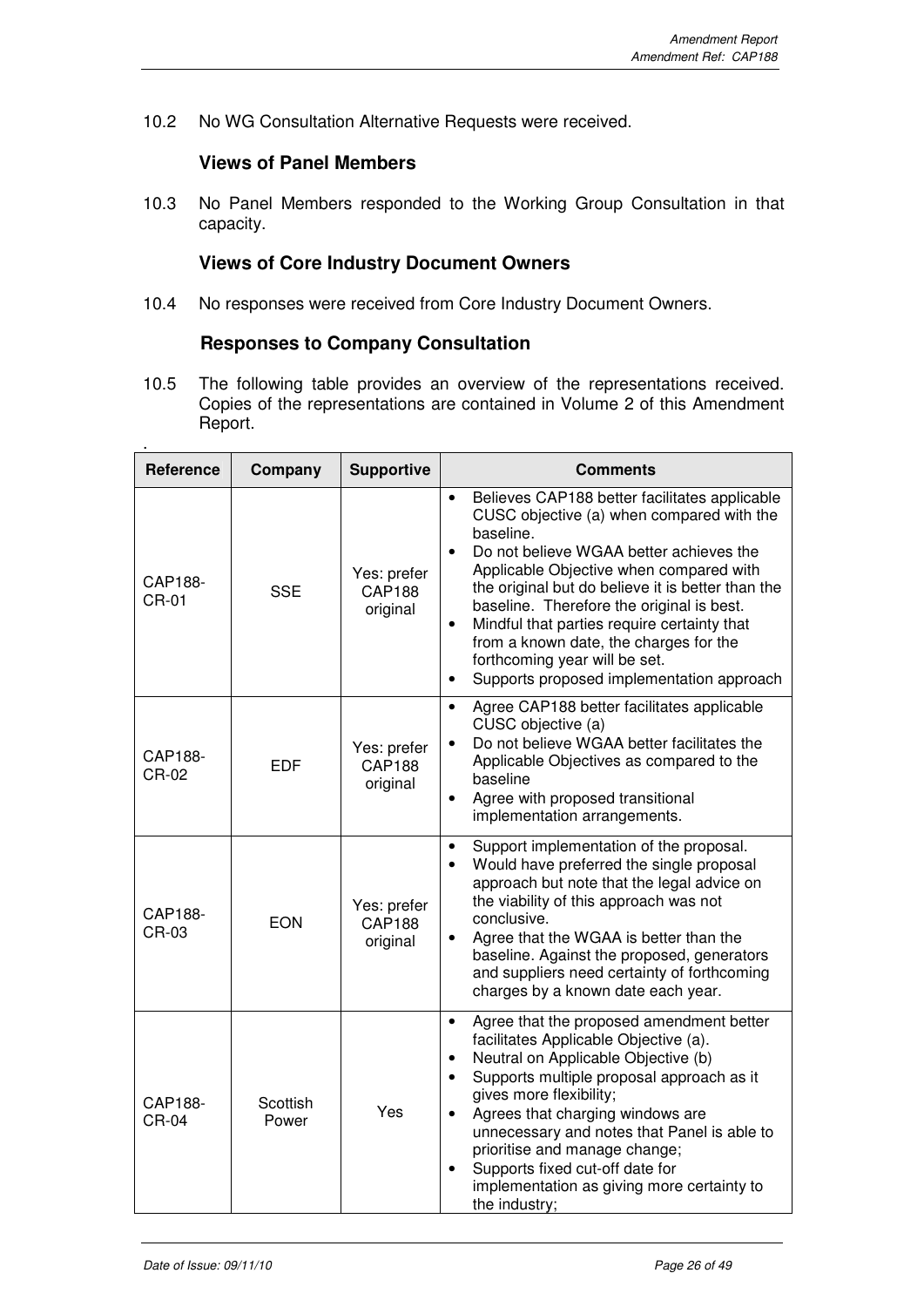|  | Agrees that cut-off date 6 months prior to $1st$<br>April was a good starting point for the<br>majority of changes;<br>Agree that CAP188 should be implemented<br>10 Business Days after an Authority<br>decision. |
|--|--------------------------------------------------------------------------------------------------------------------------------------------------------------------------------------------------------------------|
|--|--------------------------------------------------------------------------------------------------------------------------------------------------------------------------------------------------------------------|

- 10.6 The response received from ScottishPower was sent using the Working Group Consultation response proforma, which contained responses to the Working Group Consultation questions. However, for the purpose of the Company Consultation, the views of ScottishPower have been captured above in relation to their views on whether they support CAP188 and the proposed implementation timescales.
- 10.7 On 11<sup>th</sup> October 2010, Ofgem contacted National Grid to highlight its concerns with the final legal text for CAPs 183, 184, 185 and 188, published in Volume 2 of the Company Consultation documents on  $27<sup>th</sup>$  September 2010. Ofgem subsequently sent National Grid detailed comments, referencing the paragraphs which it believes require amending. Ofgem's comments can be found in Volume 2 of this Amendment Report. As Code Administrator, National Grid responded that the CUSC does not explicitly allow for the legal text to be amended once the Company Consultation has been published and that the established practice and precedent over many years has been not to accept changes from CUSC Parties to the legal text at the Company Consultation phase and therefore the legal text is fixed from that point onwards.
- 10.8 Discussions between Ofgem and National Grid, as Code Administrator, identified those elements of the text which were of significant concern to Ofgem. National Grid acknowledges Ofgem's comments, particularly those identified as significant concerns, and has undertaken to review all of the legal text as part of a Code Governance Review post-implementation review, which will be led for the CUSC by the Governance Standing Group.

## **11.0 COMMENTS ON THE DRAFT AMENDMENT REPORT**

11.1 In the first draft Amendment Report which was published for industry comment on 14<sup>th</sup> October 2010, one minor comment was received from Scottish and Southern Energy who provided clarification on the established precedent to the amendments process. This comment has been incorporated into paragraph 10.7.

## **12.0 WORKING GROUP RECOMMENDATION**

12.1 As described in section 6 above, the Working Group voted as follows:

| <b>View against</b><br>Applicable<br><b>CUSC</b><br><b>Objectives</b> | <b>Better than</b><br>baseline | <b>Not Better</b><br>than<br>baseline | <b>Better</b><br>than<br>original | <b>Better</b><br>than<br><b>WGAA</b> | <b>Best</b> |
|-----------------------------------------------------------------------|--------------------------------|---------------------------------------|-----------------------------------|--------------------------------------|-------------|
| Original                                                              | 6                              |                                       |                                   | h                                    | 5           |
| <b>WGAA</b>                                                           | 6                              |                                       |                                   |                                      |             |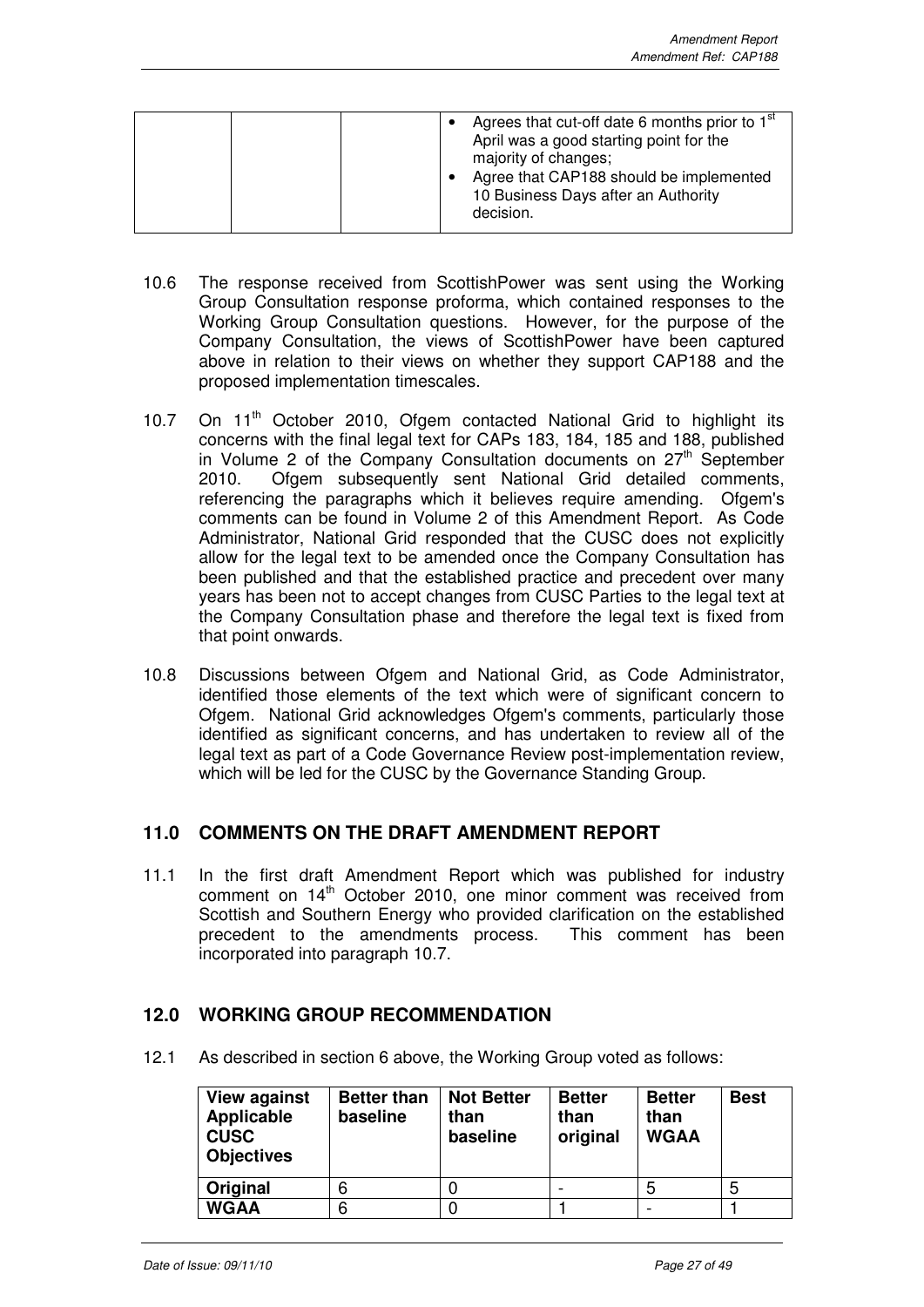| <b>Baseline</b> |  |  |  |
|-----------------|--|--|--|

- 12.2 The Working Group therefore recommended, by majority, that CAP188 original Amendment Proposal better facilitates the Applicable CUSC Objectives than the CUSC baseline or the WGAA and should be implemented.
- 12.3 The Working Group chairman, in reviewing the voting for the WGAA against the Applicable CUSC Objectives, noted that the majority of the Working Group did not consider that the WGAA better facilitated the Applicable CUSC Objectives than the original CAP188 Amendment Proposal. However, the Working Group chairman chose to exercise his power under the CUSC to put forward the WGAA to the Amendments Panel to be sent to industry consultation, as he considered that it did better facilitate the Applicable CUSC Objectives than the current version of the CUSC and he raised a concern over the potential arbitrary nature of the cut-off date proposed for the "original" CAP188 solution<sup>2</sup>.

## **13.0 AMENDMENTS PANEL RECOMMENDATION**

- 13.1 At the meeting of the Amendments Panel on 29<sup>th</sup> October 2010, the Panel Members voted on the original CAP188 Amendment Proposal and the WGAA. Two Panel Members were absent from the meeting and had assigned their votes to an alternate Panel Member; one further Panel Member was not present at the meeting and had not assigned his vote. This meant that a maximum of eight votes were able to be cast at the meeting.
- 13.2 The Panel voted unanimously that CAP188 original Amendment Proposal better facilitates both Applicable CUSC Objectives (a) and (b). The Panel voted unanimously that the WGAA better facilitates Applicable CUSC Objective (a) and by majority that it better facilitates Applicable CUSC Objective (b). The Panel voted by a majority of 7 votes to 1 that the **original** Amendment Proposal best facilitates the Applicable CUSC Objectives overall.
- 13.3 The tables below show a breakdown of Panel Members' votes for the original Amendment Proposal and the WGAA against the Applicable CUSC Objectives and the rationale for such voting. For ease of reference the Objectives are as follows:

(a) the efficient discharge by the licensee of the obligations imposed upon it under the Act and by this licence; and

(b) facilitating effective competition in the generation and supply of electricity, and (so far as consistent therewith) facilitating such competition in the sale, distribution and purchase of electricity.

 2 "Working Group Alternative Amendment" is defined in Section 11 of the CUSC as: "An alternative amendment to the Amendment Proposal developed by the Working Group under the Working Group terms of reference (either as a result of a Working Group Consultation or otherwise) and which is believed by a majority of the members of the Working Group or by the chairman of the Working Group to better facilitate the Applicable CUSC Objectives than the Amendment Proposal or the current version of the CUSC".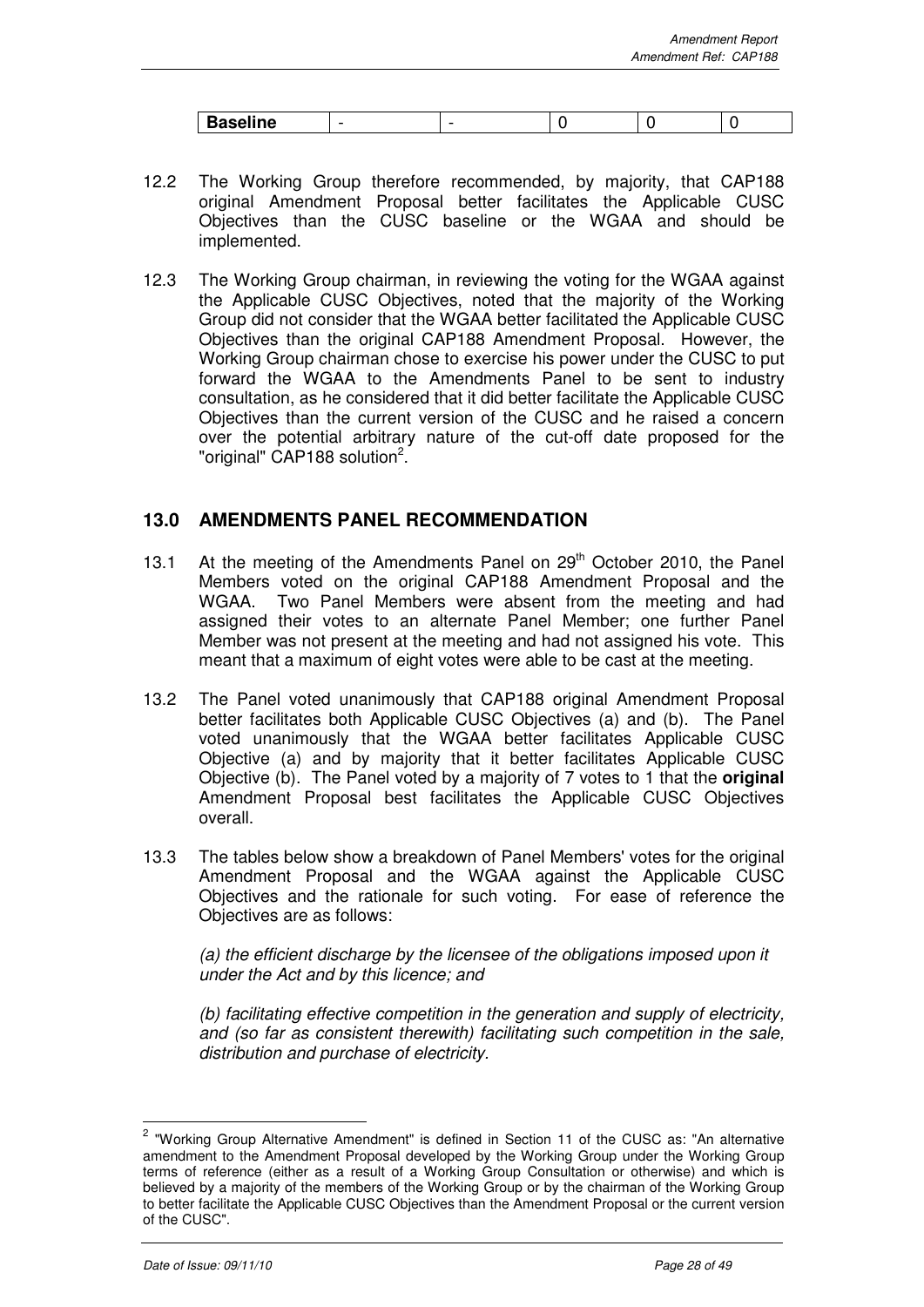| <b>Panel Member</b>                          | Better facilitates Applicable Objective (a)?                                                                                                                                                                                                                                                                                                                                                                                                                                                                                                | <b>Better facilitates Applicable</b><br>Objective (b)?                                                                   |
|----------------------------------------------|---------------------------------------------------------------------------------------------------------------------------------------------------------------------------------------------------------------------------------------------------------------------------------------------------------------------------------------------------------------------------------------------------------------------------------------------------------------------------------------------------------------------------------------------|--------------------------------------------------------------------------------------------------------------------------|
| Paul Mott                                    | Yes. The fixed cut-off date is not perfect as<br>not all Amendment Proposals are as complex<br>as each other, however, it is preferable to no<br>cut-off date as it manages expectations and<br>provides good discipline to the Panel.<br>CAP188 represents a more efficient process<br>than currently exists as it allows other parties<br>to raise charging methodology changes.                                                                                                                                                          | Yes, the original represents a<br>minor improvement under (b).                                                           |
| <b>Bob Brown</b>                             | Yes, CAP188 delivers National Grid's licence<br>obligation. It also provides a more efficient<br>process for charging methodology changes.<br>The original proposal provides certainty to the<br>market on the charge setting process.<br>However, you should not restrict options too<br>far; particularly with smaller parties in mind.                                                                                                                                                                                                   | Yes, a more efficient process<br>is better for competition.                                                              |
| Fiona Navesey                                | Yes, CAP188 original is more transparent<br>and improves accessibility against the CUSC<br>baseline and should make TOs more<br>accountable. There is also the potential for<br>introducing more innovative charging<br>methodology changes from third parties.<br>CAP188 would also allow charging impacts to<br>be considered alongside associated CUSC<br>Amendment Proposals.<br>Preference for the original as it provides<br>certainty, noting that the recent mid-year tariff<br>change was extremely difficult for the<br>industry. | Yes, CAP188 will improve<br>transparency and<br>accessibility and therefore<br>could potentially improve<br>competition. |
| Fiona Navesey<br>(on behalf of Paul<br>Jones | Yes, CAP188 original is more transparent<br>and improves accessibility against the CUSC<br>baseline and should make TOs more<br>accountable. There is also the potential for<br>introducing more innovative charging<br>methodology changes from third parties.<br>CAP188 would also allow charging impacts to<br>be considered alongside associated CUSC<br>Amendment Proposals.<br>Preference for the original as it provides<br>certainty, noting that the recent mid-year tariff<br>change was extremely difficult for the<br>industry. | Yes, CAP188 will improve<br>transparency and<br>accessibility and therefore<br>could potentially improve<br>competition. |
| Garth Graham                                 | Yes. Noted that the Company Consultation<br>respondents were unanimous in supporting<br>the fixed cut-off date. Raised a concern over<br>the EDF response which opined that the<br>Panel could be pressurised by Proposers to<br>shorten timescales. Noted that there is no<br>"opening" of the window and that a party<br>could raise a charging modification proposal<br>at any time; there is just a "guillotine" at the<br>end of the modification process.                                                                             | Yes, CAP188 will improve<br>transparency and<br>accessibility and therefore<br>could potentially improve<br>competition. |
| David Smith                                  | Yes, CAP188 provides clarity to the industry                                                                                                                                                                                                                                                                                                                                                                                                                                                                                                | Yes. CAP188 offers                                                                                                       |

| Panel Recommendation Vote for CAP188 original |  |  |  |
|-----------------------------------------------|--|--|--|
|-----------------------------------------------|--|--|--|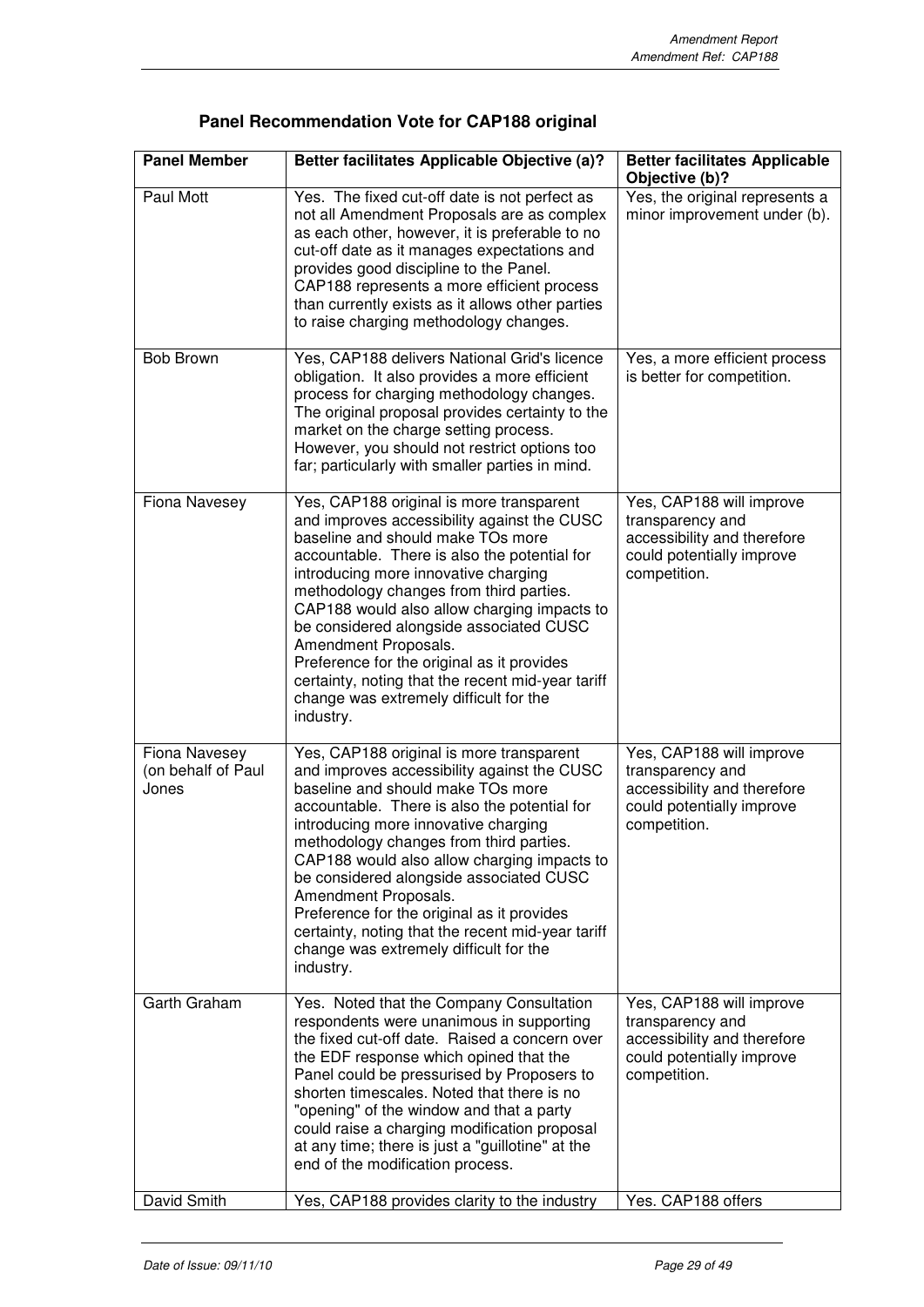| <b>Panel Member</b>                                | <b>Better facilitates Applicable Objective (a)?</b>                                                                                                                                                                                                                                                                                                                                                                                                                                                                             | <b>Better facilitates Applicable</b><br>Objective (b)?                                                                                |
|----------------------------------------------------|---------------------------------------------------------------------------------------------------------------------------------------------------------------------------------------------------------------------------------------------------------------------------------------------------------------------------------------------------------------------------------------------------------------------------------------------------------------------------------------------------------------------------------|---------------------------------------------------------------------------------------------------------------------------------------|
|                                                    | on the process for raising changes to the<br>charging methodologies.<br>It also facilitates non-discrimination by<br>allowing materially affected parties to raise<br>changes to the charging methodologies.<br>Raised a concern over fixed cut-off date - it<br>may mislead the industry into thinking that<br>meeting that date could guarantee<br>implementation for the following 1 <sup>st</sup> April.<br>Noted that the Panel can still push back on<br>third parties trying to pressurise it for shorter<br>lead times. | transparency and<br>accessibility to the industry,<br>particularly to smaller parties,<br>to bring forward their change<br>proposals. |
| <b>Barbara Vest</b>                                | Yes, as it is a good idea for third parties to be<br>able to raise change. CAP188 original is<br>preferable as there is a need to manage<br>uncertainty, for example to the industry in<br>contracting rounds.                                                                                                                                                                                                                                                                                                                  | Yes, CAP188 will improve<br>transparency and<br>accessibility and therefore<br>could potentially improve<br>competition.              |
| <b>Barbara Vest</b><br>(on behalf of Simon<br>Lord | Yes, as it is a good idea for third parties to be<br>able to raise change. CAP188 original is<br>preferable as there is a need to manage<br>uncertainty, for example to the industry in<br>contracting rounds.                                                                                                                                                                                                                                                                                                                  | Yes, CAP188 will improve<br>transparency and<br>accessibility and therefore<br>could potentially improve<br>competition.              |

# **Panel Recommendation Vote for CAP188 WGAA**

| <b>Panel Member</b> | <b>Better facilitates Applicable</b><br>Objective (a)                                                                                                                                                                                                                                                                                                                                    | <b>Better facilitates Applicable</b><br>Objective (b)                                                                    |
|---------------------|------------------------------------------------------------------------------------------------------------------------------------------------------------------------------------------------------------------------------------------------------------------------------------------------------------------------------------------------------------------------------------------|--------------------------------------------------------------------------------------------------------------------------|
| Paul Mott           | Yes. The fixed cut-off date is not<br>perfect as not all Amendment Proposals<br>are as complex as each other, however,<br>it is preferable to no cut-off date as it<br>manages expectations and provides<br>good discipline to the Panel.<br>CAP188 represents a more efficient<br>process than currently exists as it<br>allows other parties to raise charging<br>methodology changes. | Yes, the original represents a<br>minor improvement under (b).                                                           |
| <b>Bob Brown</b>    | Yes, CAP188 delivers National Grid's<br>licence obligation. It also provides a<br>more efficient process for charging<br>methodology changes.<br>There should be a need for parties to<br>demonstrate to the Panel why they<br>could not have raised their change<br>proposal earlier in the process.                                                                                    | Yes, a more efficient process<br>is better for competition.                                                              |
| Fiona Navesey       | Yes, CAP188 is more transparent and<br>improves accessibility against the<br>CUSC baseline and should make TOs<br>more accountable. There is also the<br>potential for introducing more innovative<br>charging methodology changes from<br>third parties. CAP188 would also allow<br>charging impacts to be considered                                                                   | Yes, CAP188 will improve<br>transparency and<br>accessibility and therefore<br>could potentially improve<br>competition. |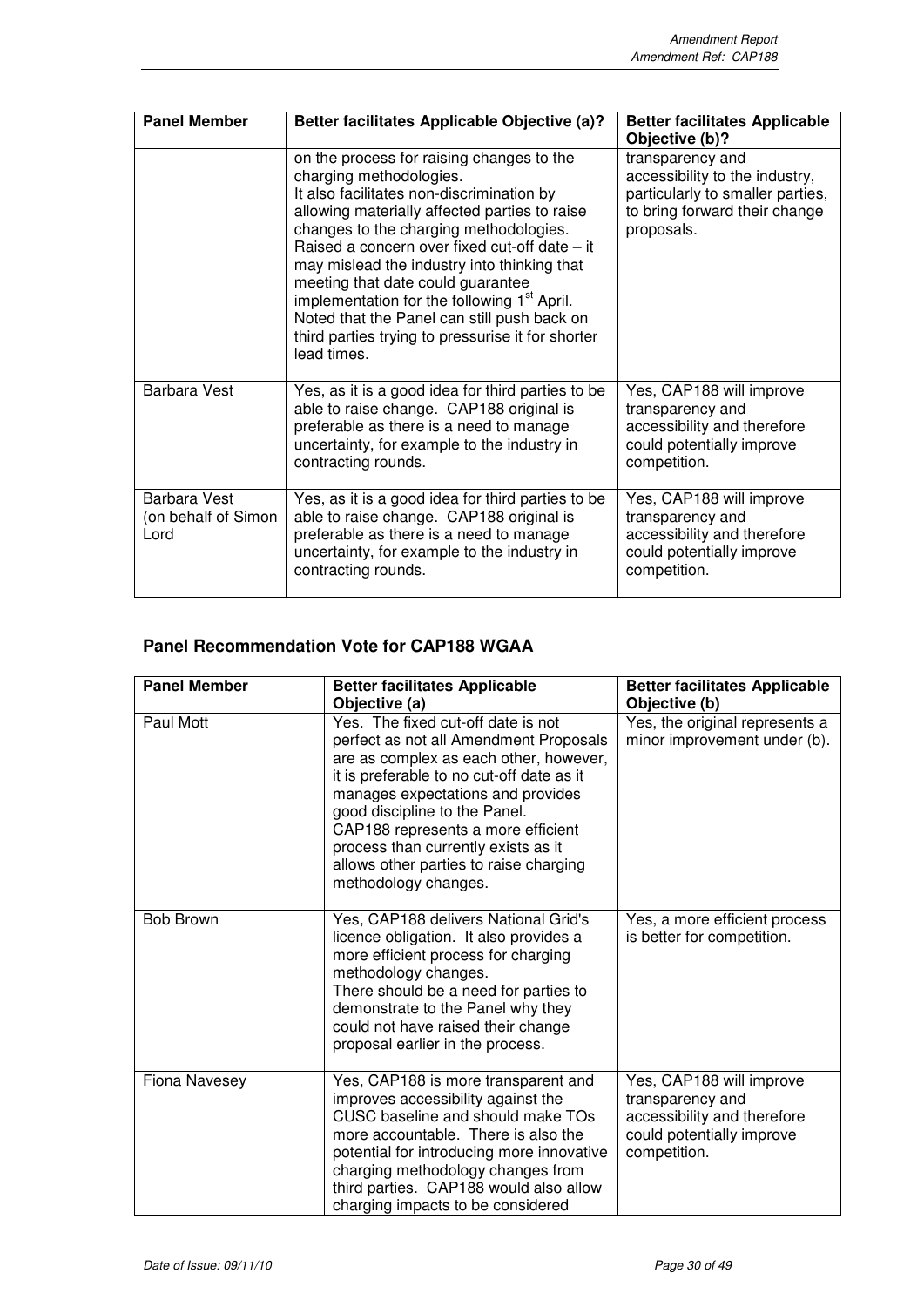| <b>Panel Member</b>                       | <b>Better facilitates Applicable</b><br>Objective (a)                                                                                                                                                                                                                                                                                                                                                                                                                                                                                                                                                                  | <b>Better facilitates Applicable</b><br>Objective (b)                                                                                                       |  |
|-------------------------------------------|------------------------------------------------------------------------------------------------------------------------------------------------------------------------------------------------------------------------------------------------------------------------------------------------------------------------------------------------------------------------------------------------------------------------------------------------------------------------------------------------------------------------------------------------------------------------------------------------------------------------|-------------------------------------------------------------------------------------------------------------------------------------------------------------|--|
|                                           | alongside associated CUSC<br>Amendment Proposals.<br>Preference for the original over the<br>WGAA as it provides greater certainty,<br>noting that the recent mid-year tariff<br>change was extremely difficult for the<br>industry.                                                                                                                                                                                                                                                                                                                                                                                   |                                                                                                                                                             |  |
| Fiona Navesey (on<br>behalf of Paul Jones | Yes, CAP188 is more transparent and<br>improves accessibility against the<br>CUSC baseline and should make TOs<br>more accountable. There is also the<br>potential for introducing more innovative<br>charging methodology changes from<br>third parties. CAP188 would also allow<br>charging impacts to be considered<br>alongside associated CUSC<br>Amendment Proposals.<br>Preference for the original over the<br>WGAA as it provides greater certainty,<br>noting that the recent mid-year tariff<br>change was extremely difficult for the<br>industry.                                                         | Yes, CAP188 will improve<br>transparency and<br>accessibility and therefore<br>could potentially improve<br>competition.                                    |  |
| Garth Graham                              | Yes, the WGAA better facilitates<br>objective (a), but is not better overall. If<br>the WGAA were implemented charges<br>would go up as generators would have<br>to factor in a risk premium against<br>varying charges.                                                                                                                                                                                                                                                                                                                                                                                               | Neutral.                                                                                                                                                    |  |
| David Smith                               | Yes, CAP188 provides clarity to the<br>industry on the process for raising<br>changes to the charging methodologies.<br>It also facilitates non-discrimination by<br>allowing materially affected parties to<br>raise changes to the charging<br>methodologies.<br>Preference for the WGAA due to<br>concerns over a fixed cut-off date and<br>potential to mislead the industry into<br>thinking that meeting that date could<br>guarantee implementation for the<br>following 1 <sup>st</sup> April. Noted that the Panel<br>can still push back on third parties trying<br>to pressurise it for shorter lead times. | Yes. CAP188 offers<br>transparency and<br>accessibility to the industry,<br>particularly to smaller parties,<br>to bring forward their change<br>proposals. |  |
| <b>Barbara Vest</b>                       | Yes as it is a good idea for third parties<br>to be able to raise change. Preference<br>for original as set out above.                                                                                                                                                                                                                                                                                                                                                                                                                                                                                                 | Yes, CAP188 will improve<br>transparency and<br>accessibility and therefore<br>could potentially improve<br>competition.                                    |  |
| Barbara Vest (on behalf<br>of Simon Lord  | Yes as it is a good idea for third parties<br>to be able to raise change. Preference<br>for original as set out above.                                                                                                                                                                                                                                                                                                                                                                                                                                                                                                 | Yes, CAP188 will improve<br>transparency and<br>accessibility and therefore<br>could potentially improve<br>competition.                                    |  |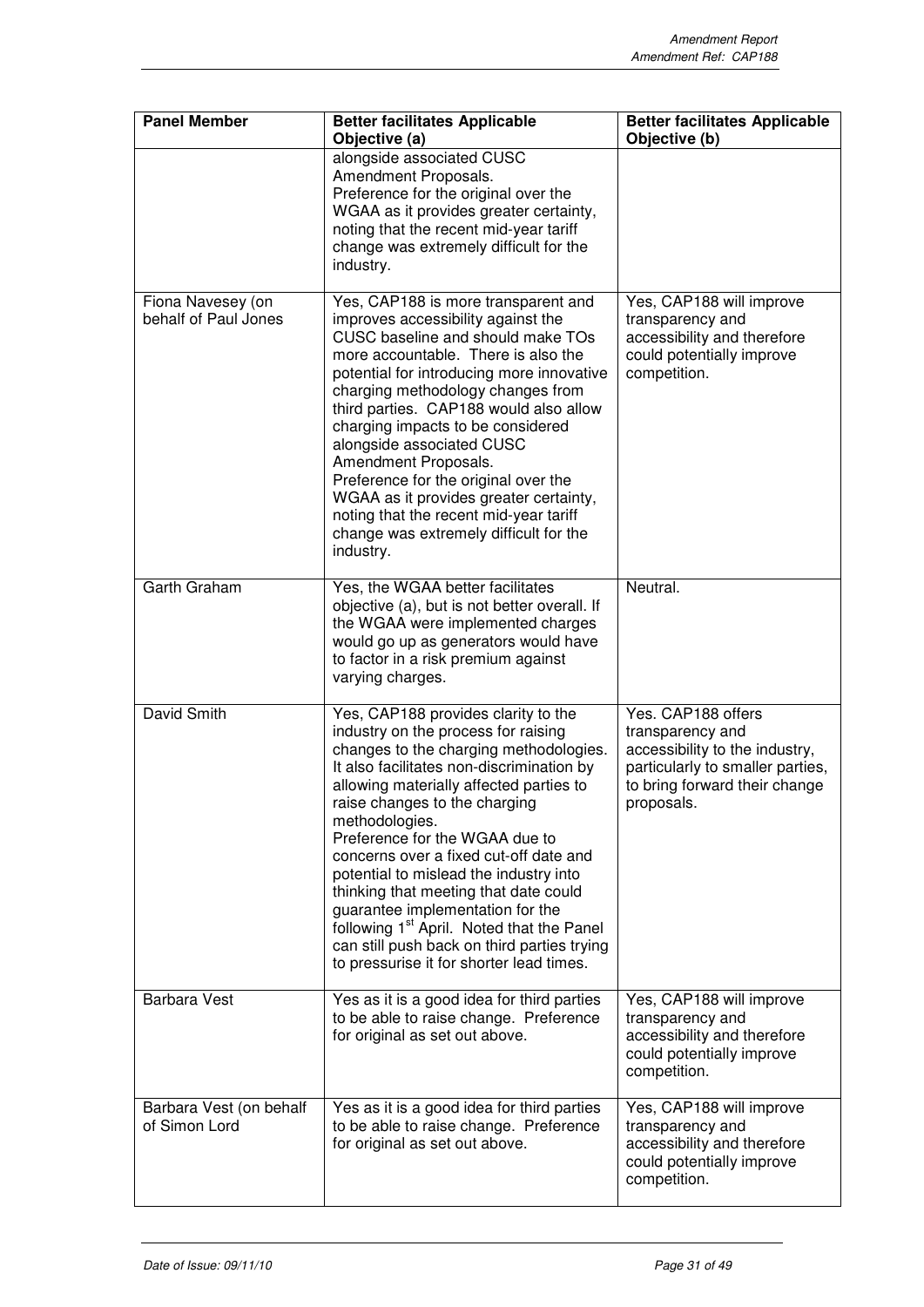| <b>Panel Member</b>                     | <b>BEST</b> |
|-----------------------------------------|-------------|
| Paul Mott                               | Original    |
| <b>Bob Brown</b>                        | Original    |
| <b>Fiona Navesey</b>                    | Original    |
| Fiona Navesey (on behalf of Paul Jones) | Original    |
| Garth Graham                            | Original    |
| David Smith                             | <b>WGAA</b> |
| <b>Barbara Vest</b>                     | Original    |
| Barbara Vest (on behalf of Simon Lord)  | Original    |

**Panel preference for which proposal BEST facilitates the Applicable CUSC Objectives** 

13.4 One Panel Member changed his overall preference from the WGAA to the original, after having listened to the rationale provided by the other Panel Members.

## **14.0 NATIONAL GRID RECOMMENDATION**

- 14.1 National Grid, as Proposer of CAP188, supports its implementation on the grounds that it better facilitates Applicable CUSC Objective (a), the efficient discharge by the licensee of the obligations imposed upon it under the Act and by this licence. CAP188 achieves this by implementing the licence modifications relating to the governance of charging methodologies, made in July 2010, within the CUSC. Furthermore, CAP188 offers a more efficient CUSC modification process in placing the charging methodologies within the CUSC by providing clarity to the industry on how, and by whom, the charging methodologies may be changed and ensuring retention of an accessible forum to discuss transmission charging issues. Implementation of CAP188 also allows for efficient discharge of obligations regarding non-discrimination by ensuring that any non-code party who can provide evidence that it is materially affected by the charging methodologies is able to propose a change to the charging methodologies in the same way as CUSC Parties.
- 14.2 With regard to Applicable CUSC Objective (b), National Grid believes that CAP188 potentially better facilitates competition between parties by allowing CUSC Parties who pay transmission charges the opportunity to propose (and justify) a change to the underlying methodologies.
- 14.3 National Grid has also raised the Working Group Alternative Amendment to CAP188 for the reasons set out in paragraphs 4, 5 and 6 above. National Grid considers that the CAP188 WGAA better facilitates Applicable CUSC Objective (a) than the "original" CAP188 solution as the WGAA achieves implementation of the licence modifications, but ensures a more flexible approach to implementing changes to the Charging Methodologies, while retaining a level of clarity of charging for the industry.
- 14.3 **National Grid's overall recommendation is that the CAP188 WGAA be implemented for the reasons set out above.**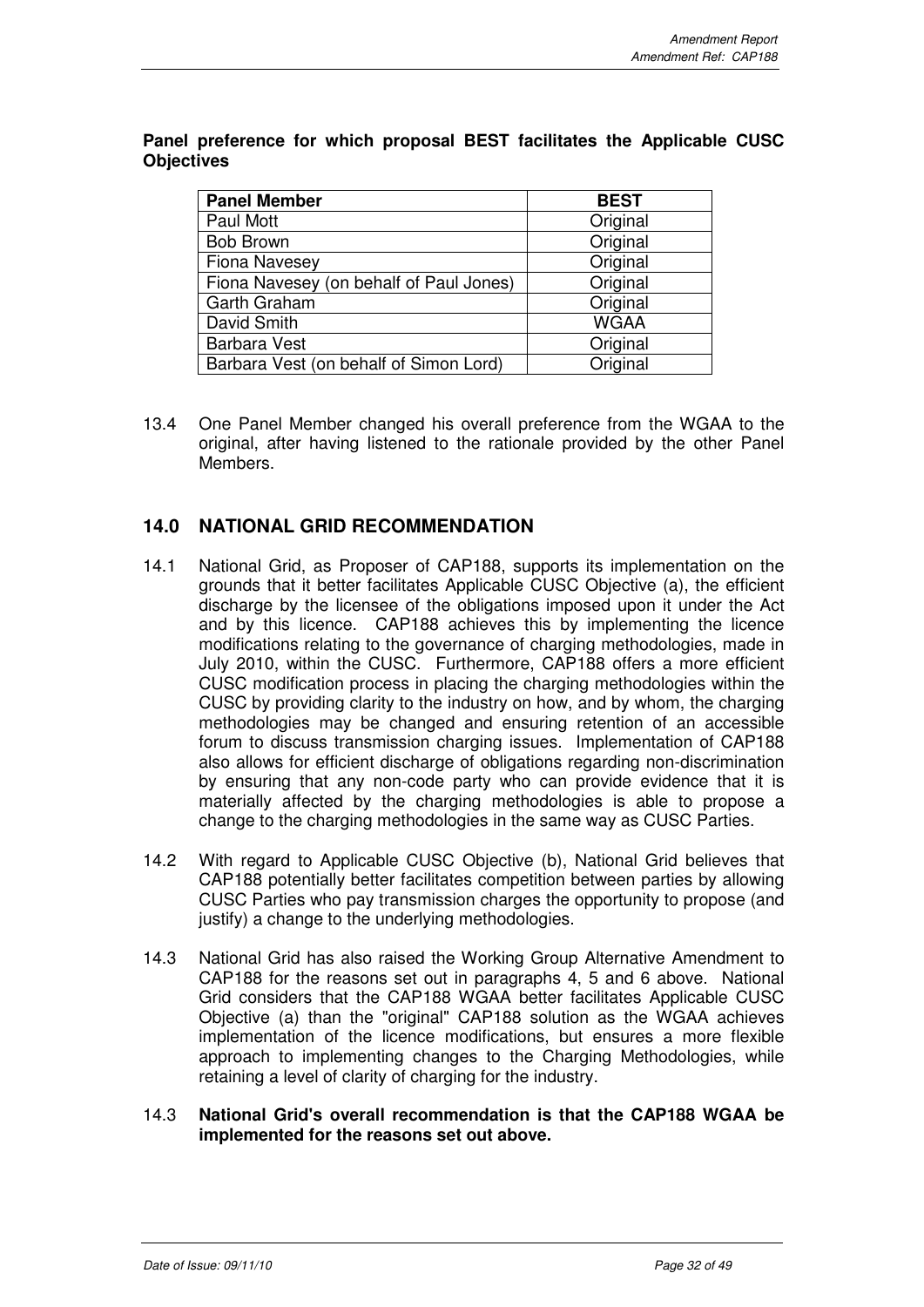## **ANNEX 1 – PROPOSED LEGAL TEXT TO MODIFY THE CUSC**

## **Part A: Text to give effect to the Original Proposed Amendment**

Please see Volume 2 of this Amendment Report which contains the final draft of the illustrative legal text for Sections 8 and 11 of the CUSC, a new contents page for the CUSC and a new section 14 to include the Charging Methodologies. Volume 2 has been published on National Grid's website at the link below:

http://www.nationalgrid.com/uk/Electricity/Codes/systemcode/amendments/currenta mendmentproposals/

The legal text has been produced as consolidated versions of the relevant CUSC sections, showing all changes for the suite of Code Governance Review Amendment Proposals for ease of review, as follows:

Section 8: CUSC Modification Section 11: Interpretation and Definitions

These two sections have been colour coded to show which individual Amendment Proposal the textual changes pertain to. The colour coding is as follows:

**Dark purple:** Significant Code Review (CAP183) **Pale green:** Self-governance (CAP184) **Turquoise:** Role of Code Administrator/CACOP (CAP185) **Dark green:** Send Back (NB. This has been included for completeness; the proposed legal text against the existing baseline has been published with CAP186) **Orange:** Environmental assessment (NB. This has been included for completeness; the proposed legal text against the existing baseline has been published with CAP187) **Bright pink:** Governance of charging methodologies (CAP188)

Given the number of proposed changes in each of the sections, we have also produced a "clean" copy of each section which is also contained in volume 2.

Please note that the illustrative text currently contains a number of footnote references which have been used during drafting to cross-reference the textual changes to the relevant licence obligations. These footnotes do not form part of the proposed CUSC changes and will be removed prior to the final version of the text submitted to the Authority.

## **Part B: Text to give effect to the Working Group Alternative Amendment**

Using the proposed revised CUSC section 8 text (see Volume 2) as a baseline, the new text in paragraph 8.28.3 shall remain as drafted but the additional wording at the end of paragraph 8.22.4(b) shall be deleted.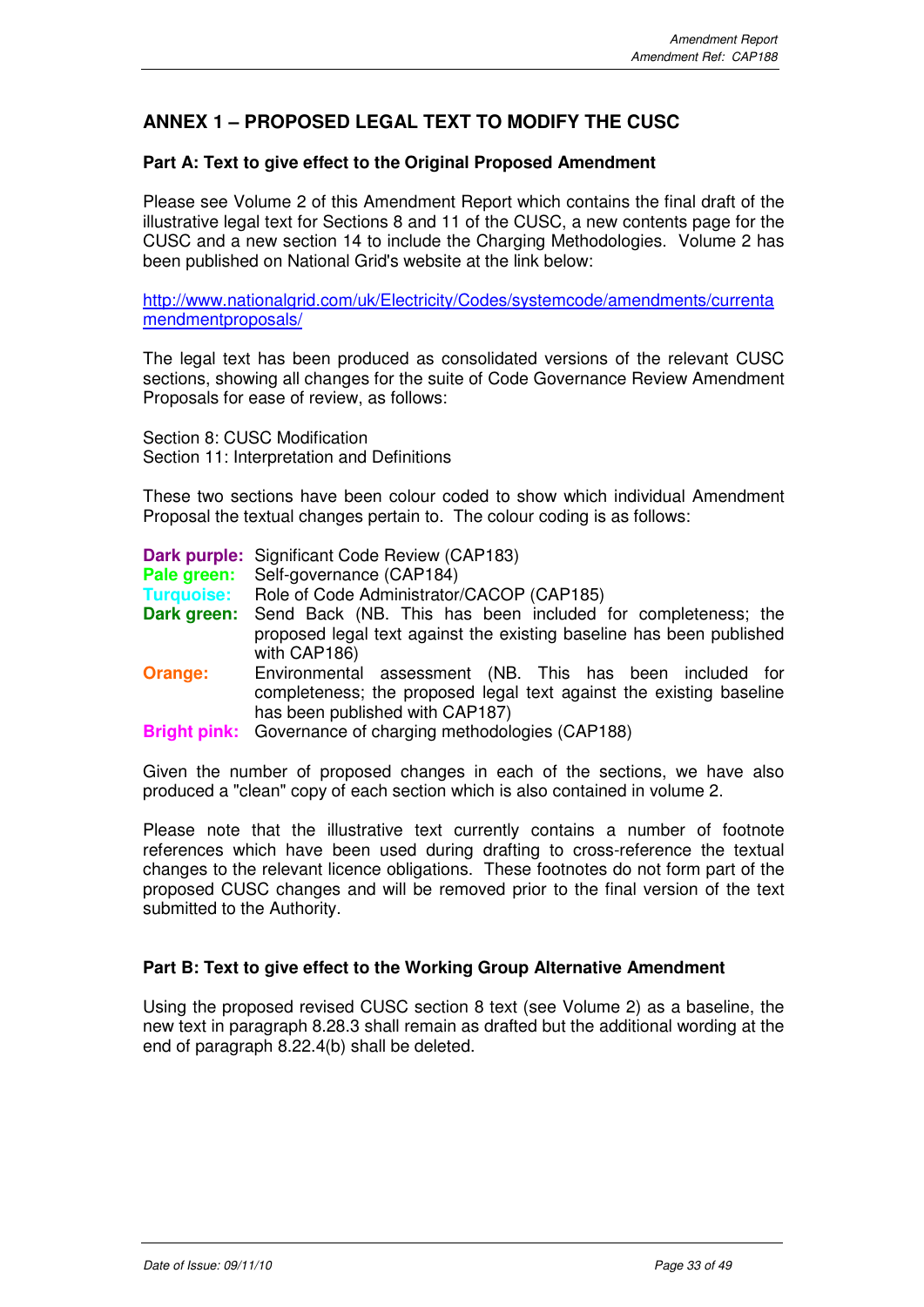## **ANNEX 2 – WORKING GROUP TERMS OF REFERENCE AND MEMBERSHIP**

## **Working Group Terms of Reference and Membership**

## **TERMS OF REFERENCE FOR CAP183, CAP184, CAP185 and CAP188 WORKING GROUP(S)**

## **RESPONSIBILITIES**

- 1. The Working Group is responsible for assisting the CUSC Amendments Panel in the evaluation of the following CUSC Amendment Proposals tabled by National Grid Electricity Transmission plc at the special Amendments Panel meeting on  $9<sup>th</sup>$  July 2010.
	- CAP183 Code Governance Review: Significant Code Review
	- CAP184 Code Governance Review: Self Governance
	- CAP185 Code Governance Review: Role of Code Administrator and Code Administration Code of Practice
	- CAP188 Code Governance Review: Governance of Charging Methodologies
- 2. The proposal(s) must be evaluated to consider whether it better facilitates achievement of the Applicable CUSC Objectives. These can be summarised as follows:
	- (a) the efficient discharge by the Licensee of the obligations imposed on it by the Act and the Transmission Licence; and
	- (b) facilitating effective competition in the generation and supply of electricity, and (so far as consistent therewith) facilitating such competition in the sale, distribution and purchase of electricity.
- 3. It should be noted that additional provisions apply where it is proposed to modify the CUSC amendment provisions, and generally reference should be made to the Transmission Licence for the full definition of the term. For the avoidance of doubt, these additional provisions are set out in Condition C10, paragraph 6 of the Transmission Licence.

## **SCOPE OF WORK**

- 4. The Working Group(s) must consider the issues raised by the Amendment Proposal(s) and consider if the proposal(s) identified better facilitates achievement of the Applicable CUSC Objectives.
- 5. In addition to the overriding requirement of paragraph 4, the Working Group(s) shall consider and report on the following specific issues.

## **CAP183: Significant Code Review**

- Clarify when an SCR starts/ends;
- Clarify the role of the Amendments Panel in the exemption process;
- Clarify the arrangements for withdrawal and adoption of an Amendment Proposal resulting from an SCR direction;
- Review the illustrative legal drafting provided by National Grid for suitability.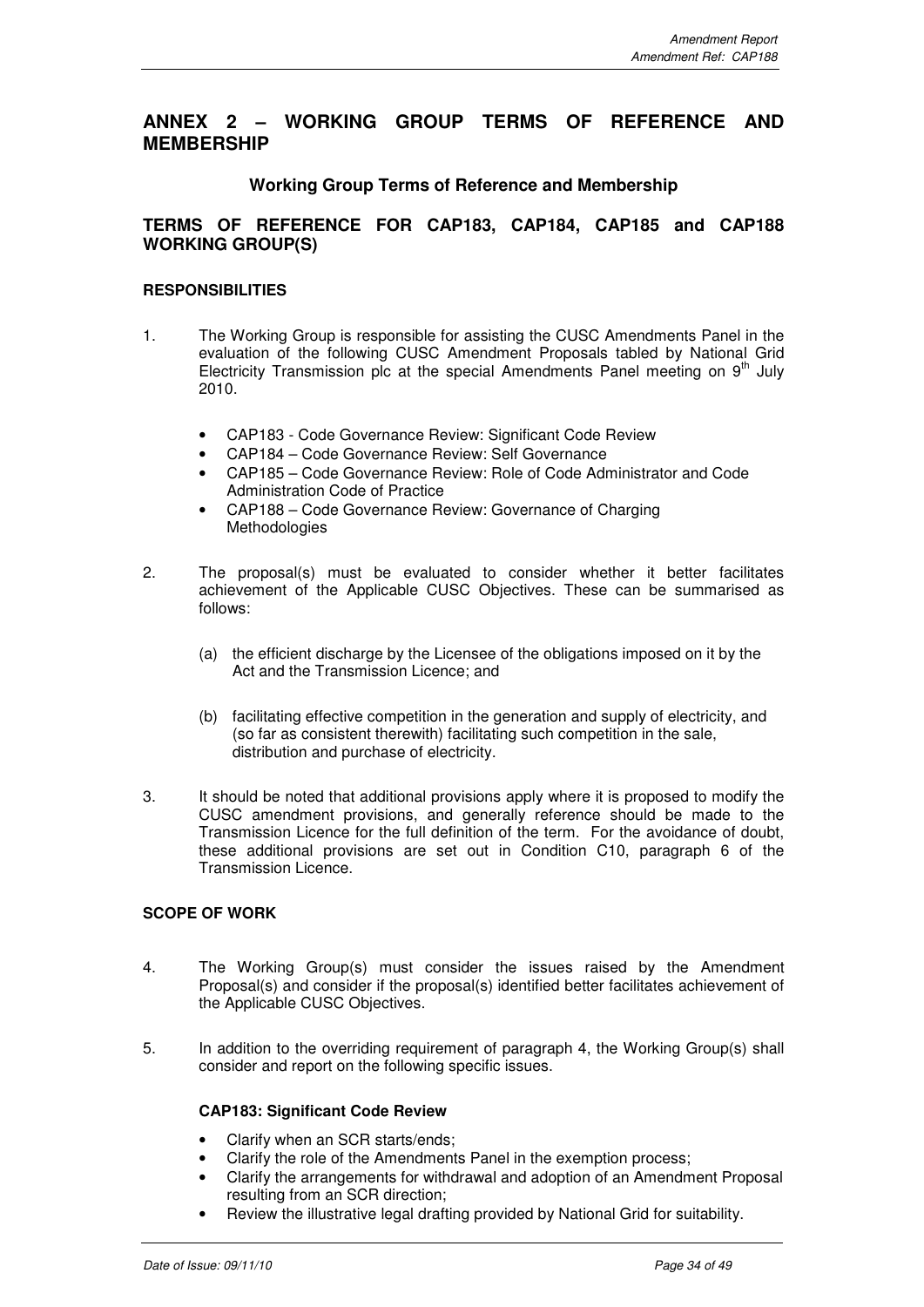## **CAP184: Self-governance**

- Confirm that the Authority can direct an Amendment Proposal to the Selfgovernance process (as well as directing that it should not follow the Selfgovernance route);
- Consider the Amendments Panel process for reviewing which route an Amendment Proposal should follow (Significant Code review, standard or selfgovernance), such that the Panel does not have to undertaken multiple assessments for each Proposal;
- Clarify the appeal routes applicable for self-governance, e.g. when is the Competition Commission appeal route applicable;
- Clarify the appeal criteria for assessment against the Applicable CUSC Objectives, with reference to "at least one of the CUSC objectives";
- Review the illustrative legal drafting provided by National Grid for suitability.

## **CAP185: Role of Code Administrator and Code Administration Code of Practice**

- Clarify the future role of a "deputy chair" for the Amendments Panel; if the Panel Chairman is independent, who can undertake the role of deputy?;
- Confirm whether the requirement for the Code Administrator to seek the approval of the Amendments Panel prior to raising a change to the Code of Practice should be included within the CUSC;
- Review the illustrative legal drafting provided by National Grid for suitability.

## **CAP188: Governance of Charging Methodologies**

- Clarify whether a proposal to change the Charging Methodologies has to be stand-alone or whether it can form part of a wider proposal to amend the CUSC;
- Consider "charging windows" (restriction to period for raising charging-related Amendment Proposals);
- National Grid to provide a change marked version of the existing charging methodologies for inclusion in the CUSC for review by the Working Group;
- Review the illustrative legal drafting provided by National Grid for suitability.
- 6. The Working Group(s) is responsible for the formulation and evaluation of any Working Group Alternative Amendments (WGAAs) arising from Group discussions which would, as compared with the Amendment Proposal or the current version of the CUSC, better facilitate achieving the Applicable CUSC Objectives in relation to the issue or defect identified.
- 7. The Working Group(s) should become conversant with the definition of Working Group Alternative Amendment which appears in Section 11 (Interpretation and Definitions) of the CUSC. The definition entitles the Group and/or an individual member of the Working Group to put forward a WGAA if the member(s) genuinely believes the WGAA would better facilitate the achievement of the Applicable CUSC Objectives, as compared with the Amendment Proposal or the current version of the CUSC. The extent of the support for the Amendment Proposal or any WGAA arising from the Working Group's discussions should be clearly described in the final Working Group Report to the CUSC Amendments Panel.
- 8. Working Group members should be mindful of efficiency and propose the fewest number of WGAAs possible.
- 9. All proposed WGAAs should include the Proposer(s)'s details within the final Working Group report, for the avoidance of doubt this includes WGAAs which are proposed by the entire Working Group or subset of members.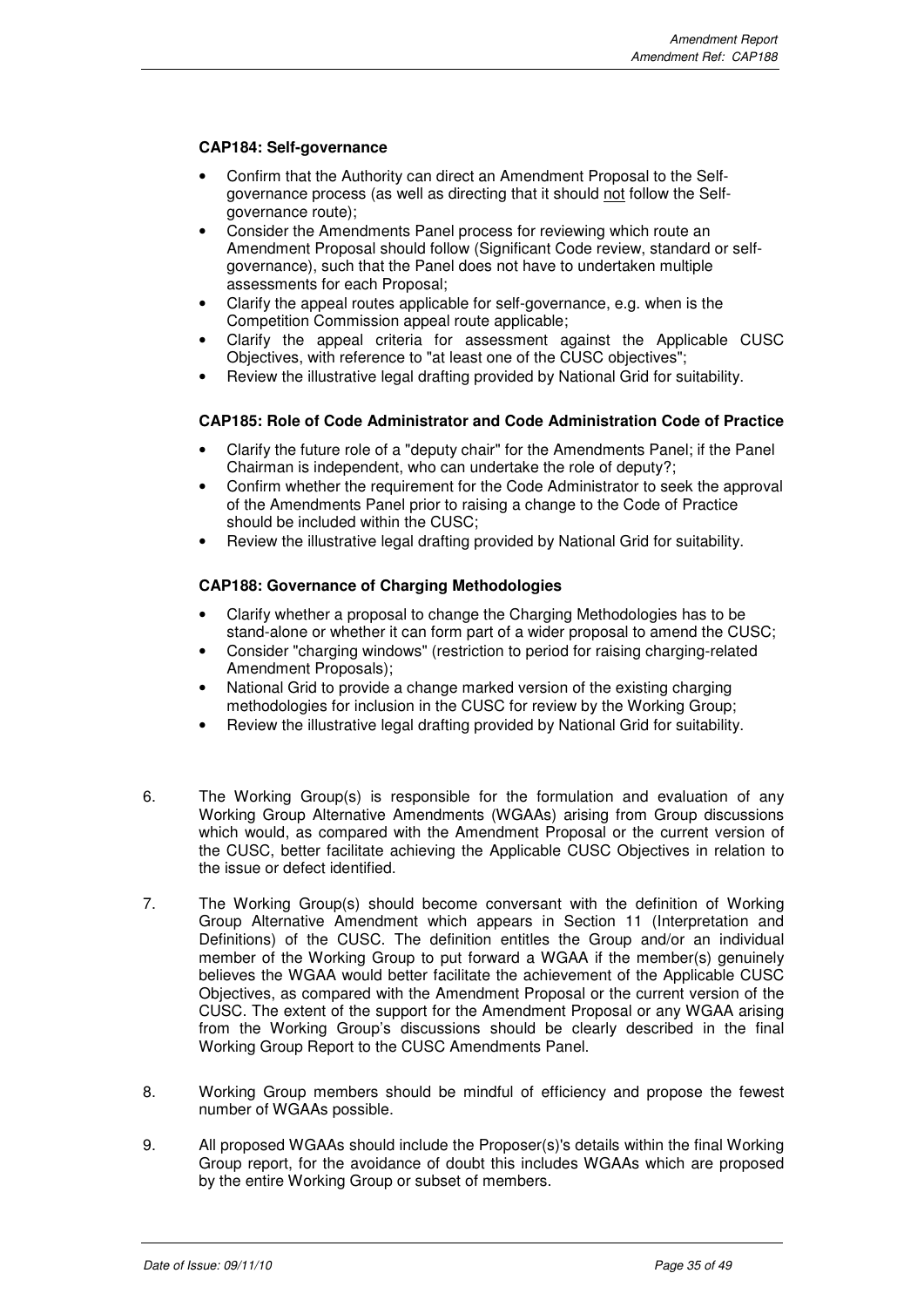- 10. There is an obligation on the Working Group to undertake a period of Consultation in accordance with CUSC 8.17. The Working Group Consultation period shall be for a period of three weeks as determined by the Amendments Panel.
- 11. Following the Consultation period the Working Group is required to consider all responses including any WG Consultation Alternative Requests. In undertaking an assessment of any WG Consultation Alternative Request, the Working Group should consider whether it better facilitates the Applicable CUSC Objectives than the current version of the CUSC.

As appropriate, the Working Group will be required to undertake any further analysis and update the original Amendment Proposal and/or WGAAs. All responses including any WG Consultation Alternative Requests shall be included within the final report including a summary of the Working Group's deliberations and conclusions. The report should make it clear where and why the Working Group chairman has exercised his right under the CUSC to progress a WG Consultation Alternative Request or a WGAA against the majority views of Working Group members. It should also be explicitly stated where, under these circumstances, the Working Group chairman is employed by the same organisation who submitted the WG Consultation Alternative Request.

12. The Working Group is to submit its final report to the Amendments Panel Secretary on for circulation to Panel Members. The final report conclusions will be presented to the Amendments Panel meeting on 29<sup>th</sup> October 2010.

## **MEMBERSHIP**

13. The following individuals have nominated themselves to be Working Group members:

| Role                            | <b>Name</b>          | Representing         |
|---------------------------------|----------------------|----------------------|
| Chairman                        | David Smith          | <b>National Grid</b> |
| Grid<br>National                | Steve Lam            | <b>National Grid</b> |
| Representative*                 | Emma Clark           |                      |
|                                 | Alex Thomason        |                      |
| Industry Representatives*       | Garth Graham         | <b>SSE</b>           |
|                                 | <b>Stuart Cotten</b> | Drax Power Ltd       |
|                                 | <b>Esther Sutton</b> | E.ON UK plc          |
|                                 | Paul Mott            | <b>EDF Energy</b>    |
|                                 | Fiona Navesey        | Centrica Energy      |
|                                 | Steven Eyre          | <b>EDF Energy</b>    |
| <b>Authority Representative</b> | Jon Dixon            | Ofgem                |
| <b>Technical Secretary</b>      | <b>Ben Smith</b>     | <b>National Grid</b> |
| <b>Observers</b>                |                      |                      |

 NB: A Working Group must comprise at least 5 members (who may be Panel Members). The roles identified with an asterisk in the table above contribute toward the required quorum, determined in accordance with paragraph 14 below.

14. The chairman of the Working Group and the Amendments Panel Chairman must agree a number that will be quorum for each Working Group meeting. The agreed figure for CAPs 183, 184, 185 and 188 is that at least five Working Group members must participate in a meeting for quorum to be met. At the Amendments Panel meeting on 9<sup>th</sup> July 2010, the Panel noted the limited number of Working Group members and agreed in principle that progress of the Working Group(s) should not be halted should a meeting of the Working Group(s) not be quorate.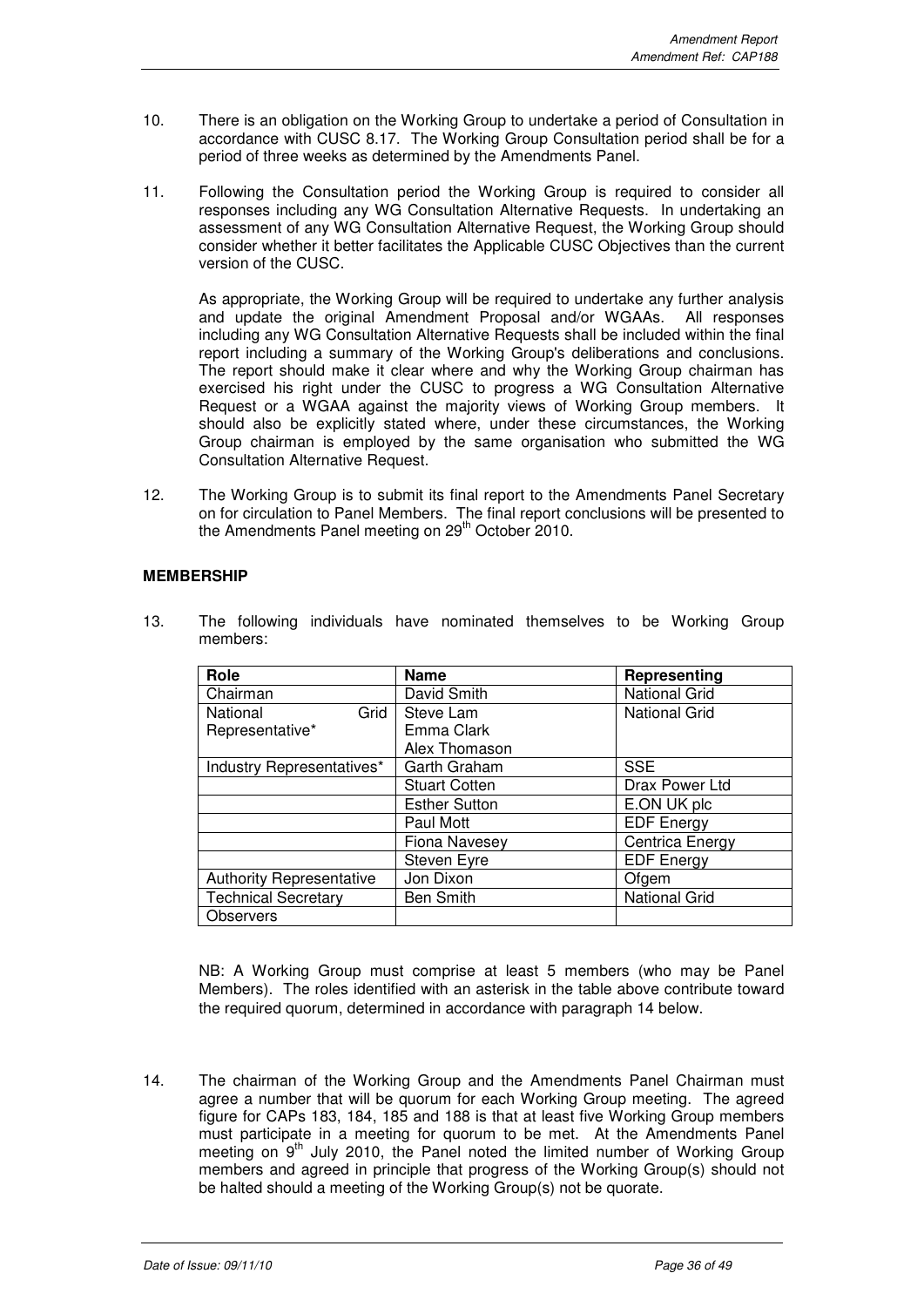- 15. A vote is to take place by all eligible Working Group members on the Amendment Proposal and each WGAA. The vote shall be decided by simple majority of those present at the meeting at which the vote takes place (whether in person or by teleconference). The Working Group chairman shall not have a vote, casting or otherwise. There may be up to three rounds of voting, as follows:
	- Vote 1: whether each proposal better facilitates the Applicable CUSC Objectives;
	- Vote 2: where one or more WGAAs exist, whether each WGAA better facilitates the Applicable CUSC Objectives than the original Amendment Proposal;
	- Vote 3: which option is considered to BEST facilitate achievement of the Applicable CUSC Objectives. For the avoidance of doubt, this vote should include the existing CUSC baseline as an option.

The results from the vote and the reasons for such voting shall be recorded in the Working Group report in as much detail as practicable.

- 16. It is expected that Working Group members would only abstain from voting under limited circumstances, for example where a member feels that a proposal has been insufficiently developed. Where a member has such concerns, they should raise these with the Working Group chairman at the earliest possible opportunity and certainly before the Working Group vote takes place. Where abstention occurs, the reason should be recorded in the Working Group report.
- 17. Working Group members or their appointed alternate are required to attend a minimum of 50% of the Working Group meetings to be eligible to participate in the Working Group vote.
- 18. The Technical Secretary shall keep an Attendance Record for the Working Group meetings and circulate the Attendance Record with the Action Notes after each meeting. This will be attached to the final Working Group report.
- 19. The Working Group membership can be amended from time to time by the CUSC Amendments Panel.

## **RELATIONSHIP WITH AMENDMENTS PANEL**

- 20. The Working Group shall seek the views of the Amendments Panel before taking on any significant amount of work. In this event the Working Group chairman should contact the Amendments Panel Secretary.
- 21. The Working Group shall seek the Amendments Panel's advice if a significant issue is raised during the Consultation process which would require a second period of Consultation in accordance with 8.17.17 of the CUSC.
- 22. Where the Working Group requires instruction, clarification or guidance from the Amendments Panel, particularly in relation to their Scope of Work, the Working Group chairman should contact the Amendments Panel Secretary.

## **MEETINGS**

23. The Working Group shall, unless determined otherwise by the Amendments Panel, develop and adopt its own internal working procedures and provide a copy to the Panel Secretary for each of its Amendment Proposals.

## **REPORTING**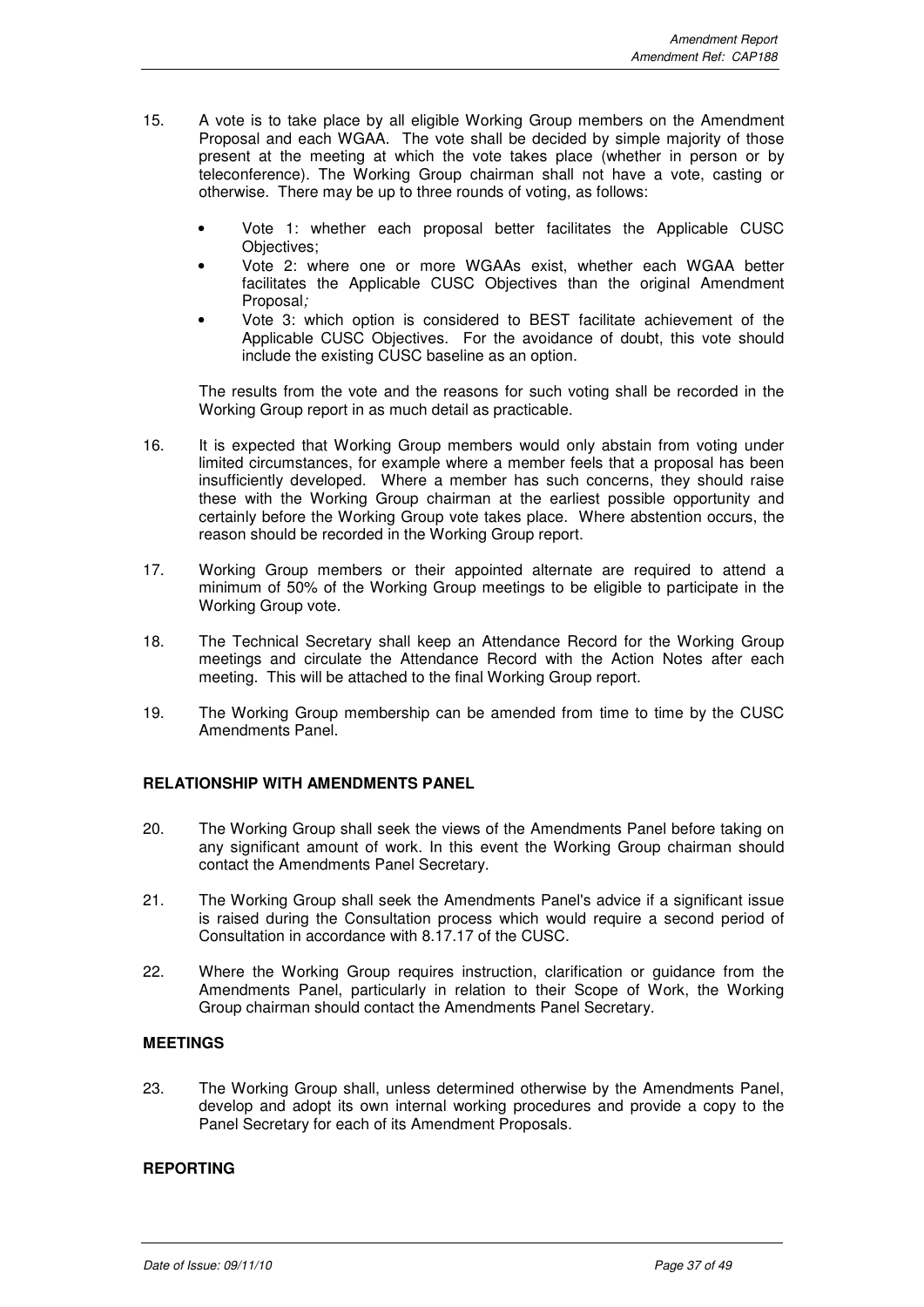- 24. The Working Group chairman shall prepare a final report for the October 2010 Amendments Panel meeting, responding to the matters set out in the Terms of Reference, including all Working Group Consultation Reponses and Alternative Requests.
- 25. A draft Working Group report must be circulated to Working Group members with not less than five Business Days given for comments, unless all Working Group members agree to three Business Days.
- 26. Any unresolved comments within the Working Group must be reflected in the final Working Group report.
- 27. The chairman (or another member nominated by him) will present the Working Group report to the Amendments Panel as required.

## **Appendix 1: Indicative Working Group(s) Timetable**

Please note this timetable has been updated to reflect the additional initial Working Group meeting held on 21<sup>st</sup> July 2010 and consequential delays to the timetable.

| $\overline{9}^{\text{th}}$ July 2010 | Special Amendments Panel meeting - agree Working Group                   |  |  |  |  |
|--------------------------------------|--------------------------------------------------------------------------|--|--|--|--|
| $14^{\text{th}}$ July 2010           | <b>Terms of Reference</b>                                                |  |  |  |  |
|                                      | First Working Group meeting                                              |  |  |  |  |
| $21st$ July 2010                     | Second Working Group meeting (teleconference)                            |  |  |  |  |
| 4 <sup>th</sup> August 2010          | Publish Working Group consultations (for three weeks)                    |  |  |  |  |
| $25th$ August 2010                   | Deadline for Working Group consultation responses                        |  |  |  |  |
| $27tn$ August 2010                   | Post-consultation Working Group meeting (to review consultation          |  |  |  |  |
|                                      | responses, confirm any alternatives and undertake Working Group<br>vote) |  |  |  |  |
| $*3^{rd}$ Sept 2010                  | Publish draft Working Group reports for comment                          |  |  |  |  |
| $*10^{th}$ Sept 2010                 | Deadline for comments on Working Group reports                           |  |  |  |  |
| $*16^{th}$ Sept 2010                 | Publish final Working Group reports (5 Working Days' notice to           |  |  |  |  |
|                                      | Panel)                                                                   |  |  |  |  |
| $*$ 24 <sup>th</sup> Sept 2010       | Amendments Panel meeting to discuss Working Group reports (an            |  |  |  |  |
|                                      | additional "special" Panel meeting was previously proposed)              |  |  |  |  |
| $*27^{th}$ Sept 2010                 | Issue industry consultations (for two weeks)                             |  |  |  |  |
| $*$ 11 <sup>th</sup> Oct 2010        | Deadline for industry responses                                          |  |  |  |  |
| $*13^{th}$ Oct 2010                  | Draft Amendment Reports published for industry comment                   |  |  |  |  |
| * 20 <sup>th</sup> Oct 2010          | Deadline for industry comment                                            |  |  |  |  |
| $*$ 21 $\mathrm{^{st}}$ Oct 2010     | Draft Amendment Reports published<br>Panel<br>prior<br>to                |  |  |  |  |
|                                      | Recommendation Vote (with Panel papers)                                  |  |  |  |  |
| $*29th$ Oct 2010                     | Amendments Panel meeting - Panel Recommendation Vote                     |  |  |  |  |
| $*5th$ Nov 2010                      | Send final Amendments Reports to Authority                               |  |  |  |  |
| $*10^{th}$ Dec 2010                  | Indicative Authority decision date (25 Working Day KPI)                  |  |  |  |  |
| $*$ 24 <sup>th</sup> Dec 2010        | Indicative implementation date (10 Working Days after Authority          |  |  |  |  |
|                                      | decision)                                                                |  |  |  |  |
|                                      |                                                                          |  |  |  |  |

\* These dates are based on the premise that no WG Consultation Alternative Requests are made. Should further work be required to consider WG Consultation Alternative Requests or WGAAs, this part of the process may be delayed and a further extension to the report submission deadline to the Amendments Panel meeting may be required.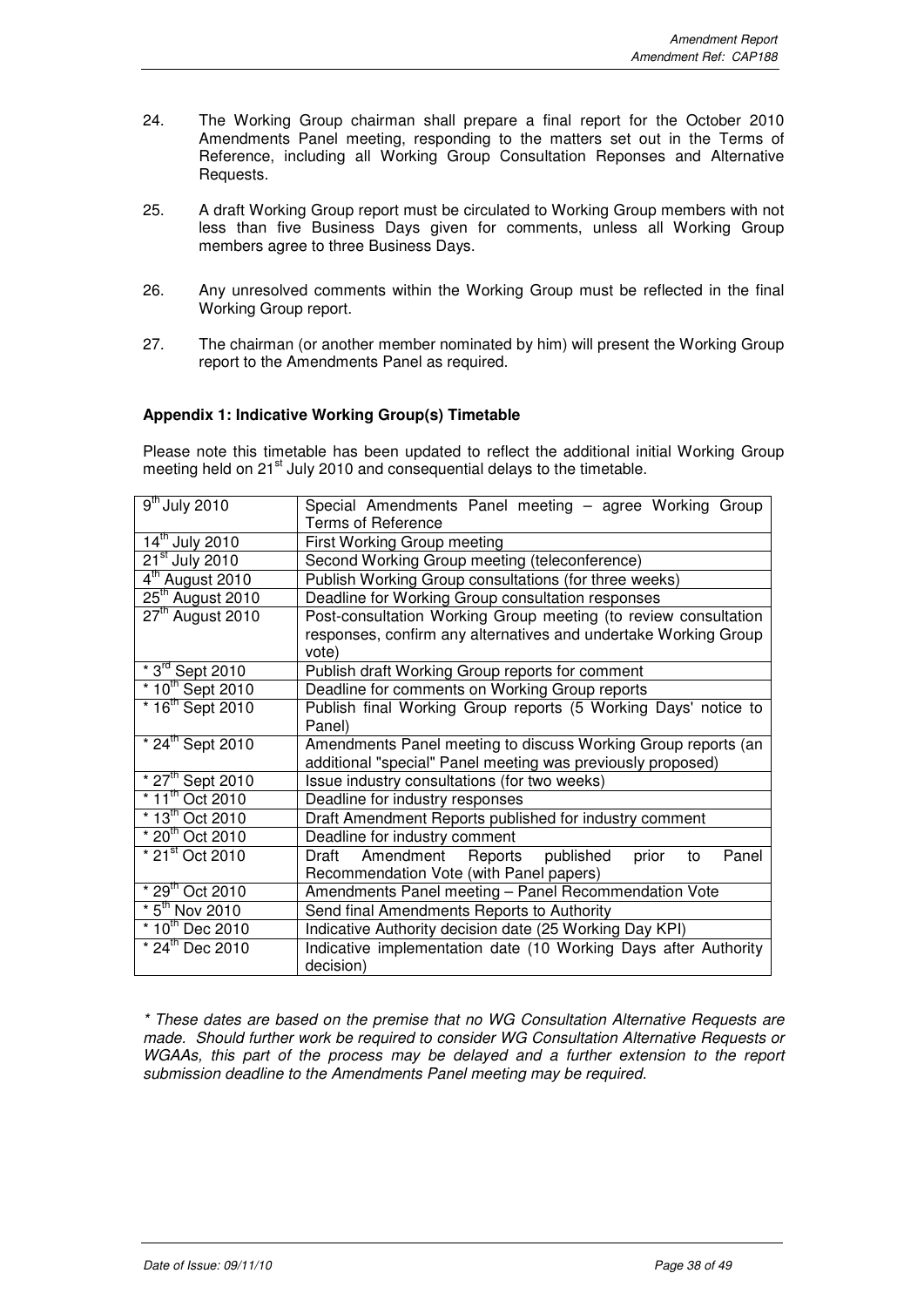# **ANNEX 3 – AMENDMENT PROPOSAL FORM**

## **CUSC Amendment Proposal Form**  $\vert$  **CAP: 188**

## **Title of Amendment Proposal:**

Code Governance Review: Governance of Charging Methodologies

## **Description of the Proposed Amendment** (mandatory by proposer):

This Amendment Proposal is part of a series of proposals raised by National Grid to implement the Final Proposals of the wider Code Governance Review which was initiated by Ofgem in November 2007. The review sought to address concerns that the existing code arrangements may be too complex and inaccessible to smaller market participants. Given the Authority's evolving role with the introduction of additional statutory duties and the right of appeal to the Competition Commission, such a review was considered to be conducted at an appropriate time.

Ofgem published its Final Proposals for the Code Governance Review in March 2010, followed by its statutory consultation on licence modifications on 3<sup>rd</sup> June 2010. National Grid Electricity Transmission plc has not objected to the licence modifications. As part of the suite of work strands conducted by the Code Governance Review, it was proposed to incorporate the charging methodologies into the relevant industry codes.

Under the existing charging methodology governance arrangements, only National Grid Electricity Transmission plc can propose formal modifications to the electricity transmission charging methodologies. As part of the Code Governance Review the options for opening up the governance of the charging methodologies were consulted on. It was envisaged that this would improve accessibility and transparency of the charging methodologies to users as well as the accountability of the network owners and operators. It would also enable network users and customers to bring forward innovative changes and address any deficiencies in existing methodologies. It is hoped that this may lead to improvements in cost reflectivity which should promote competition.

The Code Governance Review Final Proposals require the charging methodologies to be open to change by placing the charging methodologies within the relevant industry code, thereby making them subject to code governance. This was proposed as the most appropriate governance regime for the management of charging methodology modifications. This provides the potential opportunity for affected parties to challenge the Authority's decision on a charging methodology modification by way of an appeal to the Competition Commission following a Panel's recommendation and vote. It should also allow for closer alignment and a more holistic consideration of the charging implications of any associated code modification. In order to achieve this, a new section will be created in the CUSC to incorporate the existing Charging Methodologies. The existing Charging Methodologies will not be changed except to remove parts which are inconsequential and would result in duplication, such as the introductory paragraphs.

Ofgem also specified that non-code parties should have the right to raise changes to the charging methodologies where such parties can demonstrate to the Authority that they are materially affected by the methodology and intend to raise a change. The Authority would then designate the party as being "materially affected" thereby allowing them to raise a change to the charging methodology. This will be reflected in the CUSC by amending the list of parties able to raise a change to the CUSC, with specific reference to the charging methodologies and the definition of "materially affected party" as set out in the Transmission Licence.

Under the Final Proposals the existing Transmission Charging Methodologies Forum (TCMF) should be continued. In the CUSC the concept of a TCMF will be created, to continue as a discussion forum open to any interested Industry parties. The TCMF will continue to be chaired by National Grid, but its terms of reference will be adopted by the Amendments Panel who will be able to change them. In addition, the Panel could create a Charging Standing Group which could be used as a forum to develop Charging Methodology Amendment Proposals.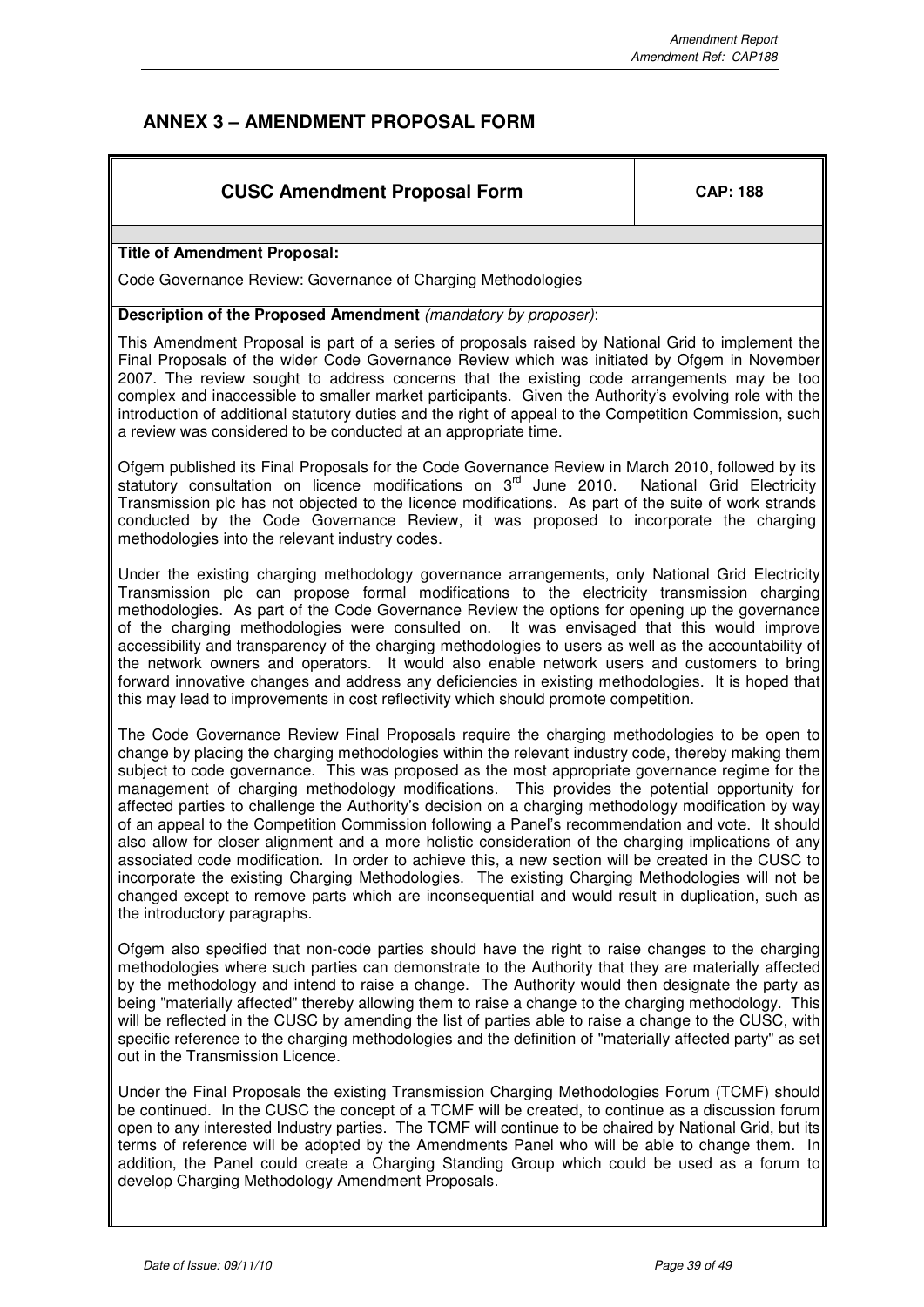## **Description of Issue or Defect that Proposed Amendment seeks to Address** (mandatory by proposer):

This Amendment Proposal results from Ofgem's Code Governance Review Final Proposals and the associated Licence Modifications which National Grid Electricity Transmission plc has not objected to. Therefore National Grid as Licensee is mandated by the new licence obligations to make the changes and additions to the CUSC where applicable.

**Impact on the CUSC** (this should be given where possible):

Insertion of a new CUSC section to include the Charging Methodologies. Amendments to Section 8 to refer to the TCMF and add a new category of party able to raise a change to the charging methodologies.

**Impact on Core Industry Documentation** (this should be given where possible):

None anticipated

**Impact on Computer Systems and Processes used by CUSC Parties** (this should be given where possible):

None anticipated.

**Details of any Related Modifications to Other Industry Codes** (where known):

There will be an equivalent UNC modification proposal for the inclusion of the gas transmission and distribution (use of system only) charging methodologies. These modification proposals will not interact with the changes proposed to the CUSC.

**Justification for Proposed Amendment with Reference to Applicable CUSC Objectives\*\*** (mandatory by proposer):

National Grid considers that implementation of this Amendment Proposal would better facilitate the following Applicable CUSC Objective:

(a): "the efficient discharge by the licensee of the obligations imposed upon it under the Act and by this licence", specifically with regard to the new obligations under standard conditions C5, C6, C10 of the licence which National Grid Electricity Transmission plc has not objected to.

| <b>Details of Proposer:</b><br><b>Organisation's Name:</b>                                                                  | National Grid Electricity Transmission plc                                                                |  |
|-----------------------------------------------------------------------------------------------------------------------------|-----------------------------------------------------------------------------------------------------------|--|
| Capacity in which the Amendment is<br>being proposed:                                                                       | <b>CUSC Party</b>                                                                                         |  |
| (i.e. CUSC Party, BSC Party or<br>"National Consumer Council")                                                              |                                                                                                           |  |
| <b>Details of Proposer's Representative:</b><br>Name:<br>Organisation:<br><b>Telephone Number:</b><br><b>Email Address:</b> | Alex Thomason<br>National Grid Electricity Transmission plc<br>01926 656379<br>Alex.thomason@uk.ngrid.com |  |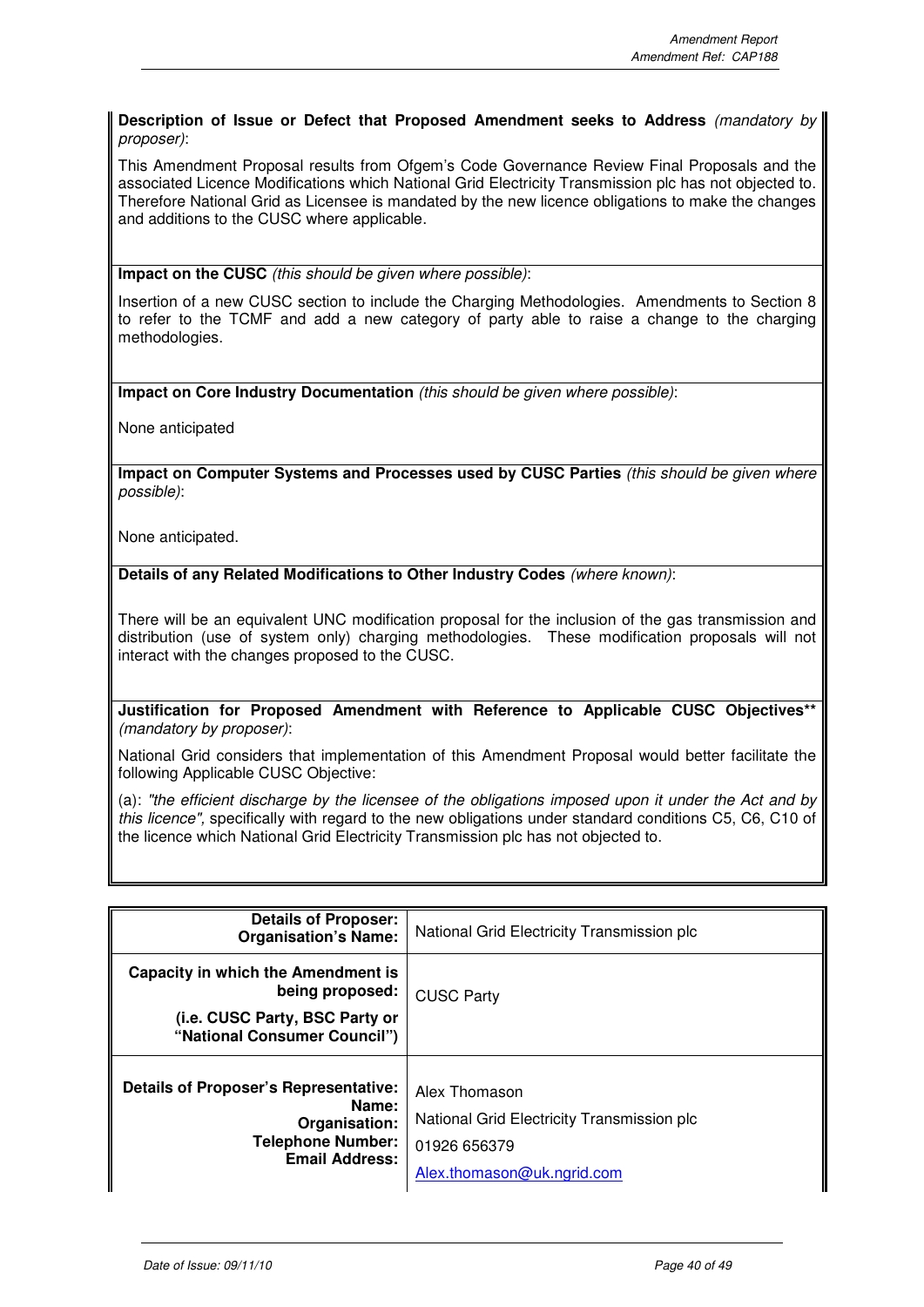| <b>Details of Representative's Alternate:</b><br>Name:<br>Organisation:<br><b>Telephone Number:</b><br><b>Email Address:</b>                                                                                                                                | Emma Clark<br>National Grid Electricity Transmission plc<br>01926 655223<br>Emma.clark@uk.ngrid.com |  |
|-------------------------------------------------------------------------------------------------------------------------------------------------------------------------------------------------------------------------------------------------------------|-----------------------------------------------------------------------------------------------------|--|
| <b>Attachments: Yes</b>                                                                                                                                                                                                                                     |                                                                                                     |  |
| Developmental GB Transmission Charging Methodologies Forum (GB TCMF) Terms of Reference,<br>National<br>dated<br>February<br>2004.<br>Also<br>available<br>-20<br>Grid's<br>website<br>on<br>at<br>http://www.nationalgrid.com/uk/Electricity/Charges/TCMF/ |                                                                                                     |  |

## **Notes:**

- 1. Those wishing to propose an Amendment to the CUSC should do so by filling in this "Amendment Proposal Form" that is based on the provisions contained in Section 8.15 of the CUSC. The form seeks to ascertain details about the Amendment Proposal so that the Amendments Panel can determine more clearly whether the proposal should be considered by a Working Group or go straight to wider National Grid Consultation.
- 2. The Panel Secretary will check that the form has been completed, in accordance with the requirements of the CUSC, prior to submitting it to the Panel. If the Panel Secretary accepts the Amendment Proposal form as complete, then he will write back to the Proposer informing him of the reference number for the Amendment Proposal and the date on which the Proposal will be considered by the Panel. If, in the opinion of the Panel Secretary, the form fails to provide the information required in the CUSC, then he may reject the Proposal. The Panel Secretary will inform the Proposer of the rejection and report the matter to the Panel at their next meeting. The Panel can reverse the Panel Secretary's decision and if this happens the Panel Secretary will inform the Proposer.

The completed form should be returned to:

Steven Lam **Commercial** National Grid National Grid House Warwick Technology Park Gallows Hill **Warwick** CV34 6DA

Or via e-mail to: steven.lam@uk.ngrid.com

(Participants submitting this form by email will need to send a statement to the effect that the proposer acknowledges that on acceptance of the proposal for consideration by the Amendments Panel, a proposer which is not a CUSC Party shall grant a licence in accordance with Paragraph 8.15.7 of the CUSC. A Proposer that is a CUSC Party shall be deemed to have granted this Licence).

3. Applicable CUSC Objectives\*\* - These are defined within the National Grid Electricity Transmission plc Licence under Standard Condition C10, paragraph 1. Reference should be made to this section when considering a proposed amendment.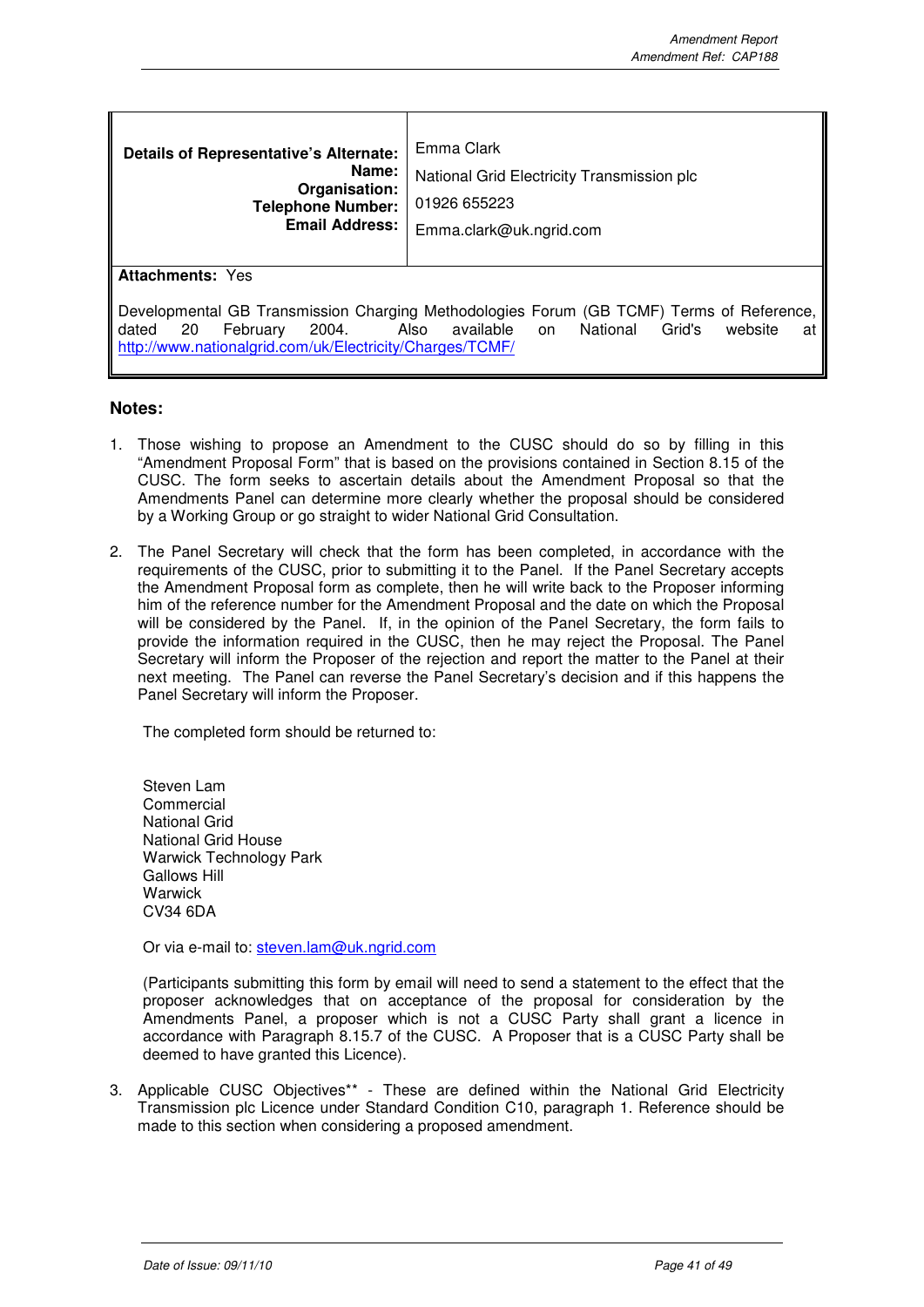## **ANNEX 4: TRANSMISSION CHARGING METHODOLOGIES FORUM TERMS OF REFERENCE**



#### Developmental GB Transmission Charging Methodologies Forum (GB TCMF) Draft Terms of Reference

#### **Purpose of this Paper**

This paper sets out the proposed Terms of Reference for National Grid's Developmental GB Transmission Charging Methodologies Forum (TCMF) in light of the proposed implementation of the British Electricity Trading and Transmission Arrangements (BETTA) from 1 April 2005. It states the rationale for such a forum, its proposed membership, meeting frequency, scope of issues covered, appointment of the Chair and Technical Secretary and publication of papers and minutes.

#### Introduction

The TCMF was established for England and Wales following the introduction of the Connection and Use of System Code (CUSC) and the associated Charging Statements in September 2001. The relevant Transmission Licence Conditions require National Grid to keep the charging methodologies published in the Charging Statements under constant review and to propose modifications to them if such modifications can be shown to better meet a set of Relevant Objectives set out within the Licence.

The TCMF was created to provide a forum where Users' views could be represented and discussed. In addition, it offers an opportunity for National Grid to provide information on and debate with Users its ongoing review of the Methodologies as well as other current charging issues.

In light of the introduction of legislation designed to implement BETTA by 1 April 2005, National Grid believes it is appropriate to amend the format of the current TCMF to incorporate issues pertaining to GB. Until BETTA is implemented, issues pertaining to both England and Wales and GB will need to be discussed and National Grid therefore proposes to extend the existing TCMF to cover all such issues. Once BETTA is implemented, a formal GB TCMF can be established and until such time, National Grid shall refer to the forum as the Developmental GB TCMF.

#### **Meeting Frequency and Location**

The Developmental GB TCMF will generally be held every six weeks in either the Coventry area or in Scotland, depending on attendance (to be discussed at the first meeting).

#### **Membership**

The following membership is proposed for the Developmental GB TCMF:

- \* Existing CUSC parties and all prospective GB CUSC parties, limited to one representative for each party
- ❖ A representative from Ofgem
- ❖ Representatives of end electricity consumers (for example, energywatch, the MEUC)
- ❖ CUSC Panel members and their alternates
- ❖ Scottish Transmission Owners, limited to one representative per TO

Developmental GB TCMF Terms of Reference

20 February 2004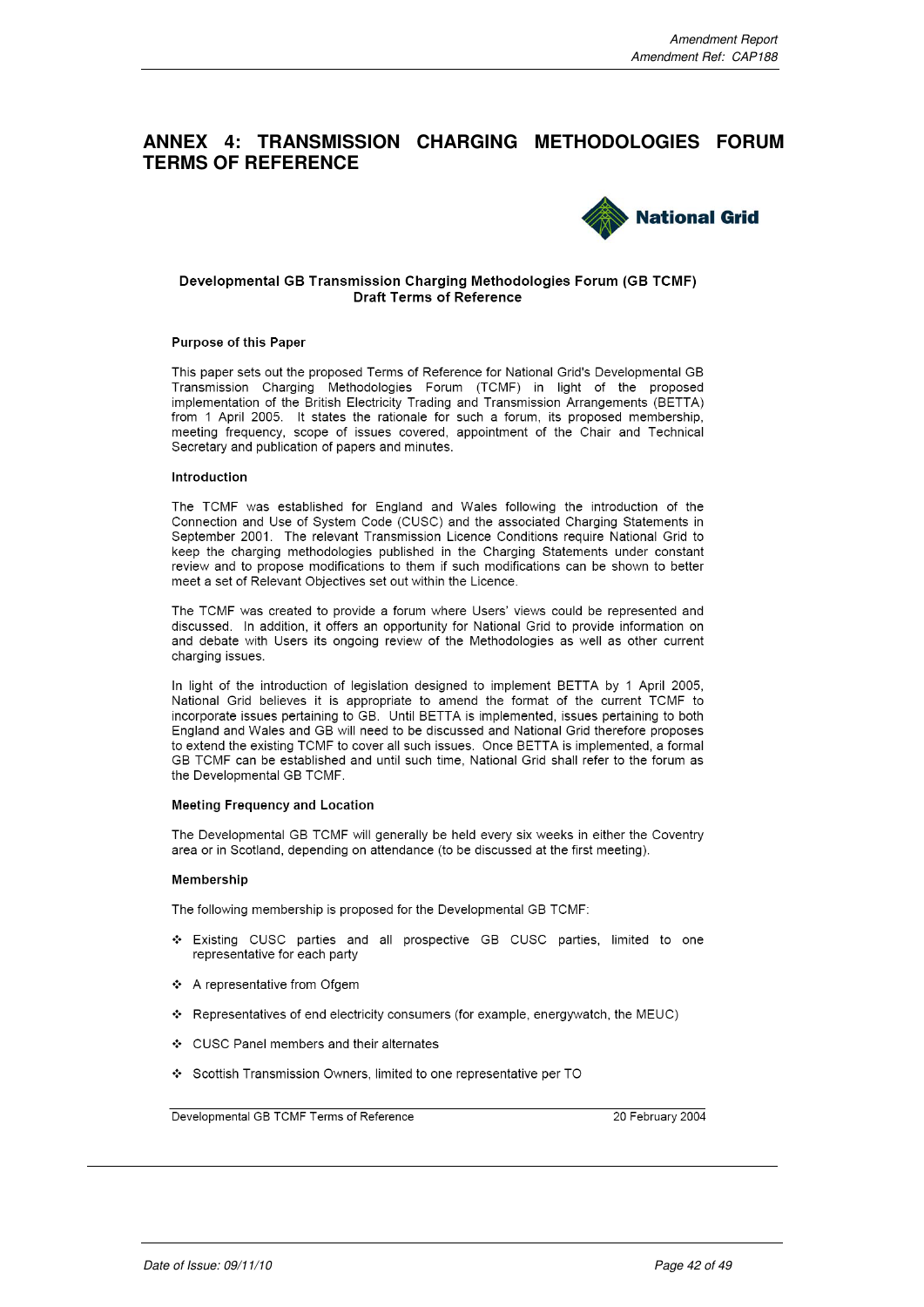

A lead representative nominated by National Grid who will be supported at TCMF by a number of nominated National Grid experts as appropriate to the agenda.

This structure aims to allow the logistics to be manageable and should ensure that an efficient discussion forum results. The Chairman and National Grid reserve the right to prioritise membership of the Developmental GB TCMF in the event of oversubscription of any meeting.

If the Chairman and National Grid believe a particular issue warrants discussion in a larger forum (i.e. with more than one representative from each CUSC Party), there will be the opportunity for a seminar type session to be organised.

National Grid will constantly review the terms of reference to ensure an effective forum is maintained

#### Scope

The Developmental GB TCMF's scope will be the development of the charging principles and methods associated with the GB Use of System Charging Methodology (incorporating both Transmission Network Use of System and Balancing Services Use of System Charges) and the GB Connection Charging Methodology. In addition, it will be used as a forum to update Users on ongoing charging issues in England and Wales and developments in Europe.

For the avoidance of doubt, the Developmental GB TCMF will not be concerned with the impact of existing charges on individual Users as there are already well established routes to deal with such issues. Nor will the forum cover specific contractual or market issues relating to the CUSC or the BSC (or the development of their GB equivalents), as these will be dealt with through the relevant governance structures for these codes.

The standing agenda for the Developmental GB TCMF will be as follows:

- Minutes of previous meeting
- Development of GB Charging Methodologies
	- \* The Use of System Charging Methodology
	- \* The Connection Charging Methodology
- ❖ Current Charging Issues in England and Wales
- ❖ European Charging Issues
- ❖ Any Other Business

The GB Charging Methodologies item provides the opportunity for National Grid to discuss recent or forthcoming progress to the development of the GB transmission charging methodologies and for industry participants to raise relevant issues for discussion. It is the intention that this forum would provide the means for Users to raise issues they felt worthy of review to be discussed in a wider forum as well as providing the opportunity for Users to provide comment on National Grid proposed modifications.

National Grid will use the current charging issues agenda item to inform Users of forthcoming or recent correspondence or notifications pertaining to the existing charging

Developmental GB TCMF Terms of Reference

20 February 2004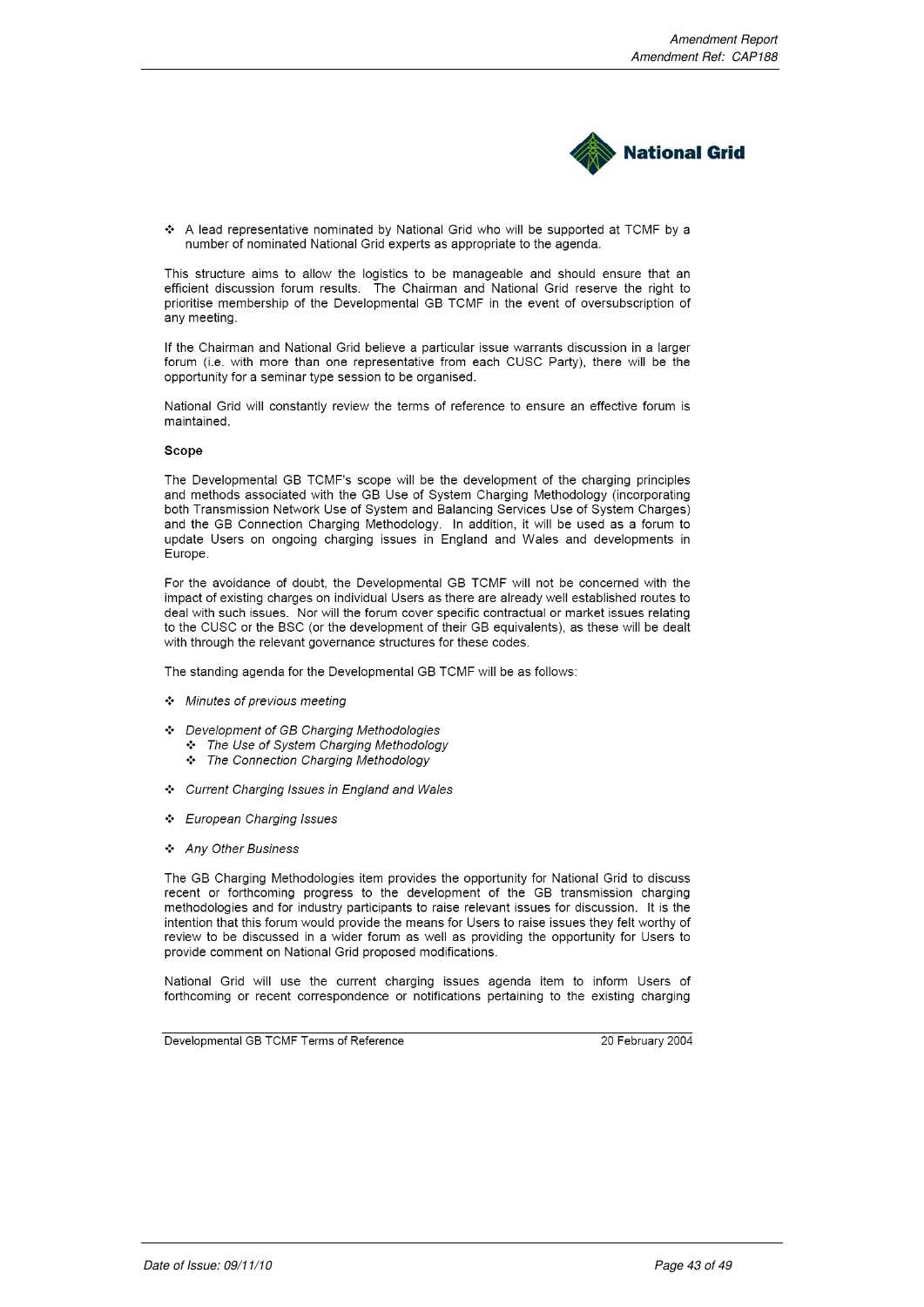

methodologies in England and Wales. In addition, customers can raise issues for discussion or general queries regarding the existing methodologies under this section.

#### Responsibilities and Appointment of the Chair

Given that the Developmental GB TCMF has been created to play a role in efficiently fulfilling National Grid's licence obligations to review its charging methodologies, the Chair will be appointed by National Grid.

The Chair will be responsible for ensuring the smooth running of the Developmental GB TCMF and ensuring the Terms of Reference are observed.

A Deputy Chair will also be appointed by National Grid.

#### Responsibilities and Appointment of the Technical Secretary

The Technical Secretary will be appointed by National Grid.

The Technical Secretary will be responsible for the preparation and distribution of the draft agenda prior to each meeting, preparing and distributing the draft minutes (and the summary of meeting report) after each meeting and preparing and distributing the final minutes after approval. Papers will be distributed, if possible, one week prior to the meeting to all members.

### Use of National Grid's website

The TCMF has a dedicated page on National Grid's Industry Information website, under the Charging area, and can be accessed at the link below.

#### www.nationalgrid.com/uk/indinfo/charging/mn\_tcmf.html

The website is used as the prime vehicle for notifying meetings, publishing a report following each meeting, publishing final approved minutes and storing presentations and papers. This means that all papers and final minutes will be available to an audience wider than TCMF members. Draft minutes will be circulated to attendees by email and minutes will only be published once they are finalised. A report containing a short summary of proceedings will be published on the website after each meeting.

National Grid proposes to continue to use the existing TCMF webpage as the main method of communication for the Developmental GB TCMF.

National Grid has established a new BETTA website as part of the Industry Information microsite, which includes a GB Charging section. This section will be used as the prime vehicle for publishing documents relating to GB charging consultations and drafting of the GB Charging Statements. The BETTA pages are accessible from the Industry Information microsite homepage at the link below:

www.nationalgridinfo.co.uk

Developmental GB TCMF Terms of Reference

20 February 2004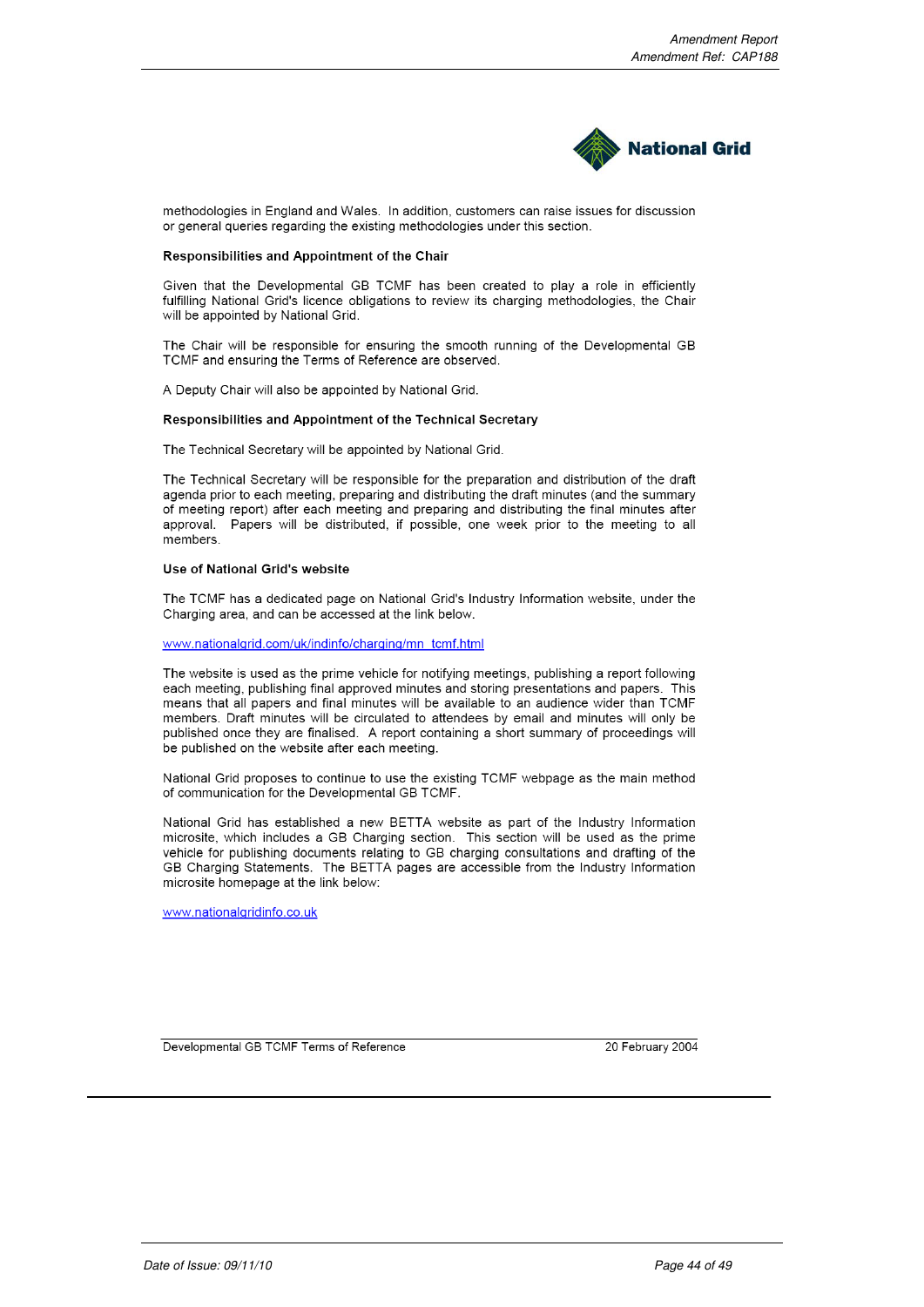# **ANNEX 5 – LEGAL ADVICE**

The following legal advice was procured by National Grid from CMS Cameron McKenna LLP.

# **National Grid CUSC Modifications Process Query August 2010**

## **1. Background**

- 1.1 Under the governance proposals, a specified set of parties (CUSC Parties, BSC Parties and the National Consumer Council) can raise a modification proposal in respect of the CUSC (including the Charging Methodologies). In addition, the Authority can designate an additional group (Materially Affected Parties) who can only raise a modification in respect of the Charging Methodologies.
- 1.2 The proposed CUSC drafting at issue relates to the way in which Modification Proposals in relation to the Charging Methodologies should be raised, in light of the unique rights of Materially Affected Parties in respect of them, as described above.
- 1.3 Currently the CUSC drafting does not prescribe that modifications to Charging Methodologies must be raised discretely from modifications to other provisions within the CUSC. It has been suggested that a failure to restrict the opportunity to pursue a holistic approach through the drafting could open up the process, and any amendments made pursuant to this process, to legal challenge.
- 1.4 It has been suggested that the CUSC drafting should be amended so that it is obligatory for Modification Proposals in respect of the Charging Methodologies to be made separately to any other Modification Proposal.

## **2. Rationale for separate approach**

- 2.1 This query centres around two perceived issues:
	- 2.1.1 Materially Affected Parties can raise Modification Proposals relating to the Charging Methodologies only; they are not able to raise any other type of Amendment Proposal. It has been argued, therefore, that it would not be open to such parties to raise related modifications through one Modification Proposal, and that this could be perceived as discriminatory.
	- 2.1.2 The CUSC Modification Panel must consider whether a Modification Proposal better facilitates the Applicable CUSC Objectives than the baseline version of the CUSC and make its recommendation to the Authority based on its conclusions. The Applicable CUSC Objectives to be considered vary depending on the type of Modification Proposal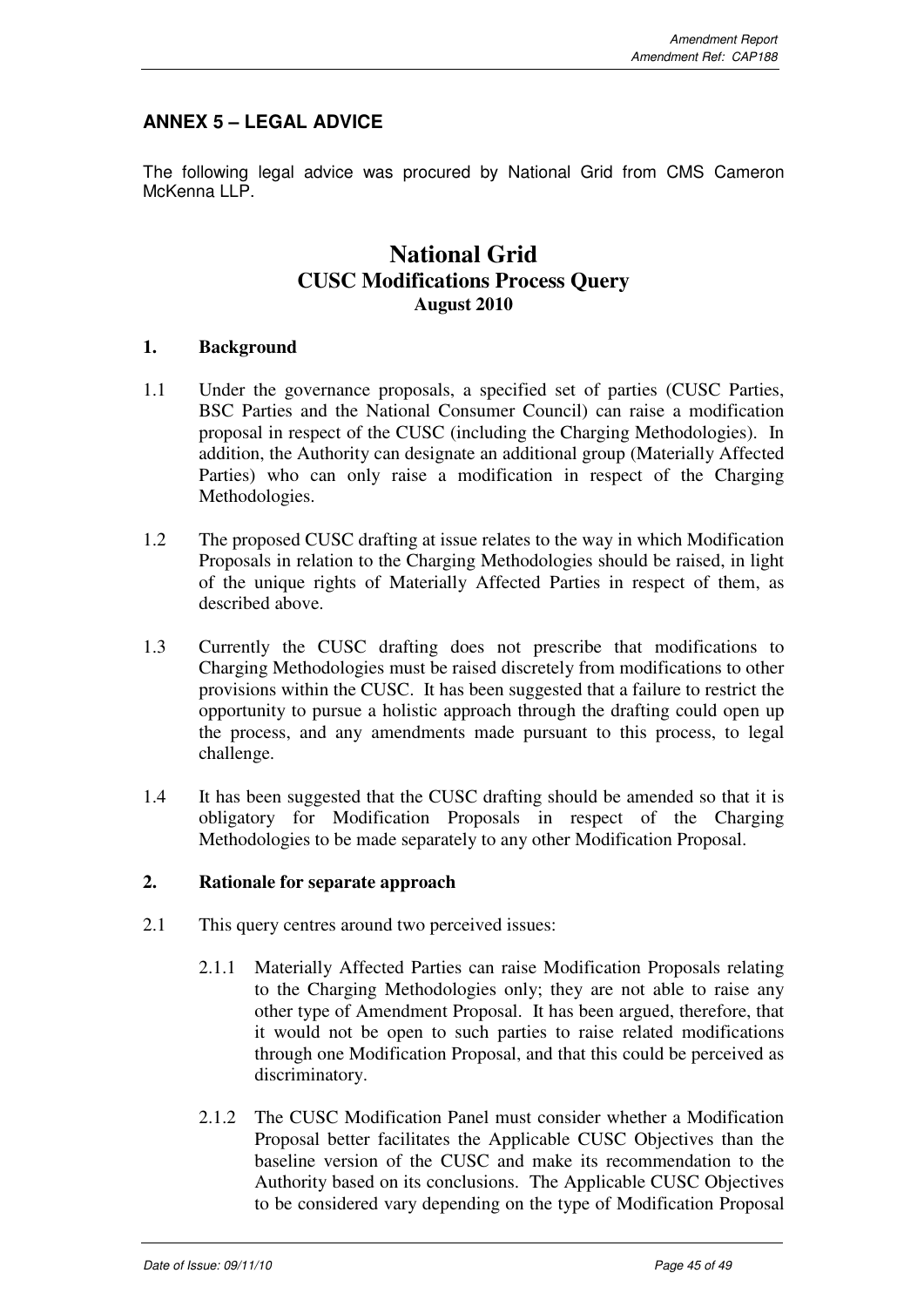being considered, of which there are three categories: Modification Proposals that relate to the CUSC modification procedures themselves; Modification Proposals that relate to the Charging Methodologies; and Modification Proposals that relate to the remainder of the CUSC. It has been argued that this variation should require separate Modification Proposals to be made in respect of modifications to Charging Methodologies and modifications to CUSC generally.

2.2 These arguments are considered in turn below.

## **3. Discrimination**

- 3.1 It has been suggested that it is discriminatory to allow some parties to raise a modification proposal in relation to the Charging Methodologies and a proposal in relation to another section of the CUSC together in one Modification Proposal, when Materially Affected Parties can only raise modification proposals in relation to Charging Methodologies.
- 3.2 The fact that Materially Affected Parties have more limited rights under the CUSC in relation to Modification Proposals, when compared to, for example, CUSC Parties, is an issue that derives directly from the amendments to NGET's Transmission Licence. It is difficult to argue that the holistic (as distinct from the separate modification) approach is in itself inherently discriminatory, as it does not alter the position of the Materially Affected Party set out in the licence: either way, such a party can only raise modification proposals in relation to the Charging Methodologies.

## **4. Applicable CUSC Objectives**

- 4.1 It has also been suggested that the fact that the CUSC Modifications Panel must take into consideration different CUSC objectives depending on the type of modification proposal under consideration is an argument in favour of obliging parties to raise the different types of modification proposals in separate Modification Proposals. Again, the differing objectives that must be considered depending on the type of modification being proposed are set out in NGET's Transmission Licence. Whether two Modification Proposals were made or not the CUSC Modifications Panel would have to consider a Charging Methodology modification proposal in isolation against the applicable objectives and a modification to another section of the CUSC against its applicable objectives. While separation of such proposals may make this process conceptually easier, pursuing such a "separation" approach administratively would not change this situation or make this evaluation any more or less difficult for the panel.
- 4.2 In practice, proposals to change both the CUSC generally and the Charging Methodologies are only likely to be submitted in a single Modification Proposal if they were closely related, in which case it might be in the proposer's interest if both proposals stand or fall together. In such a case, a single Modification Proposal that dealt with both modification proposals would ensure this. The drafting does not, however, prevent a proposer, if it wished the two proposals to be entirely separate, making two separate Amendment Proposals (although they could be subject to amalgamation if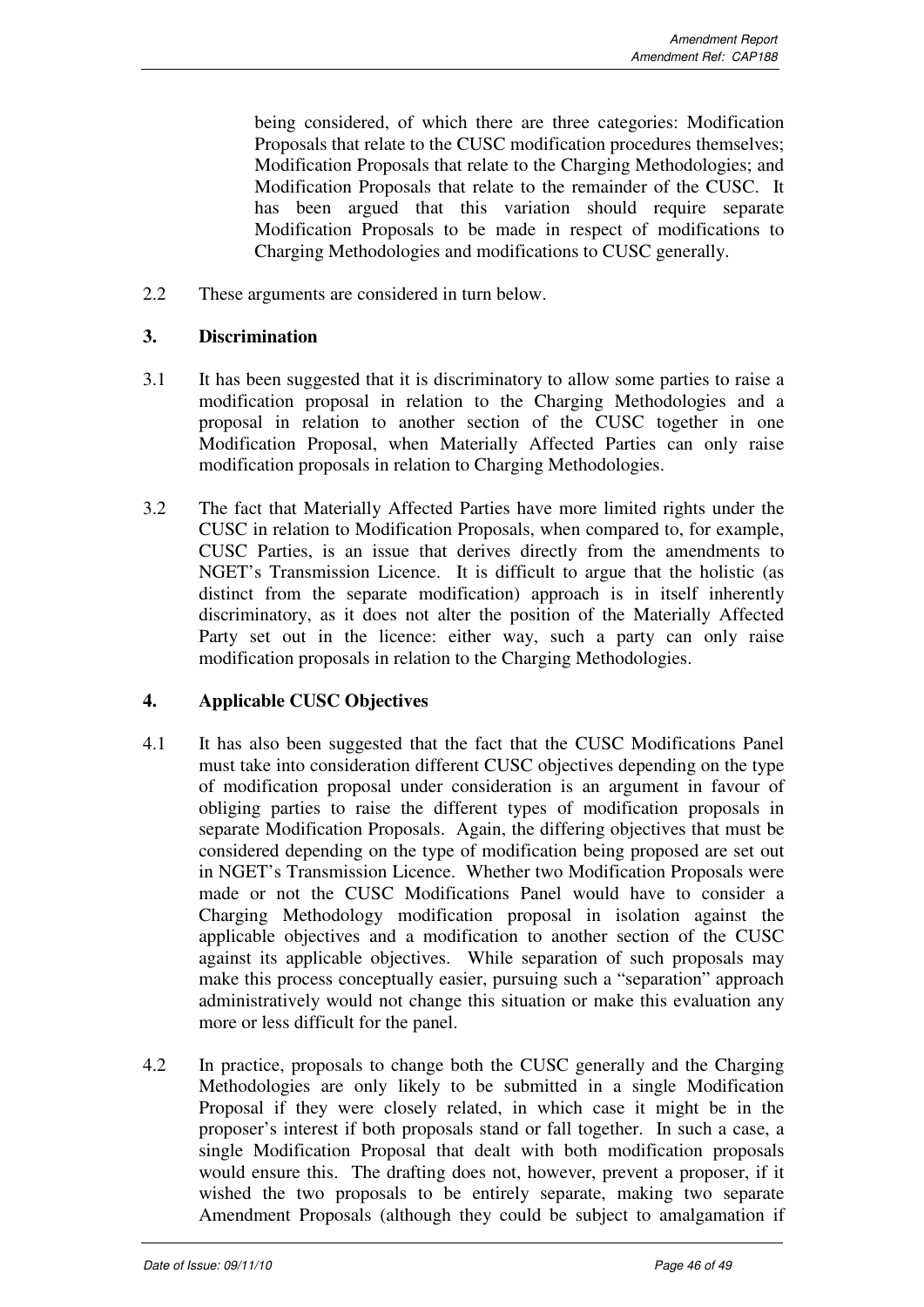they were related in subject-matter).

## **5. Conclusion**

- 5.1 NGET's Transmission Licence does not stipulate that modification proposals to the Charging Methodologies must be made separately to other modification proposals, and obliging parties to submit separate Modification Proposals does not appear to alter the fundamental issues at question. There therefore seems to be no reason to draft such an obligation into the CUSC, especially given the additional administrative burden that would be imposed by doing so. In addition, permitting a holistic approach would seem to avoid any issues and confusion in relation to separating out modification proposals where the division is not absolutely clear at the outset of the process.
- 5.2 It does not seem possible at this stage to decide generally whether it is better to pursue the holistic Amendment Proposal approach or the separate Amendment Proposal approach. This should therefore be reviewed when and if it becomes an issue.
- 5.3 In light of the points outlined above, there would seem to be no basis on which to challenge the process set out in the CUSC in order to meet NGET's licence obligations. It does appear to deliver what Ofgem has requested.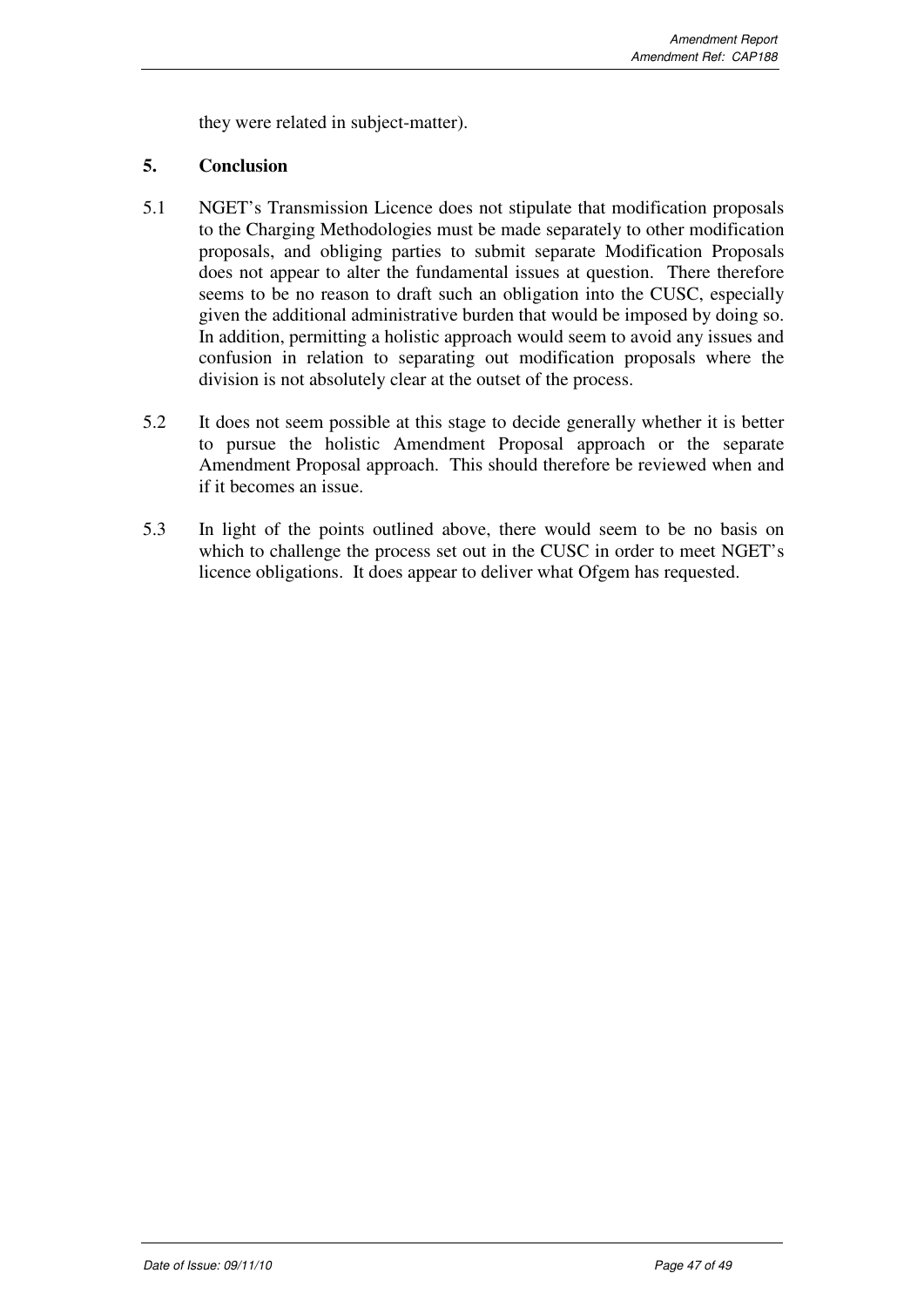## **ANNEX 6 – WORKING GROUP ALTERNATIVE AMENDMENT**

The Working Group Alternative Amendment was proposed by National Grid Electricity Transmission plc at the Working Group meeting on  $27<sup>th</sup>$  August 2010. It is identical to the original CAP188 Amendment Proposal in every respect except with regard to the fixed cut-off date for approving charging methodology Amendment Proposals for implementation from the following charging year.

## **Working Group Alternative Amendment**

Under the WGAA, there would be no fixed cut-off date for approving charging methodology Amendment Proposals for implementation from the following charging year.

In order to provide certainty, a standard fixed implementation date of  $1<sup>st</sup>$  April would apply to all Amendment Proposals to the Charging Methodologies. However, an alternative Implementation Date could be directed by the Authority, if exceptional circumstances applied.